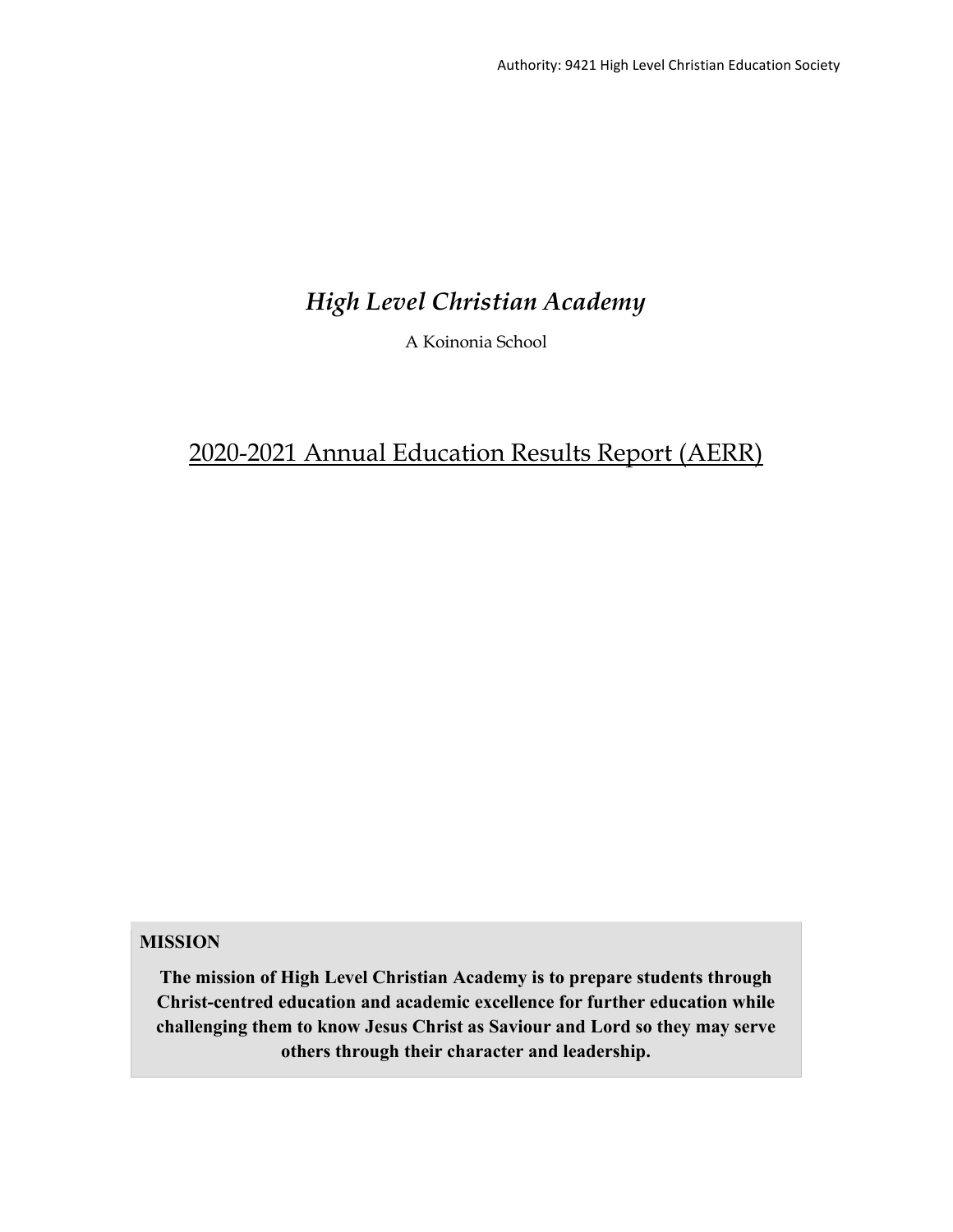# **Accountability Statement:**

The Annual Education Results Report for High Level Christian Education Society for the 2020/2021 school year was prepared under the direction of the Board/Board of directors of High Level Christian Education Society in accordance with the responsibilities under the *Private Schools Regulation* and the *Education Grants Regulation*. The Board is committed to using the results in this report, to the best of its abilities, to improve outcomes for students and to ensure that all students in the school authority can acquire the knowledge, skills, and attitudes they need to be successful and contributing members of society.

This Annual Education Results Report for 2020/2021 was approved by the Board on November 29, 2021.

Board Chairperson - Shawn Wiebe

 $Nov$  29/21

Date: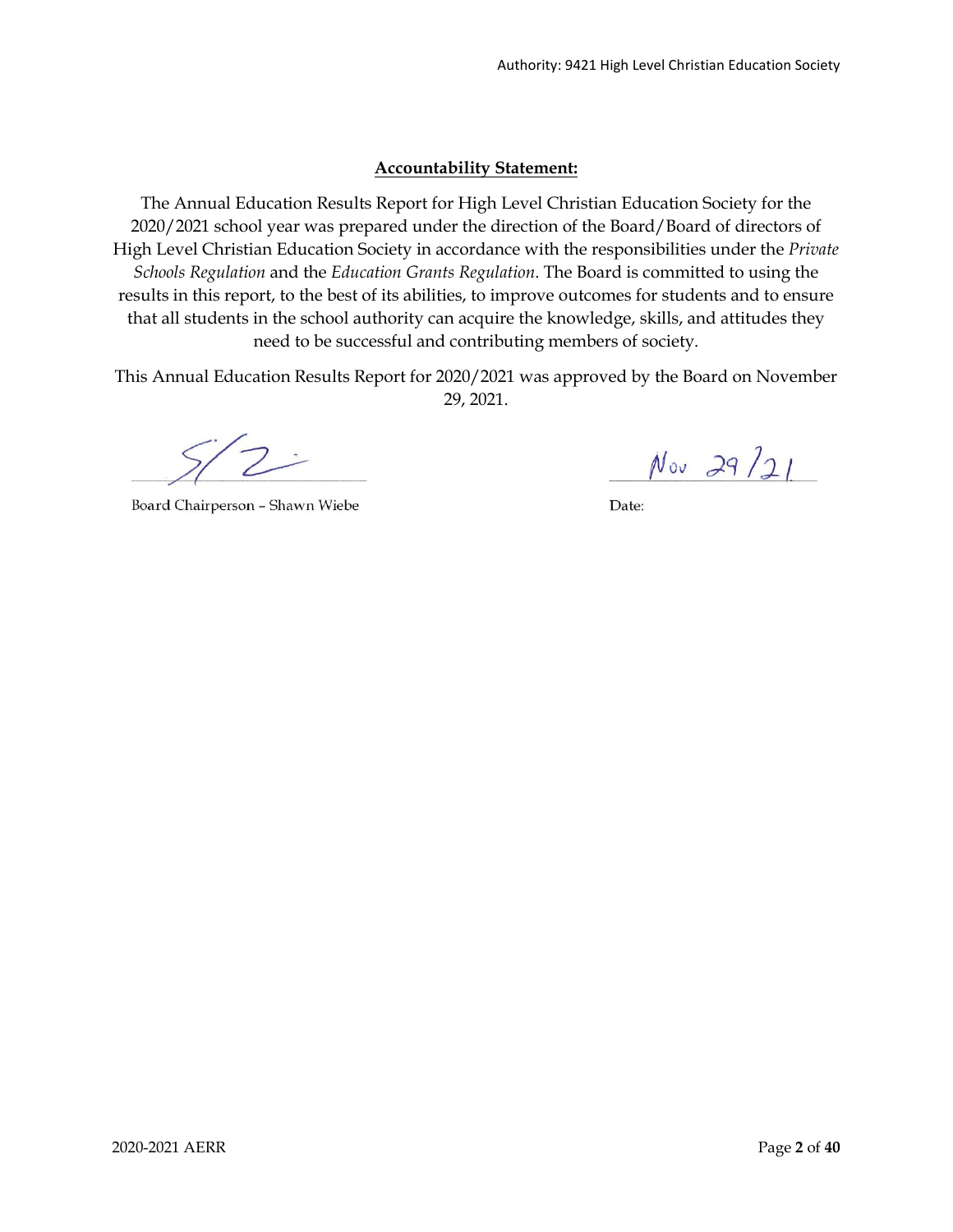# **Message from HLCES Board Chair**

In 1992, HLCA had a humble beginning renting a church basement with 40 students and a very modest budget. 2020-2021 finished our 29th year in operation with 23 years in our current facility. The staffs, boards, students, and families that have been through these doors have been both a blessing and been blessed by the abundant provisions from our gracious and faithful Lord. HLCA's supporters and alumni have weathered many storms and challenges such as living in a remote location with constant migration, attracting and retaining certificated staff, fluctuating government support, industrial and economic instability, along with all the of the typical pressures that schools face working to provide a solid education within an ever changing political and social climate. And to top all of that off, we faced the Chuckegg Creek wildfire in May 2019 that forced the evacuation of High Level and the surrounding area for two or more weeks which caused a most unusual end to our school year. In March 2020, the Covid-19 pandemic caused the closure of all on-campus learning. HLCA and its staff rose to the challenge, adapting to provide quality teaching and learning to its students for the remainder of the school year. That continued to be the story in the 2020-2021 school year with HLCA accommodating remote and on-campus learners. HLCA's teachers and parents worked together to ensure student learning and growth.

As the chair of the Board, I was blessed to have been a student of this institution and now, more than a decade later, I am equally blessed to know that it is still here so that I can choose to send my children here for their education as well. It is with joy and gratitude that HLCA continues to offer Christ-centered education and academic excellence to students, and we are encouraged that families moving to High Level choose to send their children to a Christ-centered school that is not just interested in the academic, but also the physical, emotional, social, and spiritual wellbeing of each child.

Teachers are not the only ones who have had an impact on the lives of children within these walls. Over the years, the guidance, correction, coaching and discipleship has occurred not just in the classroom but on the basketball court, the hockey rink, the mission trips, in the swimming pool, the drama and musical productions as well as the community service that our kids are involved in. The office and support staff contribute so much to the lives of our children so I would be negligent if I did not acknowledge them along with the many volunteers. Each year volunteers faithfully contribute thousands of hours which do not show up on financial statements in actual dollars. These valued contributions need acknowledgement, and we wish to say thank you!

We are grateful for the approximately \$300,000 (59%) we received in taxpayer dollars during the 2020-2021 school year however the \$220,000 (41%) additional dollars raised through tuition and donations to cover the required costs of Operations and Maintenance, Transportation, Technology, etc. - is no small amount. The 2021-2022 school year projects the need for the school to raise a similar percentage of our operational budget, 49%. Despite this daunting task, parents, stakeholders in and around the community, and other supporters are committed to seeing children trained in a God honouring setting by sacrificing to see this achieved.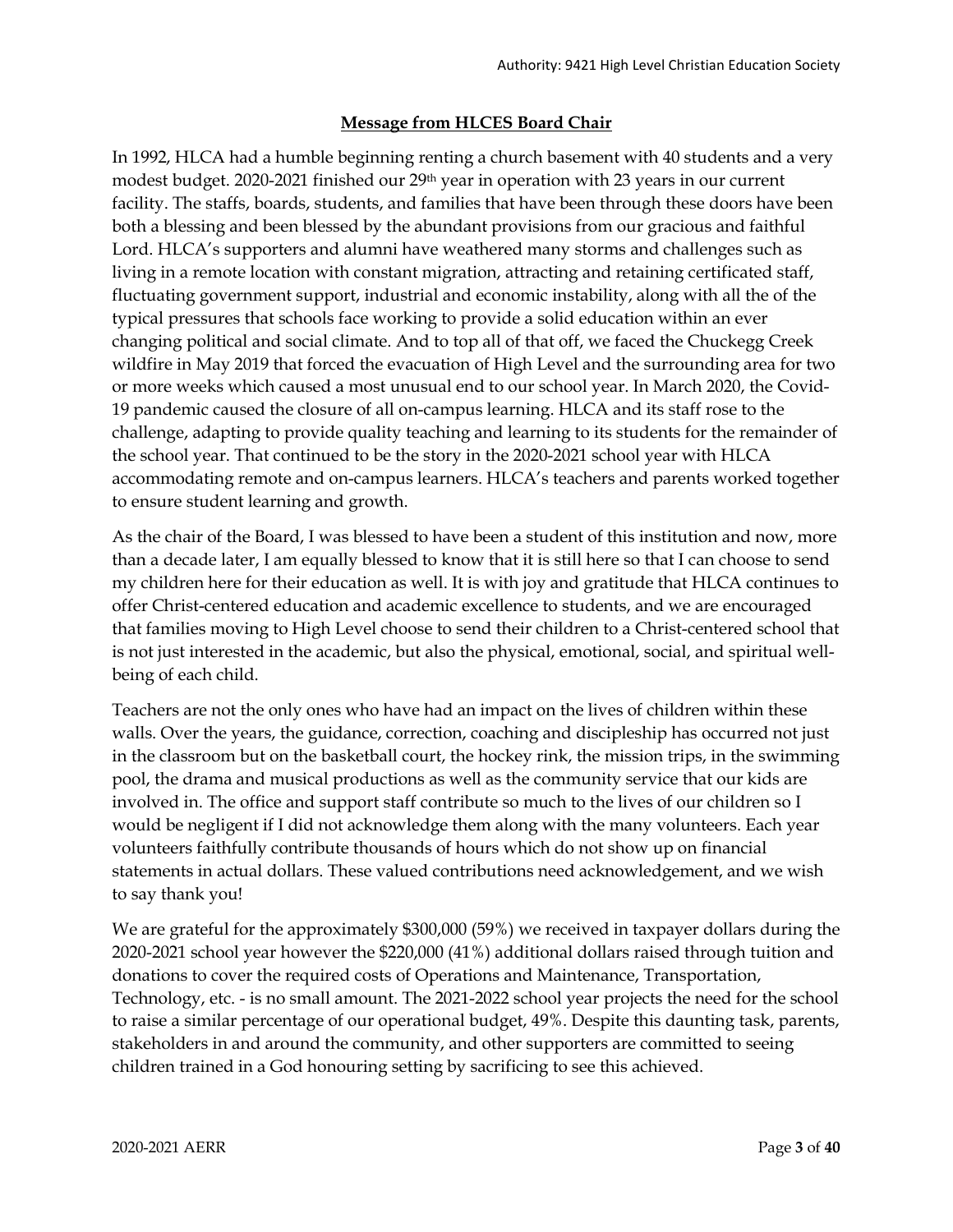In closing, the High Level Christian Education Society Board is pleased to present the Annual Education Results Report for 2020-2021. We continue to work on the following identified priorities for the 2021—2022 school year detailed in our May 2021 Education Plan:

- To develop student proficiency in multi text comprehension and analysis.
- To foster student critical thinking and problem solving skills.
- To increase, develop, and implement effective paths of communication between the board, the school community, and other stakeholders.

This report outlines our progress on the Alberta Outcomes and the local priorities presented in our combined Three Year Education Plan/Alberta Education Results Report from November 2020; the local priorities were:

- Increase the percentage of students achieving the standard of excellence in literacy and numeracy.
- Expanding on the courses offered at the Junior High level

Due to limited data available on a provincial level, we are including alternate sources of data gathered throughout the 2020-2021 school year. This AERR is a transitional document; the priorities for the 2021-2022 school year above will be reported on in November 2022. On behalf of the board, I say thank you and in doing so, recognize that it is through the blessing and faithfulness of our Lord that we can achieve our goals.

Sincerely,

Shawn Wiebe

**Board Chair**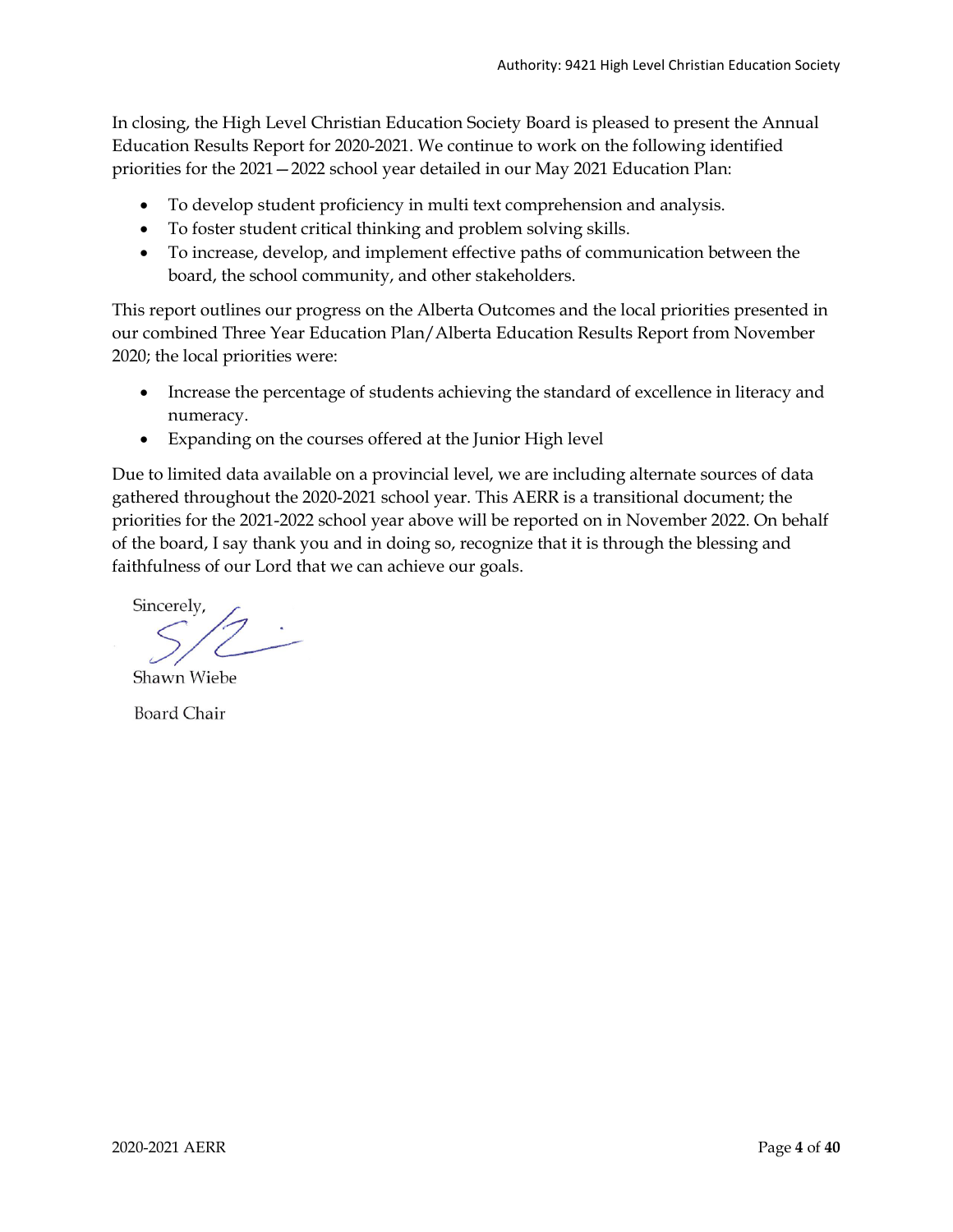# **Our Mission:**

The mission of High Level Christian Academy is to prepare students through Christ-centered education and academic excellence for further education while challenging them to know Jesus Christ as Savior and Lord so they may serve others through their character and leadership.

# **Beliefs – Values – Principles**

- 1. We respect, value, and honor the role and responsibility of parents as partners in education.
- 2. We will attract and develop a qualified teaching staff and provide a supportive environment for their professional development.
- 3. We are supportive of government, the local and universal church, and our responsibility to our community.
- 4. We are committed to teach Alberta curriculum from the perspective of what the Bible says about God, the world and ourselves.
- 5. We believe that the best education is one that prepares for life now and eternal.
- 6. We believe that the best education develops the total person: spiritually, intellectually, socially, emotionally, and physically.
- 7. We affirm that each student is God's unique creation, deserving of a respectful, loving, and nurturing environment.

# **Philosophy of Education**

In order for an educational program to be academically sound and instructionally effective, it must be founded upon Christian educational principles that recognize the true nature of God, of truth, of knowledge, and of man.

# **Reality**

God is a personal and purposeful Creator, the Guiding Force of the universe. Reality in life involves the understanding that God is real and is active in the lives of men and women today.

# **Truth**

All truth is God's truth. Truth is consistent throughout the universe. Truth exists and is absolute. God has shown Himself through His Scriptures. Man's understanding of truth comes through a study of the inspired Word of God and an understanding of His creation.

### **Absolutes**

Christian Education offers absolutes, not selected or transient opinions. Christian Educators have the privilege of being convinced and convincing; saying, "Thus says the Lord". We can deal in those things that are always true. The Bible contains origins, destinies, values and meaning.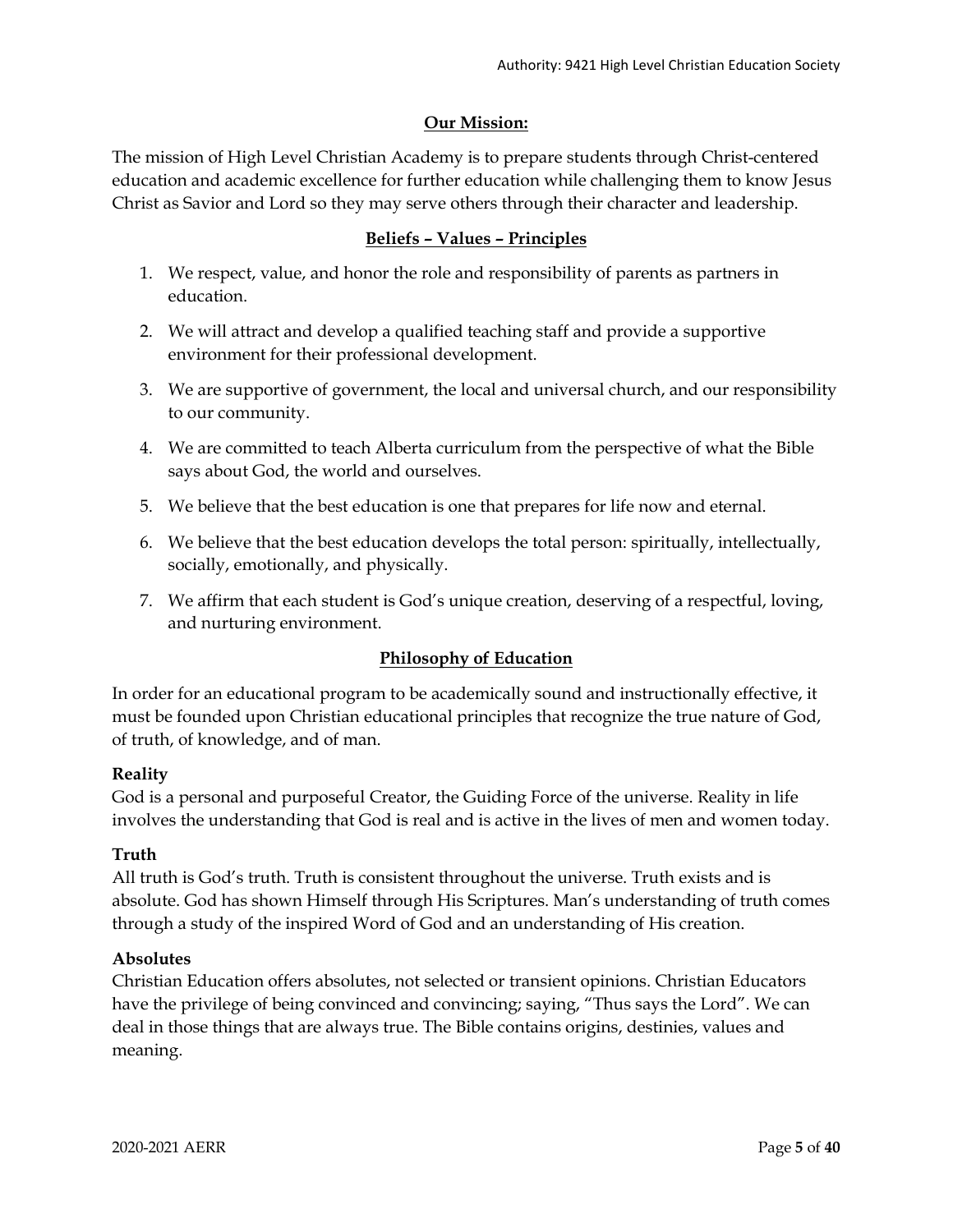# **Knowledge**

All knowledge must be put in the context of Bible truth. Any knowledge or personal conviction which serves as a guiding principle in an individual's life must be based on truth as revealed in God's Word.

# **Unity**

Facts do not exist by themselves; they exist in relation to other facts. Christian Education removes dichotomies and meaninglessness and, in doing so, contributes to sound-mindedness. Christian Education acknowledges Jesus Christ as the focus of ALL knowledge since "by Him all things consist" (hold together – Colossians 1:17). This means that knowing His viewpoint gives order and meaning to specific areas of study.

# **Sufficiency**

Jesus said, "I am the Way, the Truth and the Life" (John 14:6) and that "to know Him is life eternal" (John 17:3). Since life on earth for all mankind must end, no education is adequate which fails to properly prepare for both life and death. Christian education prepares us to die and to live: "He hath given to us all things that pertain to life and to godliness" (2 Peter 1:3). No person who knows Jesus "in whom all fullness dwells" (Colossians 1:19) and who knows God's Word (the Bible) need fear that his education is inadequate.

# **Man**

Man was created in the image and likeness of God by God. Individuals exist for the pleasure and service of God. People are eternal beings, and their ultimate destiny will be determined by their knowledge, or lack, of Jesus Christ as Savior and Lord.

# **Christian Education**

Implicit in Christian Education are these basic truths:

- 1. Man possesses a spiritual dimension (Genesis 1:16, 27).
- 2. Education involves the total being: the spiritual, intellectual, physical, and social aspects of man that is the "whole man" (Proverbs 9:9).
- 3. Each person possesses unique, individual potential traits and needs (Romans 12:3-8). The educational experience must involve (as a primary emphasis) the development of Christian beliefs, attitudes, character, and skills (1John 3:2).
- 4. The educational experience must involve (as a primary emphasis) the development of Christian beliefs, attitudes, character, and skills (1 John 3:2).
- 5. Integration of Biblical truth is an inseparable and primary part of the total educational process. Christian concepts will be unified with, inseparable from, and central to the academic offerings.

# **Goals of Education**

All Koinonia Christian Schools are expected to abide by the laws of Alberta and the requirements of Alberta Education insofar as they do not contravene the Koinonia Statement of Faith and Educational Philosophy to operate as accredited private schools.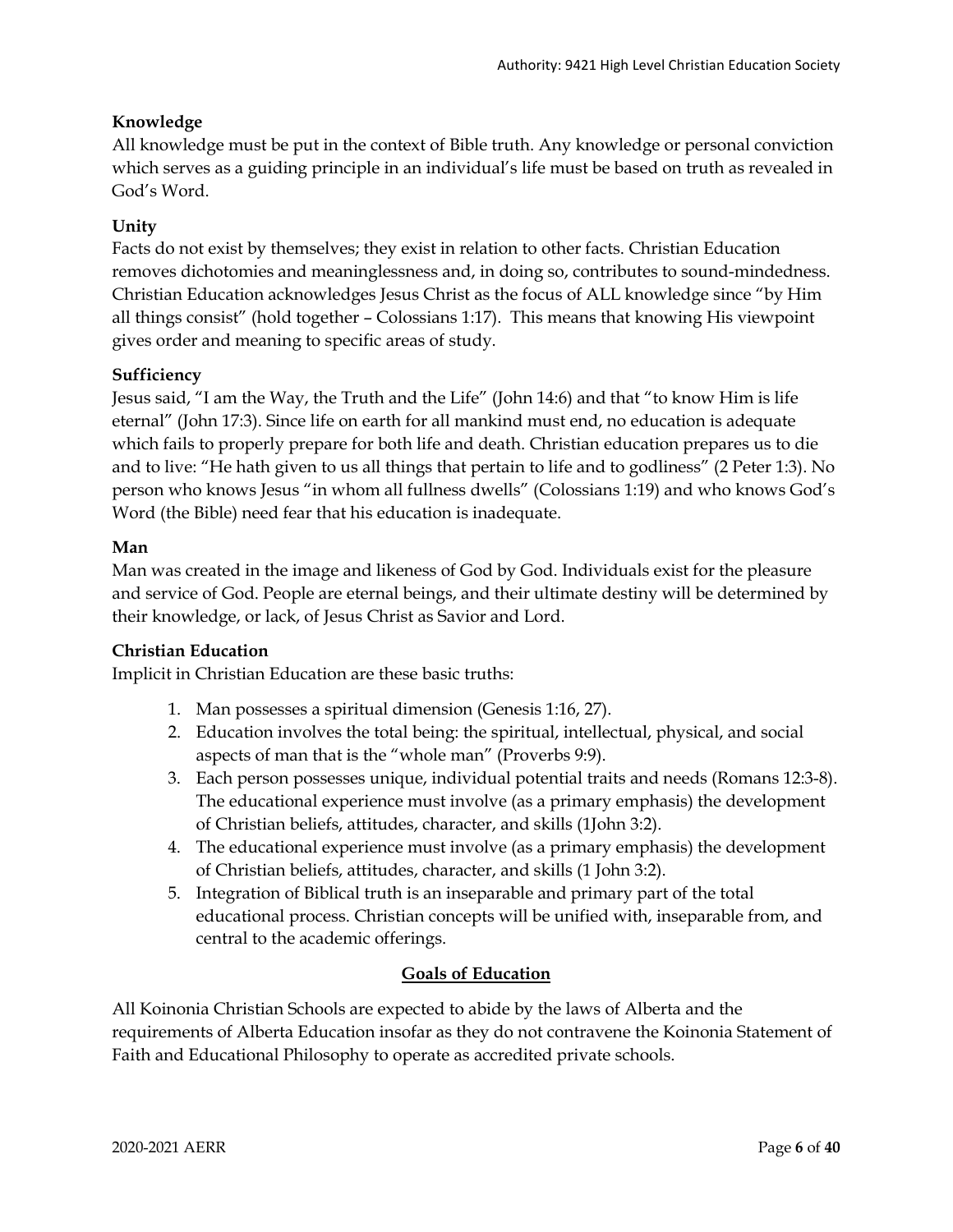# **Theological Foundation**

The educational philosophy of KCES is based upon a God-centered view of mankind and truth as presented in the Bible. Since God created and sustains all things through His Son, Jesus Christ, the universe, and all life are dynamically related to God and have the purpose of glorifying Him. Mankind was made in God's image, different in kind from all other creatures, with the unique capacity to know and respond to God personally and voluntarily.

Men and women, as sinners by nature and choice, can only know and honour God in their lives by being born again to do God's will. This should be the ultimate purpose of their lives. The goal of education should therefore be to enable men and women to know God, encourage them to love Him, and equip them to serve Him.

The authority for such an education comes both from God's command that children be taught to love God and place Him first in their lives, and from the fact that parents are responsible for the total education and training of their children. At the parents' request, Christian schools, along with their church, become partners in giving this education. From this philosophy come our mission and goals.

# **Spiritual & Moral**

- 1. To teach the Bible as God's inspired Word and to develop attitudes of love and respect towards it.
- 2. To teach the basic doctrines of the Bible.
- 3. To lead each student to a personal relationship with Christ as Savior and Lord.
- 4. To develop a desire to know and obey the will of God as revealed in the Scriptures.
- 5. To equip the student to carry out the will of God daily.
- 6. To impart an understanding of each Christian's place in the church and its worldwide task of evangelism and discipleship and to stimulate the student's involvement in this task.
- 7. To develop the "mind of Christ" towards godliness and sin, and to teach the student how to live an overcoming life through exercising of self restraint and consideration of others through the power of the Holy Spirit.
- 8. To encourage the development of self discipline and responsibility in the student based on respect for and submission to God and God ordained authority.
- 9. To help the student develop a Biblical world view by personally integrating life and studies with the Bible.

# **Academic**

- 1. To promote high academic standards within the potential of the individual as uniquely created by God and to help each student realize his or her full academic potential.
- 2. To help each student gain a thorough comprehension and command of the fundamental processes used in communicating with others, such as reading, writing, speaking, listening, viewing, and representing.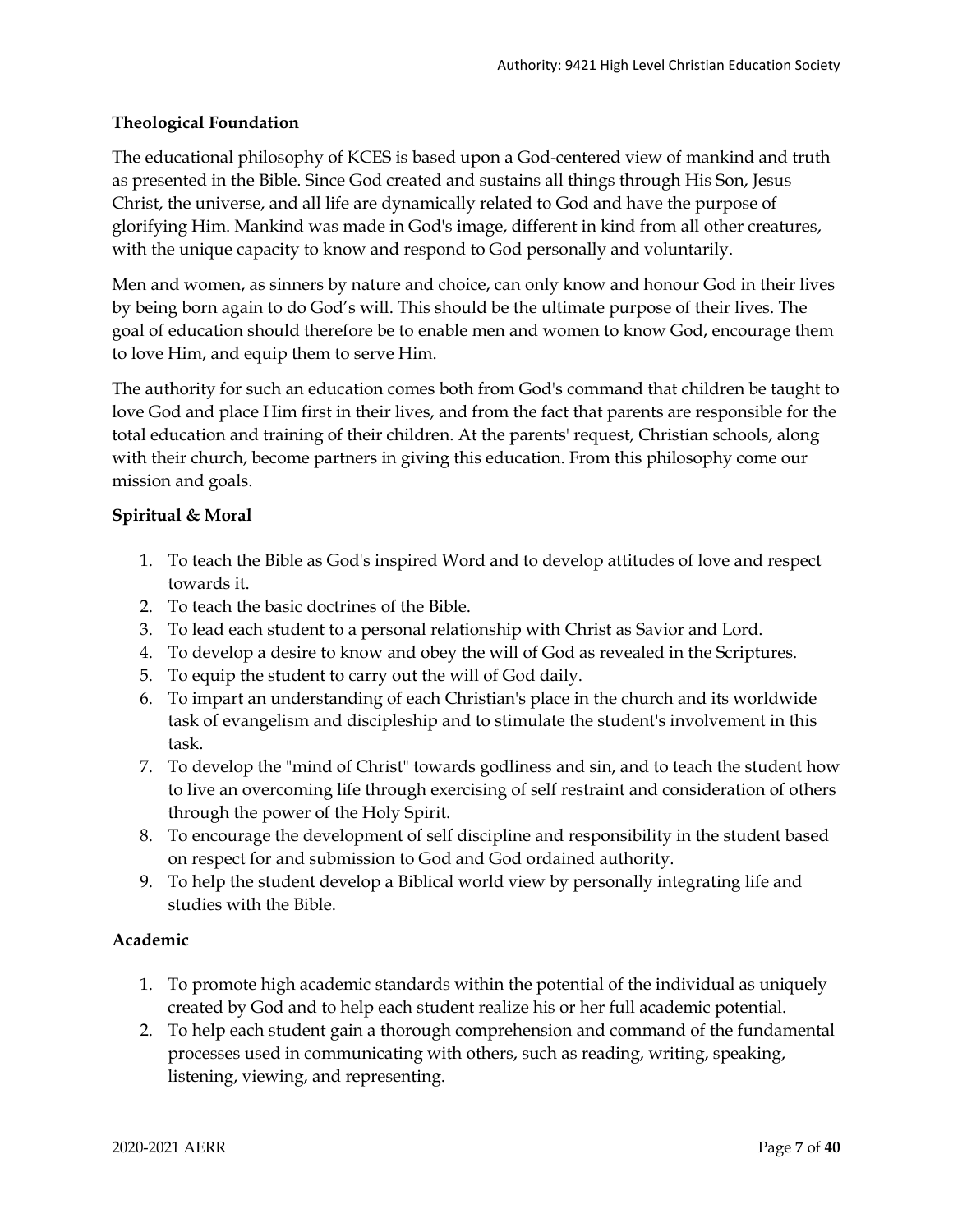- 3. To teach the student how to do independent research, to critically evaluate sources of information, and to reason logically from a Biblical perspective.
- 4. To develop an understanding of the order and design in Creation and the laws which govern its processes and interactions.
- 5. To motivate the student to view education as a lifelong process.
- 6. To promote good citizenship through developing the understanding and appreciation of our Christian and Canadian heritage of responsible freedom, human dignity, and Biblical acceptance of authority.
- 7. To develop an understanding of current affairs in all fields and to relate them to God's plan for man.
- 8. To develop an understanding and appreciation for God's world, and an awareness of man's role in his environment, and how to use and preserve it properly.
- 9. To promote an appreciation of the fine arts through the development of the student's understanding and personal expression which glorifies God.
- 10. To develop an understanding of fundamental mathematical concepts and skills in their application to everyday life situations and to gain mathematical skills needed to succeed in an ever-growing technological world. To relate curriculum to real-life situations in the community.

# **Personal and Social**

- 1. To help students develop their character and personality based both on a proper understanding and acceptance of themselves as unique individuals created in the image of God and on the fullest possible development of their own capabilities.
- 2. To teach the student to treat everyone with love and respect since everyone is created in God's image.
- 3. To make the student a contributing member of society who realizes a need for dependence on others and dependence on God.
- 4. To promote an understanding of time as a God given commodity which is to be used for His glory.
- 5. To promote and exemplify a Biblical view of life and work, and provide the skills needed for developing mature personal and career relationships.
- 6. To develop Biblical attitudes toward marriage and family along with the understanding and skills needed to establish a God honouring home.
- 7. To promote physical fitness, good health habits, and wise use of the body as the temple of God.
- 8. To impart Biblical attitudes toward material things, and to encourage individual responsibility for using them for God's glory.
- 9. To help each student accurately assess their strengths and weaknesses and recognize their responsibility to develop their talents fully and use them to glorify God and benefit others.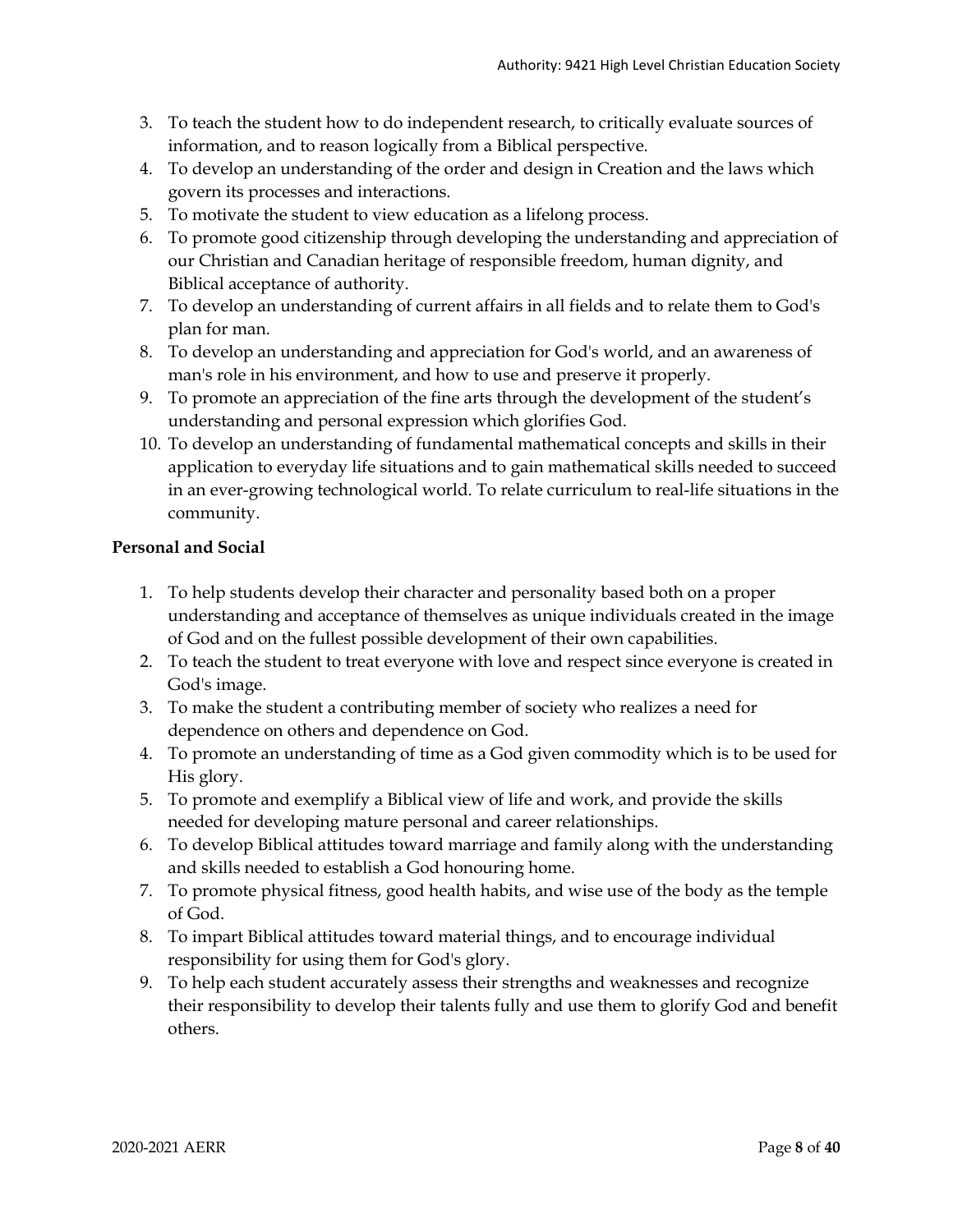# **Family**

- 1. To collaborate closely with the parents in every phase of the student's development and to help the parents understand the school's purpose and program.
- 2. To aid families in Christian growth and to help them develop Christ-centered homes.
- 3. To aid parents in understanding our changing culture, its effects on our homes and children, and how to deal with them from a Biblical perspective.
- 4. To encourage regular attendance and involvement in a local church.
- 5. To involve parents regularly in the ministry of the school.

# **School History**

High Level Christian Academy (HLCA) is in High Level, Alberta. HLCA is a member school of the Koinonia Christian Education Society (KCES), and we are an accredited independent school that follows Alberta curriculum as set out by Alberta Education. All teaching staff are Alberta certified Christian teachers.

The school was started by concerned parents who had deep convictions about the importance of Christian Education. A steering committee was formed on September 26, 1991. A survey of local parents definitively indicated interest in beginning a Christian school. A planning committee held its first meeting on February 12, 1992, and with suggestions from the Association of Christian Schools International (ACSI), the committee became members of the Koinonia Christian Education Society (KCES). This society recommended that a school board be elected, and this was achieved on May 6, 1992. On September 8, 1992, High Level Christian Academy opened its doors to 42 students from kindergarten to grade seven.

In 1998, the school acquired five acres of land in a newly developed area on the west side of town. On September 14, 1998, the High Level Christian Academy opened its new 10, 000 ft2 facility, which was only made possible through God's work in people's hearts. This facility continues to house students from kindergarten to grade nine, while the property features a ball diamond, basketball court, and a large fenced in playground area. Over the years, the community has grown further west and now HLCA is in a safe residential neighbourhood only a two-minute drive from the local hospital as well as both the fire and police departments.

HLCA and its supporters have weathered many storms and challenges such as living in a remote location with constant migration, attracting and retaining certificated staff, fluctuating support from government, instability in industry and the economy with mills closing and oil field industry dwindling, along with all the of the typical pressures that schools face to provide a solid education within the ever changing political and social climate. In May 2019, High Level and HLCA faced the Chuckegg Creek wildfire that forced the evacuation of High Level and the surrounding area for over two weeks which caused a most unusual end to that school year. Unfortunately, Chuckegg would not be the greatest hurdle in HLCA's recent history; in March 2020, the Covid-19 Pandemic caused the closure of all on-campus learning. HLCA and its staff rose to the challenge, adapting to provide quality teaching and learning to its students for the remainder of the school year. That spirit of adaptability and cooperation continued to be the story in the 2020-2021 school year with HLCA accommodating remote and on-campus learners. HLCA's teachers and parents continued worked together to ensure student learning and growth in a safe and welcoming environment.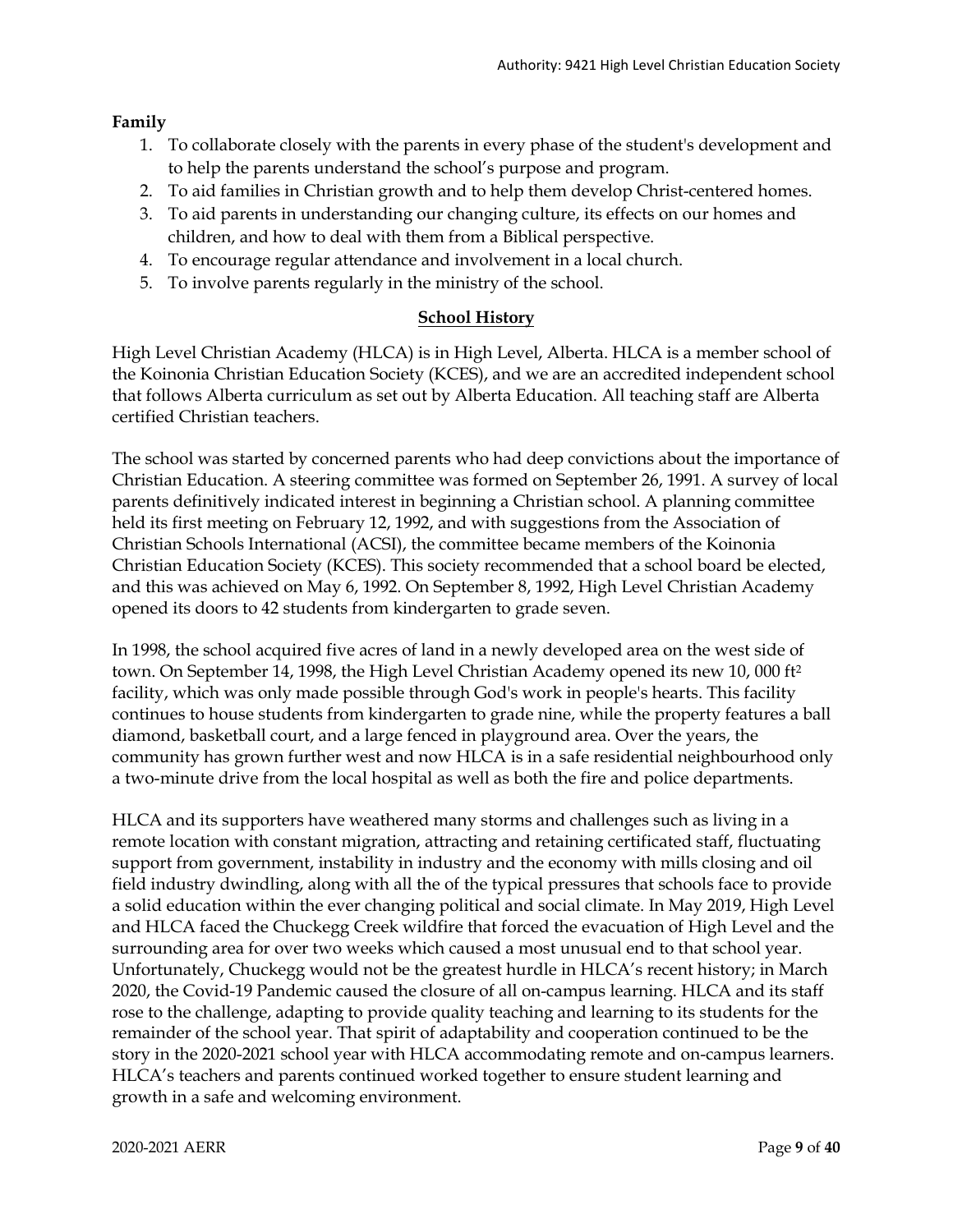# **Community and School Population Profile**

High Level is a town in northern Alberta, Canada. It is located at the intersection of the Mackenzie Highway and Highway 58, approximately 733 km north of Edmonton and 725 km south of Yellowknife, Northwest Territories. It is located within Mackenzie County and was founded in 1947. High Level has long, summer days with warm temperatures from May to August, with short, cold days from November – March. Because of the long, warmer days in May and June, HLCA finishes their school year by the third week in June.

High Level has a small population of approximately 3,256 people, but it is the center for commerce and trading for close to 20,000 people from both rural Northern Alberta and the Northwest Territories. High Level is on Treaty 8 land and is surrounded by four separate First Nations: the Dene Tha' First Nation, the Beaver First Nation, Little Red River Cree Nation, and the Tallcree First Nation. High Level also has large Mennonite and Protestant populations. High Level Christian Academy exists to serve the academic needs of this unique and diverse community.

| <b>Student Numbers by Years</b> | 2018-19 | 2019-20 | 2020-21 | Actual<br>2021-22 |
|---------------------------------|---------|---------|---------|-------------------|
| <b>Total Number of Families</b> | 25      | 21      | 20      | 21                |
| On-Campus students              | 43      | 47      | 28      | 41                |
| Remote Learning students        | N/A     | N/A     | 15      | N/A               |
| <b>Total Number of Students</b> | 43      | 47      | 43      | 41                |
| <b>FNMI</b> Students            |         |         |         |                   |
| <b>ESL Students</b>             |         |         |         |                   |
| Students on an IPP              |         | 3       |         |                   |

While many of HLCA's families are from a Mennonite tradition, High Level Christian Academy is a non-denominational school and has students from all the main churches in High Level.

# **Community Engagement**

HLCA's parents founded the school and have faithfully served to lead and guide the school since its opening. Our parent body continues to serve in our library, classrooms, for hotlunches, field-trip drivers, supervisors, and fundraisers; our board consists of current and past parents. Past parents and school alumni form a large part of our school community and support system. Throughout Covid restrictions, our parent body have adapted to the restrictions and guidelines presented for our schools. They continue to support students and staff, while honoring the standing restrictions.

An area that was discussed in our recent monitoring was on supports and connections provided to our students moving from Grade 9 at HLCA to Grade 10 at the public high school; this presented HLCA with an idea for further digging and development. We will be looking at ways to support our alumni and to continue connections with them past their grade 9 year in the coming school years. We will be looking at ways to gather their feedback and input on how best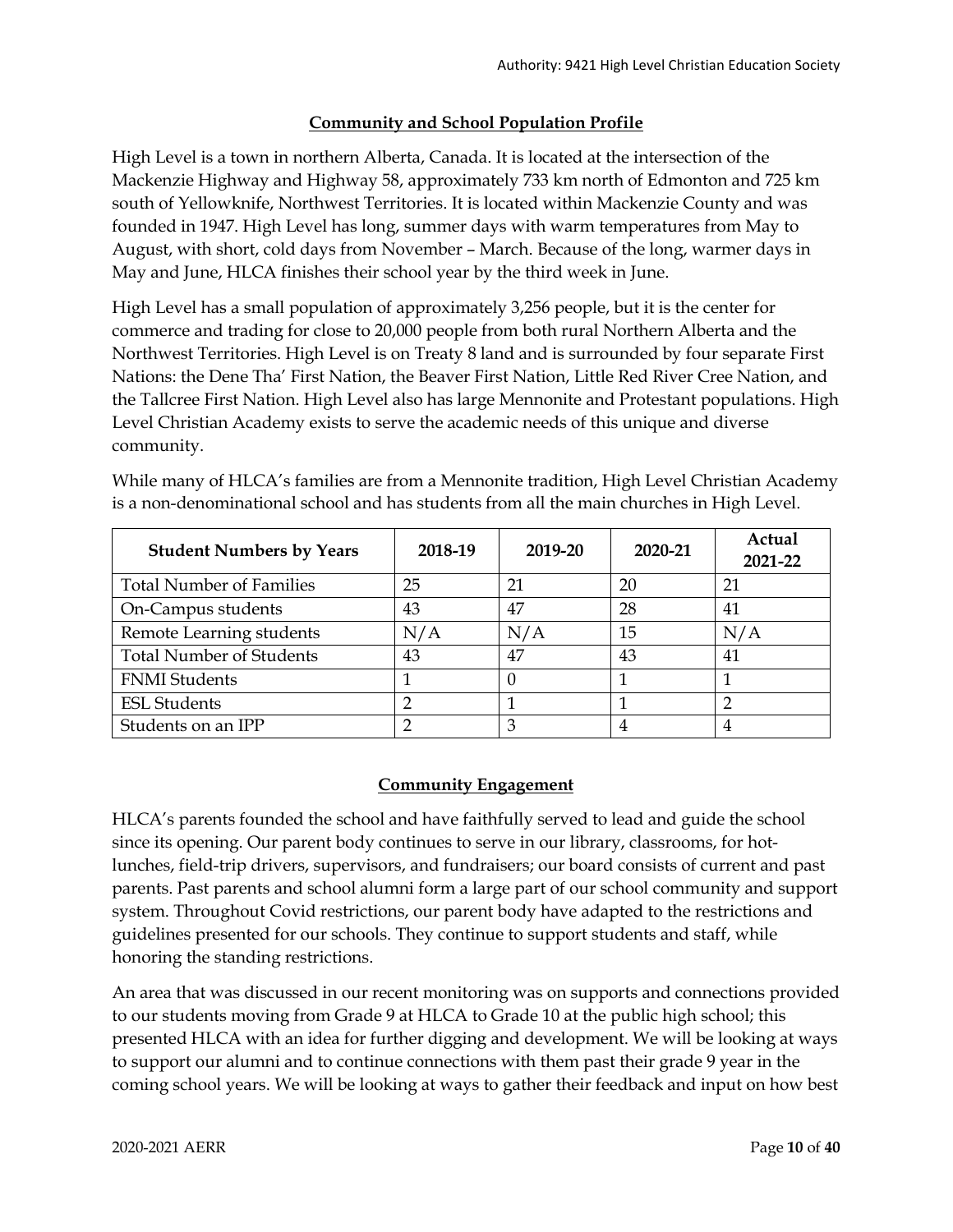to support our recent graduates as they navigate high school as an additional aspect of our community engagement and development of relationships within our community.

Because of Covid restrictions, we were not able to host in-person society meetings; the board instead communicated through letters, memo updates, and digital forums. In anticipation of writing the Education Plan for 2021-2024, HLCA surveyed its parent body asking for feedback on several domains: school governance (board and principal), student growth and achievement, learning supports, and teaching and leading within the school. We had 22 of 29 parent surveys returned, which is a 76% response rate. The survey asked parents to use a rubric style ranking (A=Excellent, B=Good, C=Acceptable, D=Poor, F=Failing); HLCA scored a C or higher on all questions in all areas of the survey. Of the 50 questions, only 9 questions had a scoring of C; all other questions scored B or higher. We will incorporate these surveys to help provide greater data and accountability.

We also conducted a separate set of Standardized testing in our school due to low student numbers in Grades 6 & 9 all PAT data would have been suppressed for the last few years. HLCA also opted out of PATs in the 2020-2021 school year for similar reasons. Therefore, in January 2021 all on-campus students took the CAT-4 exams. These results were analyzed by both the principal and the teaching staff, who after reading and analyzing the results collaborated to develop lists for areas of growth and areas of strength. Based on their input and the CAT-4 results, teachers developed a literacy priority and a numeracy priority for the school's growth and development.

# **Budgeting Principles**

# **Rationale**

The proper and wise use of funds is critical both for the efficient daily operation of the school and for its long term survival and growth. Poor stewardship of funds can lead to financial pressures, which may impact the educational program or cause a loss of trust on the part of the parents and supporters. Mishandling of funds not only will have legal consequences but may lead to declining enrollments and ultimately closure of the school. The Board and Principal have the joint responsibility to establish and follow a Budget and manage all the finances of the school in such a way as to ensure that the mission of the school is achieved.

# **Budget Policy**

- 1. Each year, in January, the Finance Committee shall develop a Preliminary Budget for the next school year. The Preliminary Budget will reflect the committee's recommendations for changes to tuition and salary rates as well as their projections for changes in enrollment, government funding, fundraising, and all expenses.
	- a. The Budget shall reflect a conservative approach to revenue estimates and a liberal approach to expenditures, accounting for current trends including the inflation rate.
	- b. The Budget will allow for only such changes in enrollments as are reasonable to predict based on current class sizes, waiting lists, and the flow of inquiries.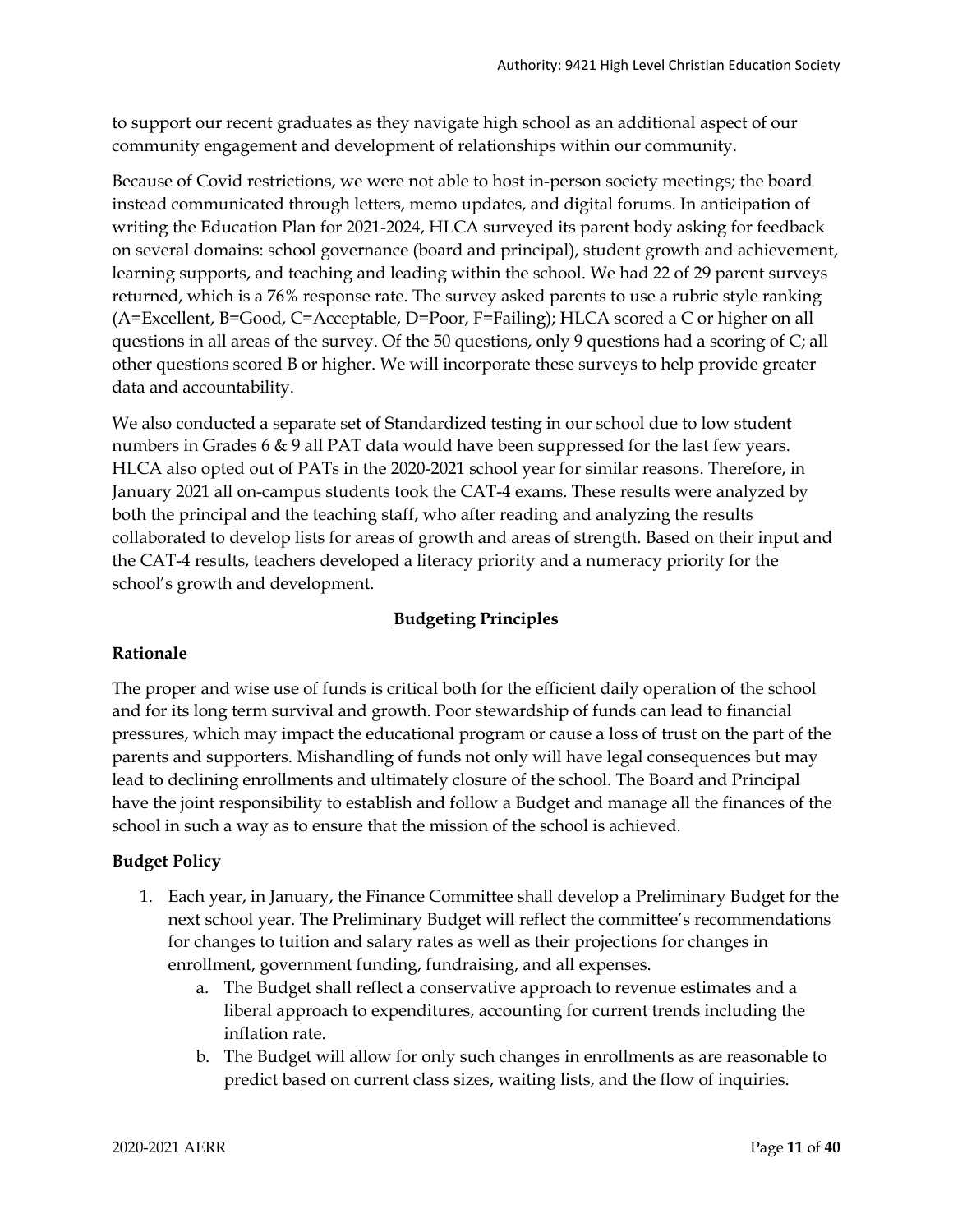- c. The Budget will allow for revenue shortfalls due to unpaid tuition or fees in an amount at least equal in percent to that of the previous year.
- d. Whenever possible, the Budget should be designed so that operational expenses are met without drawing upon revenues from fundraising and donations.
- 2. The School Board will review the Budget and make revisions as it sees fit. The revised Preliminary Budget will then be approved in principle to be used by the Administration for planning, hiring, and recruitment.
- 3. The Final Budget will be adopted at the October Board Meeting of that budget year based upon actual September 30th enrollments.

| <b>RESULTS</b>       |    | 2020-2021  |    |             |                 |              |                      |                 |
|----------------------|----|------------|----|-------------|-----------------|--------------|----------------------|-----------------|
|                      |    | <b>ECS</b> |    | $Instr 1-9$ | <b>O&amp;M</b>  | <b>TRANS</b> | <b>B &amp; Admin</b> |                 |
| Revenue              |    |            |    |             |                 |              |                      |                 |
| AB Ed                | \$ | 29,106.00  | \$ | 227,286.00  | \$<br>24,332.00 |              | \$<br>12,819.00      |                 |
| Tuition              |    |            | \$ | 54,114.00   |                 |              |                      |                 |
| Fees                 |    |            | \$ | 540.00      |                 |              | \$<br>245.00         |                 |
| Donations            | \$ | 8,295.00   |    |             | \$<br>49,535.00 |              | 42,339.00<br>\$      |                 |
| Other                |    |            | \$ | 3,489.00    | \$<br>19,250.00 |              | 63,151.00<br>\$      | <b>TOTALS</b>   |
| <b>Total Revenue</b> | S  | 37,401.00  | S  | 285,429.00  | \$<br>93,117.00 |              | \$118,554.00         | 534,501.00<br>S |
| <b>Expenses</b>      | \$ | 30,179.00  | S  | 204,738.00  | \$<br>98,296.00 |              | \$136,235.00         | 469,448.00<br>S |
|                      |    |            |    |             |                 |              |                      | 65,053.00<br>Ś  |
|                      |    |            |    |             |                 |              |                      |                 |

# **Summary of Financial Results for 2020-2021**

The full Audited Financial Statements for the 2020-2021 School Year can be found at: <http://www.hlcacademy.ca/documents.html>

# Whistleblower Policy

**PART 1 –** WHISTLEBLOWER PROTECTION POLICY Policy Statement Application Purpose

# **PART 2 –** ROLES & RESPONSIBILITIES

The Public Interest Commissioner The Chief Officer The Designated Officer Supervisors Employees

**PART 3 –** PROCEDURES FOR EMPLOYEES TO REPORT WRONGDOING

Reportable types of wrongdoing Seeking advice Reporting wrongdoing Anonymous disclosures Reporting reprisals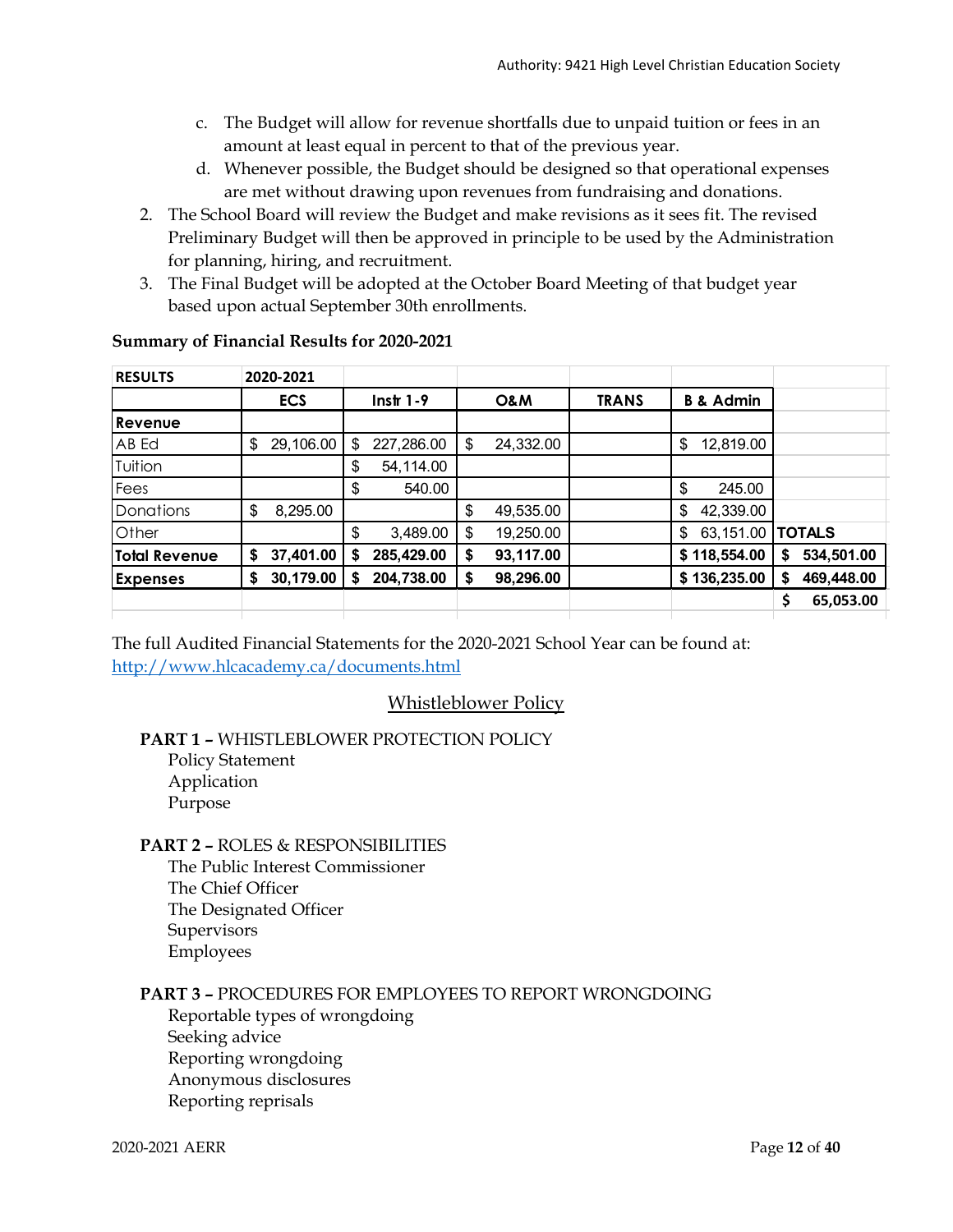### **PART 4 –** PROCEDURES FOR MANAGING AND INVESTIGATING DISCLOSURES OF WRONGDOING

Accessing disclosures of wrongdoing Investigating disclosures of wrongdoing Ensuring procedural fairness Protecting confidentiality Referring disclosures of wrongdoing Matters constituting an imminent risk Matters involving a possible offence

### **PART 5 –** ANNUAL REPORTING REQUIREMENTS

**DEFINITIONS**

**REFERENCES**

### **APPENDIX 1**

### **PART 1 –** WHISTLEBLOWER PROTECTION POLICY

### Policy Statement

A just workplace culture is fundamental to the success of independent schools in Alberta. To ensure High Level Christian Academy (HLCA) maintains high standards of legal, ethical and fiscal behavior, HLCA endorses a culture where employees and management work collaboratively to detect and remedy wrongdoing, and employees who come forward to report wrongdoing are protected and appreciated.

### **Application**

1.1.The Public Interest Disclosure (Whistleblower Protection) Act facilitates the disclosure and investigation of significant and serious matters that employees believe to be unlawful, dangerous or injurious to the public interest. The Act applies to employees of independent schools in Alberta, defined specifically in the Act as:

"a private school registered and accredited under the School Act that receives a grant under the Education Grants Regulation"

- 1.2.The Act and this procedure only apply with respect to wrongdoings committed after the Act came into force on June 1, 2013, and to wrongdoings added to the amended Act which came into force on March 1, 2018.
- 1.3.Matters that do not relate to wrongdoings defined under the Act will continue to be managed in accordance with other internal operational policies & procedures.

### **Purpose**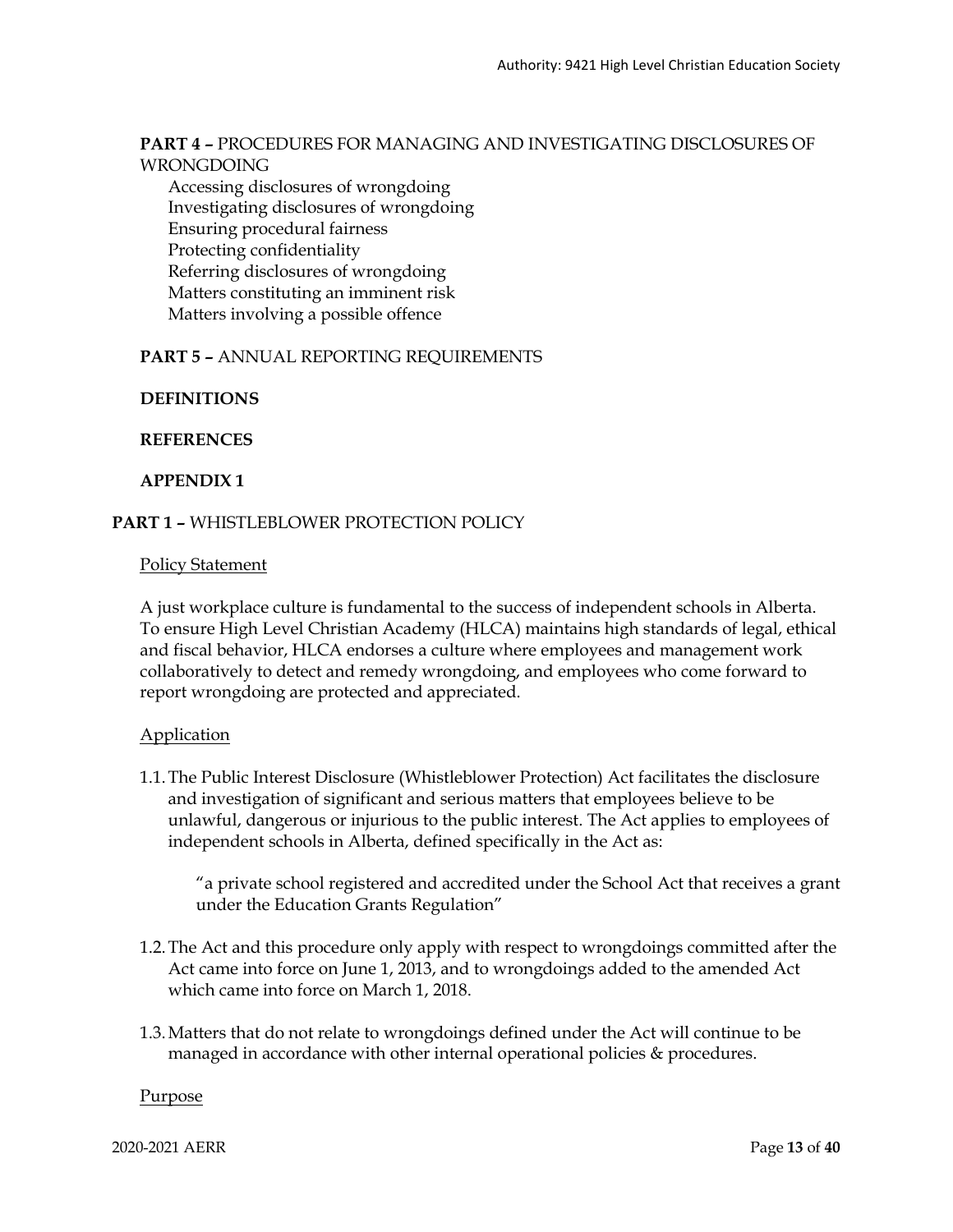- 1.4.The purpose of this policy and its subsidiary procedures is to:
	- a. Provide guidance to employees on how to report wrongdoing within HLCA;
	- b. Describe the roles and responsibilities of management and employees as they relate to the Act;
	- c. Provide guidance on the management and investigation of disclosures by employees, as required by the Act.
	- d. Support employees who come forward to report wrongdoing, and make them aware of the protection provisions afforded to them under the Act.
	- e. Detect and remedy wrongdoing within HLCA and in doing so, instill public confidence in the administration of HLCA.

# **PART 2 –** ROLES & RESPONSIBILITIES

### The Public Interest Commissioner

2.1.The Public Interest Commissioner is responsible for carrying out the purpose of the Act. The Public Interest Commissioner reviews and investigates disclosures of wrongdoing and complaints of reprisal made under the Act by employees of independent schools, and reports the outcome of any investigation, along with recommendations for corrective measures, to the operator of the independent school, and to the Minister of Education where required. The Public Interest Commissioner also provides advice to employees, and provides advice and support to the Designated Officer.

# The Chief Officer

2.2.The Chief Officer is responsible for the overall administration and reporting requirements of the Act within independent schools. This includes the establishment and maintenance of this procedure, and ensuring information about the Act and the procedures are widely communicated to employees. The Chief Officer of an independent school is the **operator of the independent school**, and where the operator is incorporated or registered as a society under the *Societies Act*, then the **chair of the board of directors** of the corporation or society.[1](#page-13-0)

# The Designated Officer

2.3 The Designated Officer is the individual appointed by the Chief Officer made responsible for receiving and investigating disclosures of wrongdoing by employees within the independent school. The designated officer also has a responsibility to provide information and advice to employees who are considering making a disclosure. Where a Designated Officer is not appointed, then the Chief Officer fills this role. The designated officer for HLCA is the Principal and may be contacted at 780 926 2360.

### **Supervisors**

<span id="page-13-0"></span><sup>1</sup> Schedule 2, Section 1(c), *Public Interest Disclosure (Whistleblower Protection) Regulation*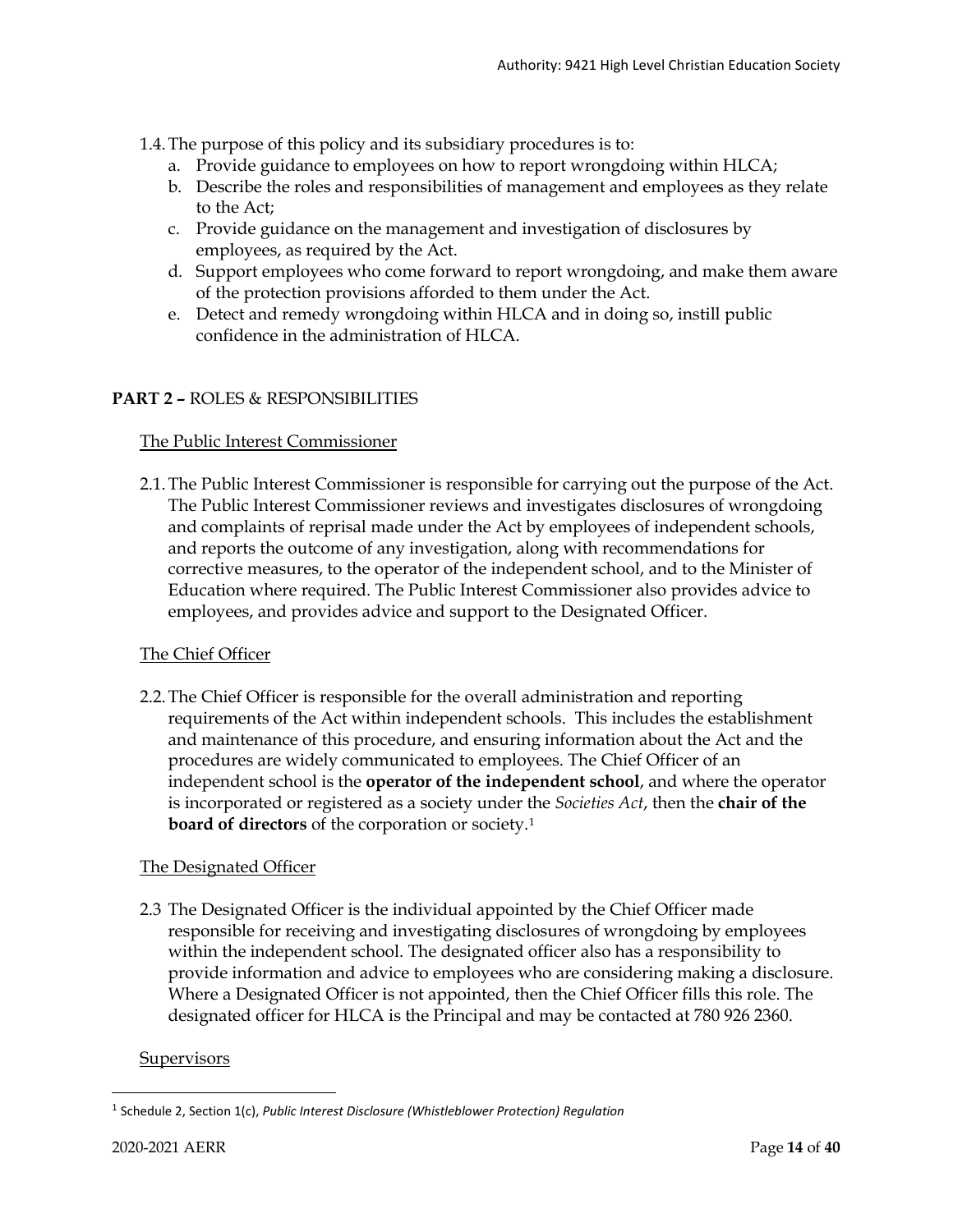2.4.Supervisors are responsible for giving information and advice to employees who are considering making a disclosure of wrongdoing. Employees are protected for seeking advice from their supervisor, to the extent of the information requested and advice provided. Supervisors are anyone who has a reporting relationship with employees, and includes school principals. Further information relating to the role of supervisors can be found at [https://yourvoiceprotected.ca/supervisors.](https://yourvoiceprotected.ca/supervisors)

# **Employees**

2.5.Employees who believe wrongdoing is occurring within HLCA are protected from any type of adverse employment action when they report the wrongdoing to either their Designated Officer, or to the Public Interest Commissioner. Employees have a responsibility to report wrongdoing in good faith, to cooperate during an investigation, and to provide any information the Designated Officer or Public Interest Commissioner may require.

# **PART 3 –** PROCEDURES FOR EMPLOYEES TO REPORT WRONGDOING

### Reportable types of wrongdoing

- 3.1.The Act facilitates the disclosure and investigation of "wrongdoing." The Act specifically defines the types of wrongdoing that may be reported and investigated:
	- a. A contravention of an Act, a regulation made pursuant to an Act, an Act of the Parliament of Canada or a regulation made pursuant to an Act of the Parliament of Canada;
	- b. An act or omission that creates:
		- i. A substantial and specific danger to the life, health or safety of individuals other than a danger that is inherent in the performance of the duties or functions of an employee, or
		- ii. A substantial and specific danger to the environment;
	- c. Gross mismanagement, including an act or omission that is deliberate and that shows a reckless or willful disregard for the proper management of:
		- i. Public funds or a public asset,
		- ii. The delivery of a public service, including the management or performance of
			- A) A contract or arrangement identified or described in the regulations, including the duties resulting from the contract or arrangement or any funds administered or provided under the contract or arrangement**[2](#page-14-0)**, and
			- B) The duties and powers resulting from an enactment identified or described in the regulations or any funds administered or provided as a result of the enactment,

<span id="page-14-0"></span> $<sup>2</sup>$  No contracts or arrangements have been identified or described in the regulations as of the date of this policy</sup>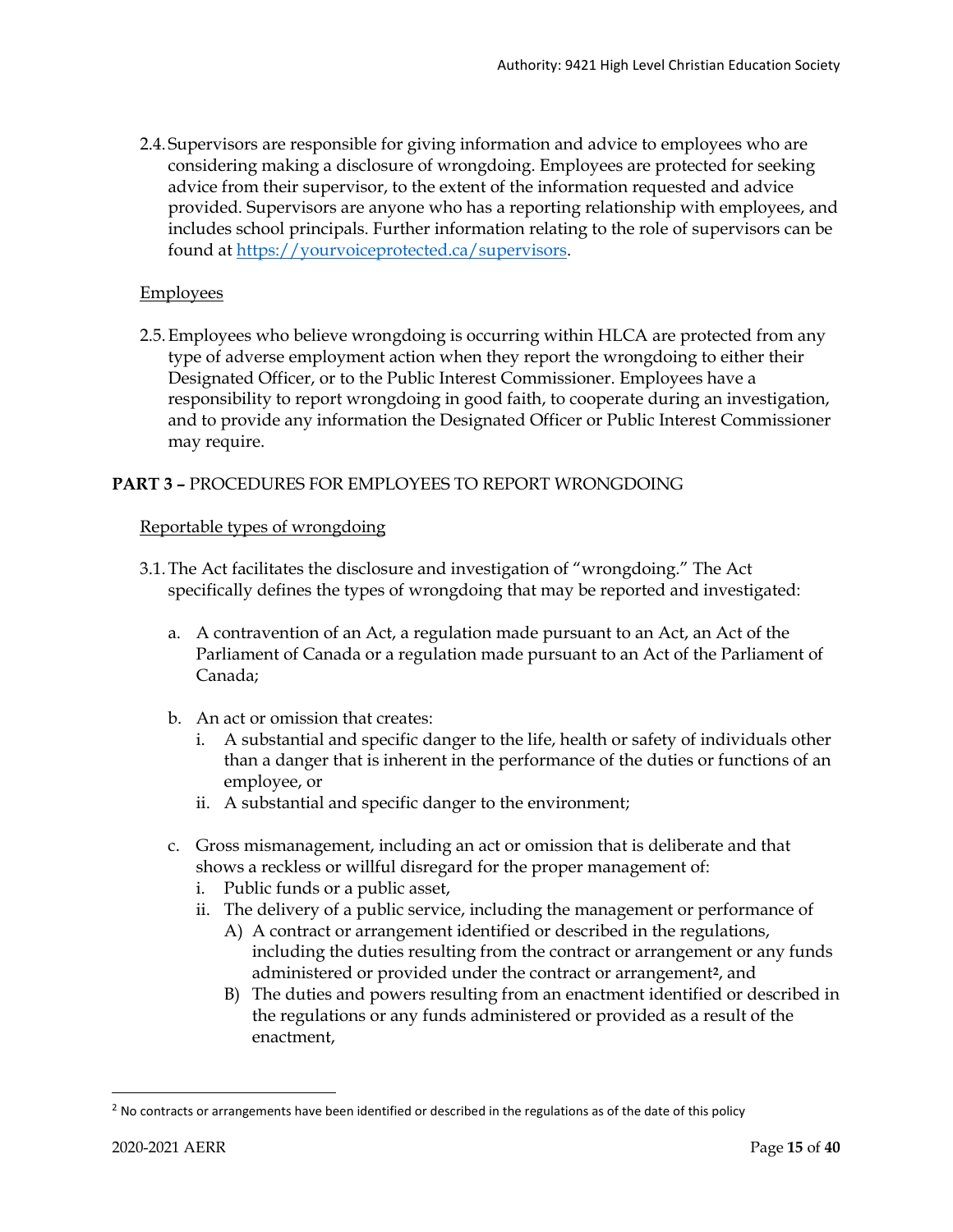- iii) employees, by a pattern of behavior or conduct of a systemic nature that indicates a problem in the culture of the organization relating to bullying, harassment or intimidation;
- d. Knowingly directing or counselling an individual to commit a wrongdoing mentioned above.
- 3.2.This procedure **does not** apply to alleged contraventions of internal policies or directives, code of conduct matters, violations of collective agreements, or individual disputes between management and an employee relating to bullying, harassment or intimidation.

### Seeking advice

- 3.3.Employees considering making a disclosure may seek advice from their supervisor, their Designated Officer, or from the Public Interest Commissioner. Employees are protected from any adverse employment action as a result of seeking advice.
- 3.4.In circumstances where the matter relates to the Designated Officer or Chief Officer, employees are encouraged to seek advice from the Public Interest Commissioner.
- 3.5.The office of the Public Interest Commissioner may be contacted at:

**Email:** [info@pic.alberta.ca](mailto:info@pic.alberta.ca) **Phone:** 1-855-641-8659 [www.yourvoiceprotected.ca](http://www.yourvoiceprotected.ca/)

### Reporting wrongdoing

- 3.6.Employees who want to report wrongdoing may do so by contacting the Designated Officer. Employees should clearly indicate they are making a disclosure under the *Public Interest Disclosure (Whistleblower Protection) Act*. The designated officer for *HLCA* is Principal and may be contacted at: **Phone:** 780 926 2360
- 3.7.Employees may be asked to report the wrongdoing to the Designated Officer using the prescribed Disclosure of Wrongdoing form in Appendix 1.
- 3.8.Employees who want to report wrongdoing to the Public Interest Commissioner may do so by submitting the prescribed form on the Public Interest Commissioner's website. Employees may find the form at [https://yourvoiceprotected.ca/for](https://yourvoiceprotected.ca/for-employees/disclosure-form)[employees/disclosure-form.](https://yourvoiceprotected.ca/for-employees/disclosure-form)

### Anonymous disclosures

3.9.Employees considering making a disclosure anonymously should seek advice about doing so from the Designated Officer or the Public Interest Commissioner. Anonymous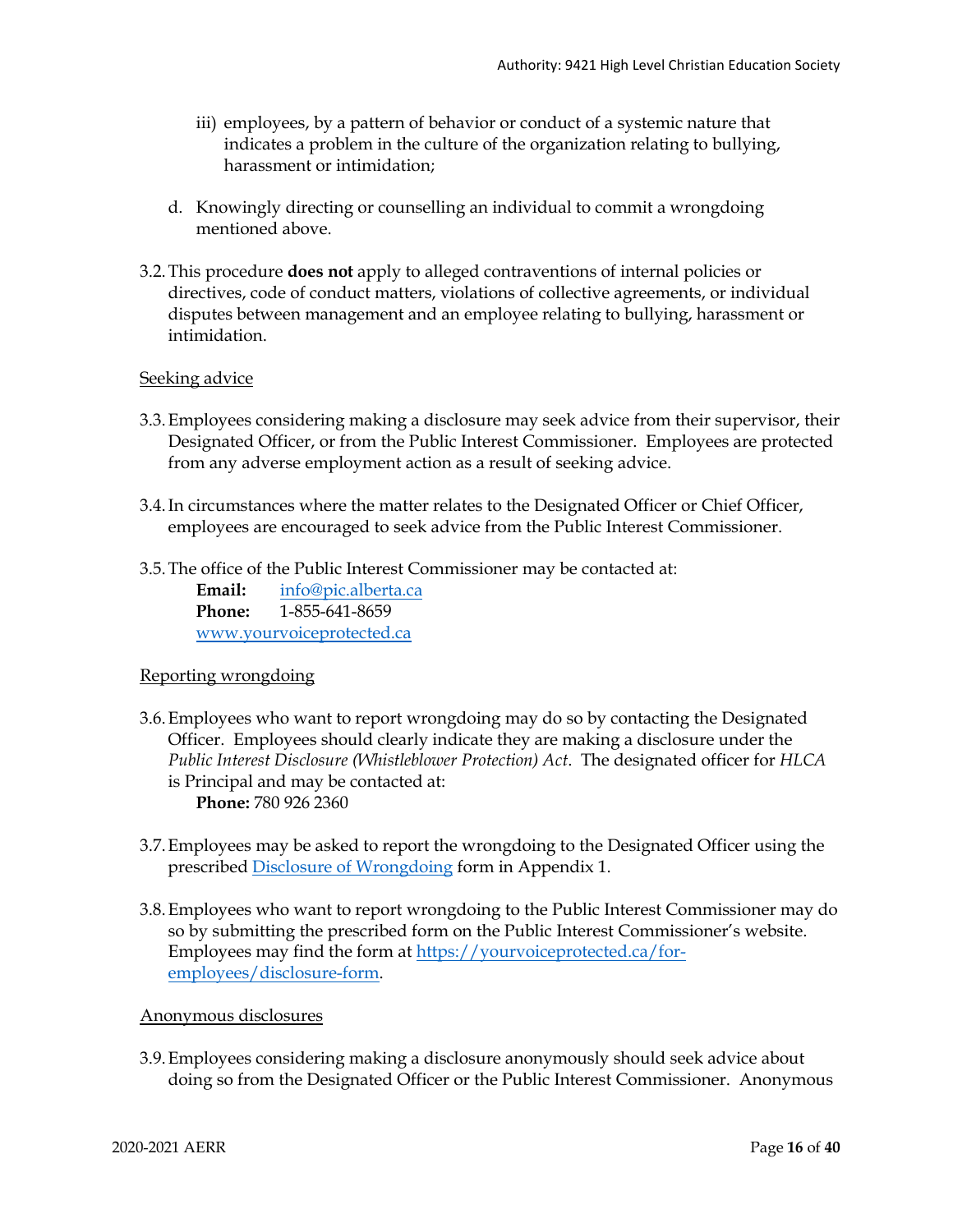disclosures may not be acted on if there is inadequate particulars provided about an alleged wrongdoing that would permit the conduct of a fair and effective investigation.

### Reporting reprisals

- 3.10. The Act protects employees from reprisal who have, in good faith:
	- a. requested advice about making a disclosure from a supervisor, the Designated Officer, or the Public Interest Commissioner,
	- b. made a disclosure under the Act,
	- c. cooperated in an investigation under the Act,
	- d. declined to participate in a wrongdoing, or
	- e. done anything in accordance with the Act.
- 3.11. A **reprisal** is defined as taking, directing or counseling someone to take or direct:
	- a. a dismissal, layoff, suspension, demotion or transfer, discontinuation of a jog, change of job location, reduction in wages, change in hours of work or reprimand;
	- b. any measure, other than those mentioned above, that adversely affects the employee's employment or working conditions; or
	- c. a threat to take any of the measures above.
- 3.12. HLCA supports employees who come forward in good faith to report wrongdoing. Reprisals taken against employees will not be tolerated. A reprisal is an offence under the Act, and anyone who takes a reprisal against an employee is liable to prosecution under the Act in addition to disciplinary action, including termination of employment, by HLCA.
- 3.13. Employees who believe they have been reprised against may make a complaint of reprisal directly to the Public Interest Commissioner using the form on the Public Interest Commissioner's website. The Complaint of Reprisal Form may be found at [https://yourvoiceprotected.ca/for-employees/reprisal-form.](https://yourvoiceprotected.ca/for-employees/reprisal-form)

# **PART 4 –** PROCEDURES FOR MANAGING AND INVESTIGATING DISCLOSURES OR WRONGDOING

### Accessing disclosures of wrongdoing

- 4.1.After a disclosure is received from an employee, the Designated Officer must acknowledge receipt of the disclosure within 5 business days.
- 4.2.Within 20 business days, the Designated Officer must decide whether or not an investigation is required, and notify the employee who made the disclosure of this decision and the reason for the decision.
- 4.3.An investigation is not required if:
	- a. The subject matter of the disclosure is not jurisdictional under the Act (i.e. the allegations do not constitute wrongdoing defined under the Act);
	- b. The subject matter is frivolous, vexatious or has not been made in good faith;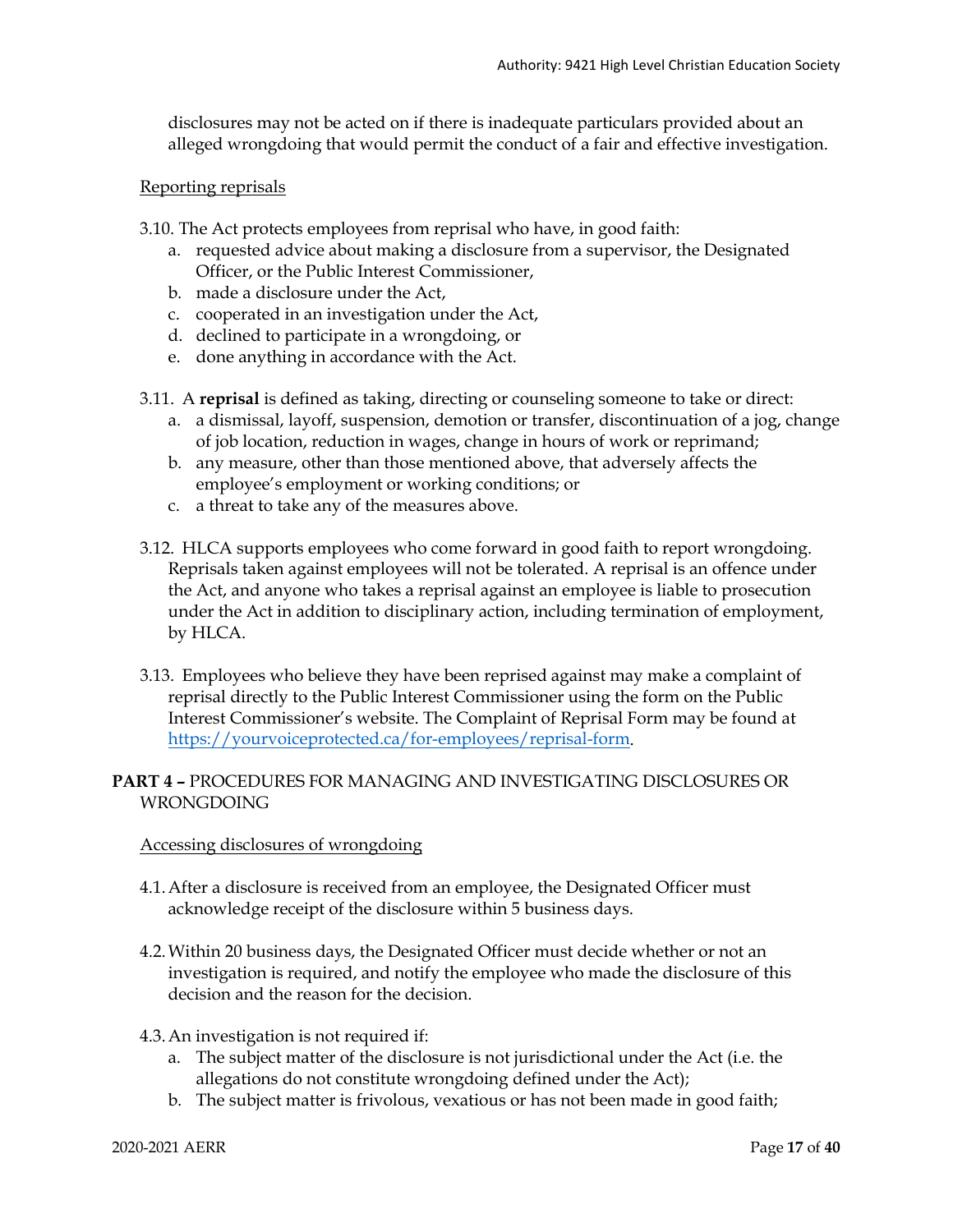- c. The disclosure relates to a matter that could more appropriately be dealt with according to the procedures under a collective agreement or employment agreement;
- d. The subject matter of the disclosure is already being investigated by another authority;
- e. The subject matter of the disclosure is currently before the courts;
- f. More than 2 years has passed since the date that the wrongdoing was discovered.
- 4.4.Employees who are dissatisfied with the Designated Officer's decision may bring the matter to the Public Interest Commissioner.

### Investigating disclosures of wrongdoing

- 4.5.The Designated Officer will notify the Chief Officer prior to initiating an investigation into a disclosure of wrongdoing. The Designated Officer may consult with the Chief Officer regarding the management and investigation of the disclosure.
- 4.6.The Designated Officer may request advice from the Commissioner with respect to the management and investigation of a disclosure. Requesting advice from the Commissioner will not result in the Commissioner initiating an investigation into the matter.
- 4.7.The Designated Officer may collect, use and disclose personal information, individually identifying health information, and any other information that is considered necessary to manage and investigation the disclosure of wrongdoing.
- 4.8.The Designated Officer may require any employee to provide any information or record and give written or oral replies to questions, for the purpose of investigating the disclosure.
- 4.9.The Designated Officer may request any individual assist with investigating the disclosure of wrongdoing, including retaining the services of a third party where appropriate.
- 4.10. If during an investigation the Designated Officer has reason to believe that another wrongdoing has been committed or may be committed, the Designated Officer may investigate the wrongdoing and notify the Chief Officer.
- 4.11. If more than one disclosure of wrongdoing is received by a Designated Officer with respect of the same matter, a single investigation may be conducted rather than a separate investigation.
- 4.12. The Designated Officer must conclude an investigation not more than **120 business days** from the date the disclosure of wrongdoing was received. The Chief Officer, with the Commissioner's permission, may extend the time period to complete the investigation that the Commissioner considers to be appropriate in the interest of a fair and efficient outcome.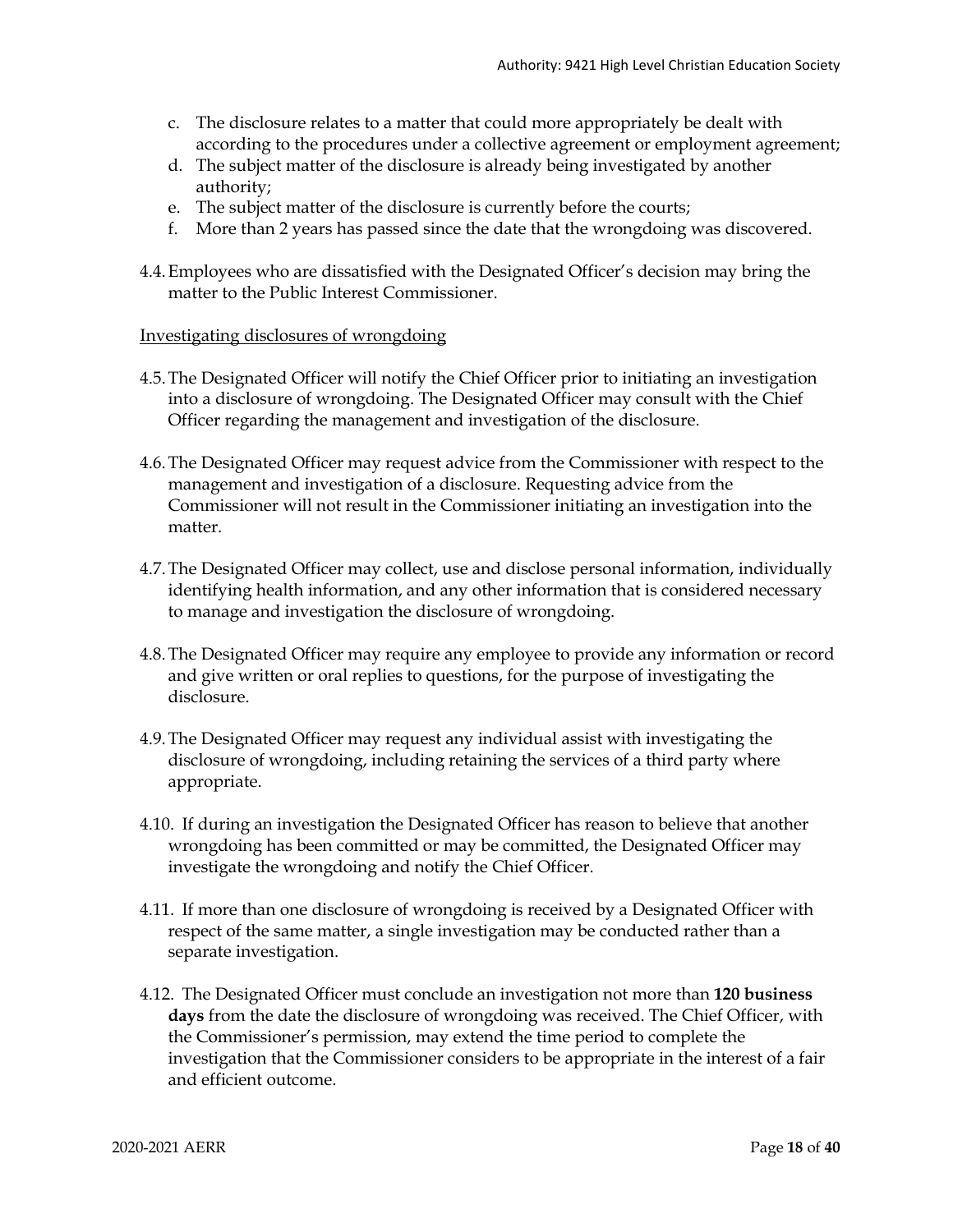- 4.13. If the time period has been extended, the employee who submitted the disclosure must be promptly advised of when he or she may expect the next procedural step to occur or be completed.
- 4.14. At the conclusion of an investigation, the Designated Officer must prepare a report for the Chief Officer outlining the allegations investigated, whether the investigation found wrongdoing occurred, and recommendations for corrective measures.
- 4.15. The Chief Officer shall consider the recommendations, implement corrective measures to remedy the wrongdoing, and take appropriate disciplinary action which may include termination of employment.
- 4.16. Employees who are dissatisfied with the outcome of the investigation by their Designated Officer or believe the matter has not been resolved, may bring the matter to the Public Interest Commissioner.

### Ensuring procedural fairness

- 4.17. Disclosures of wrongdoing shall be investigated in accordance with the principles of procedural fairness and natural justice. This includes the right of an alleged wrongdoer(s) to be heard, and the right to have the matter investigated in an impartial manner.
- 4.18. Where a disclosure of wrongdoing is determined to have merit, the alleged wrongdoer(s) has the right to know the nature of the allegations made against them. However, this does not include disclosing the identity of the employee who made the disclosure or witnesses who participated in an investigation.
- 4.19. Where a disclosure of wrongdoing is determined to have merit, the Designated Officer must afford the alleged wrongdoer(s) the opportunity to respond to the allegations and the relevant information used to support the allegation. The Designated Officer may receive a response verbally or in writing, and in any manner the Designated Officer determines to be fair and appropriate.
- 4.20. The Designated Officer must recuse themselves from an investigation where they believe they are in a conflict of interest, or when they believe a bias exists. The Chief Officer may appoint an alternate individual to function as the Designated Officer, or may refer the matter to an alternate authority.

### Protecting confidentiality

- 4.21. Designated Officers must protect the identity of employees who make disclosures of wrongdoing, individuals alleged to have committed the wrongdoings, and witnesses who participated in investigations.
- 4.22. Designated Officers must maintain all records and information relating to investigations in a secure manner that is not accessible to any other individual.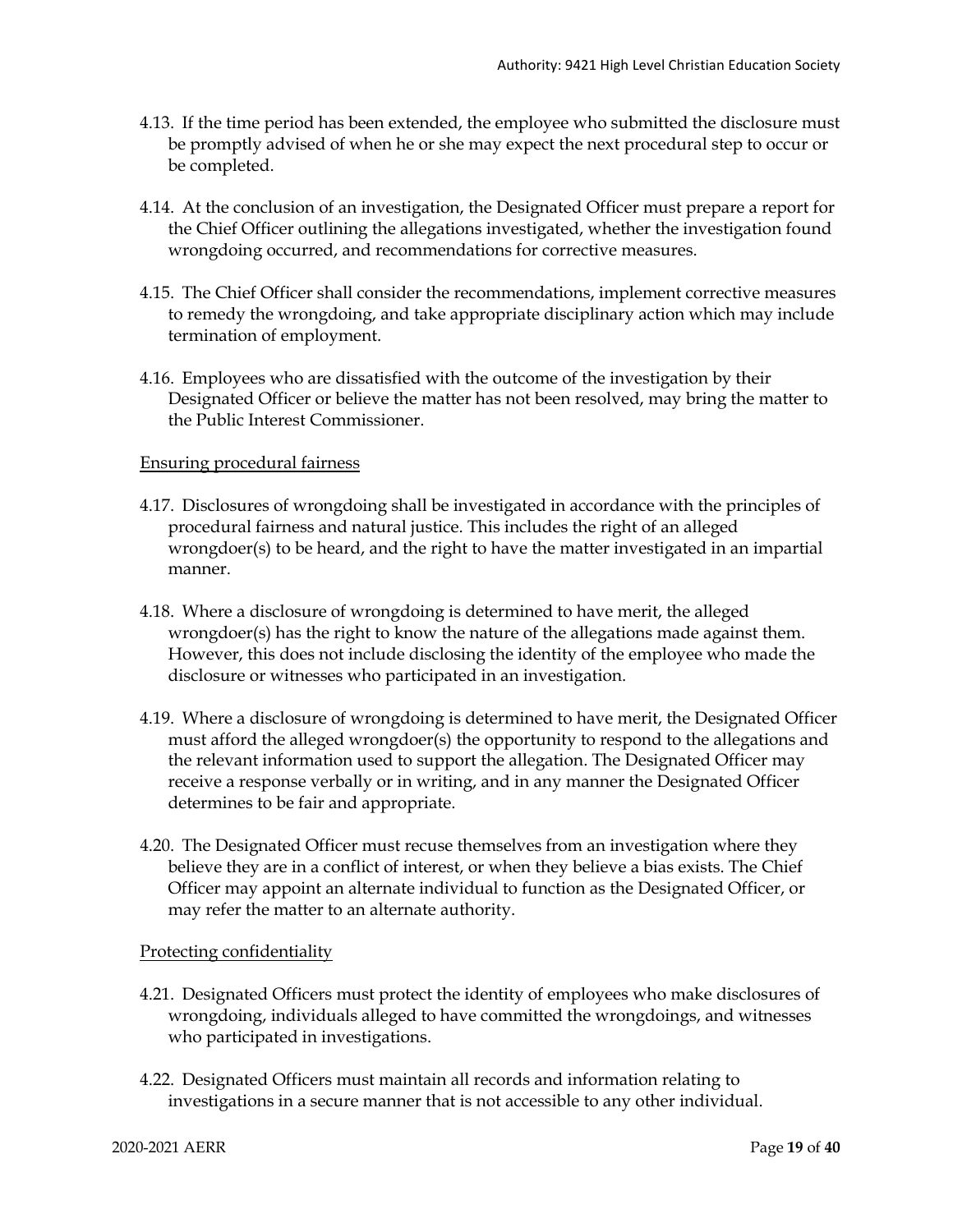- 4.23. The Designated Officer may only identify the employee who made the disclosure, the individuals alleged to have committed the wrongdoing, and witnesses who participated in investigations, to:
	- a. individuals who have been requested or retained to assist with the investigation,
	- b. the Chief Officer, and
	- c. the Public Interest Commissioner
- 4.24. Any individual requested to assist with an investigation must protect the identity of the individuals involved in the disclosure process, including the employee making the disclosure, individuals alleged to have committed the wrongdoings and witnesses.
- 4.25. Where a wrongdoing has been found, the Chief Officer may identify the wrongdoer(s) to others within the organization or to external authorities for the purpose of taking appropriate corrective action.

### Referring disclosures of wrongdoing

- 4.26. The Designated Officer may refer a disclosure of wrongdoing to an alternate authority, including to the Public Interest Commissioner. Factors in considering whether to refer a disclosure of wrongdoing include:
	- a. Whether the subject matter of the disclosure would more appropriately be dealt with by another authority,
	- b. The complexity of the subject matter of the disclosure,
	- c. Whether a perceived conflict of interest may exist,
	- d. The resources and expertise required to conduct a fair and effective investigation
	- e. If the subject matter pertains to an individual that supersedes the hierarchal position of the designated officer.
- 4.27. The referral of a disclosure of wrongdoing may only be made if the disclosing employee consents to the referral.

### Matters constituting an imminent risk

4.28. Notwithstanding any other provision in this procedure, where the subject matter constitutes an imminent risk of a substantial or specific danger to the life, health or safety of individuals, or to the environment, the Designated Officer may, without the consent of the disclosing employee, notify any individual within HLCA in order to be able to appropriately respond to the danger, and notify any appropriate authority required to respond to the danger including calling 911.

### 4.29. The Designated Officer must also notify:

- a. The appropriate law enforcement agency,
- b. In the case of a health-related matter, to the Chief Medical Officer of Health, and
- c. To the department, public entity, or other entity responsible for managing, controlling or containing the risk, if any exists.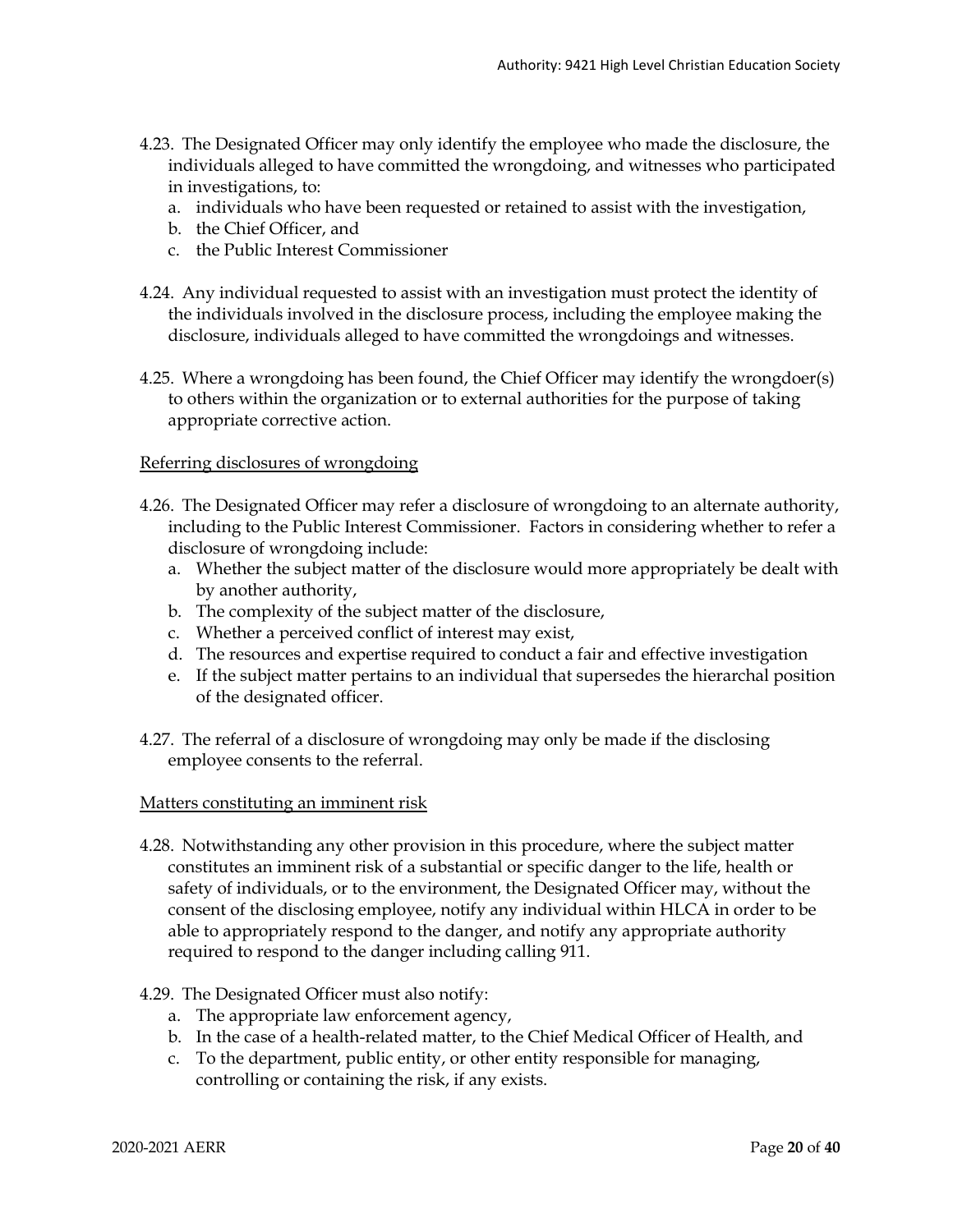4.30. The Designated Officer must suspend any investigation into the matter, and may only resume after any charge relating to an alleged offence, or any investigation by a law enforcement agency or the Minister of Justice and Solicitor General, has been finally disposed of.

### Matters involving a possible offence

- 4.31. If during an investigation the Designated Officer has reason to believe that an offence has been committed under a Provincial or Federal Act or Regulation, the matter must be reported to a law enforcement agency and to the Minister of Justice and Solicitor General as soon as reasonably practicable.
- 4.32. The Designated Officer must suspend any investigation into the matter, and may only resume after any charge relating to an alleged offence, or any investigation by a law enforcement agency or the Minister of Justice and Solicitor General, has been finally disposed of.

### **PART 5 –** ANNUAL REPORTING REQUIREMENTS

- 5.1.The Chief Officer will prepare a report annually as required by the Act, and include:
	- a. The number of disclosures received by or referred to the Designated Officer and the number of disclosures acted on, and the number of disclosures not acted on, by the Designated Officer;
	- b. the number of investigations commenced by the Designated Officer;
	- c. in the case of an investigation that results in a finding of wrongdoing, a description of the wrongdoing and any recommendations made or corrective measures taken in relation to the wrongdoing, and
	- e. if corrective measures in relation to the wrongdoing have not been taken, the reasons provided.
- 5.2.The Chief Officers report will be included in the annual report for HLCA.
- 5.3.The Chief Officer will not publicly identify an employee who requested advice, made a disclosure of wrongdoing or complaint of reprisal, or publically disclose individually identifying health information within the annual report.

### **DEFINITIONS**

- **"Act"** means the *Public Interest Disclosure (Whistleblower Protection) Act*
- **"Chief Officer"** means the operator of an independent school, or if the operator is incorporated or registered as a society under the *Societies Act,* the chair of the board of directors of the corporation or society
- **"Commissioner**" means Public Interest Commissioner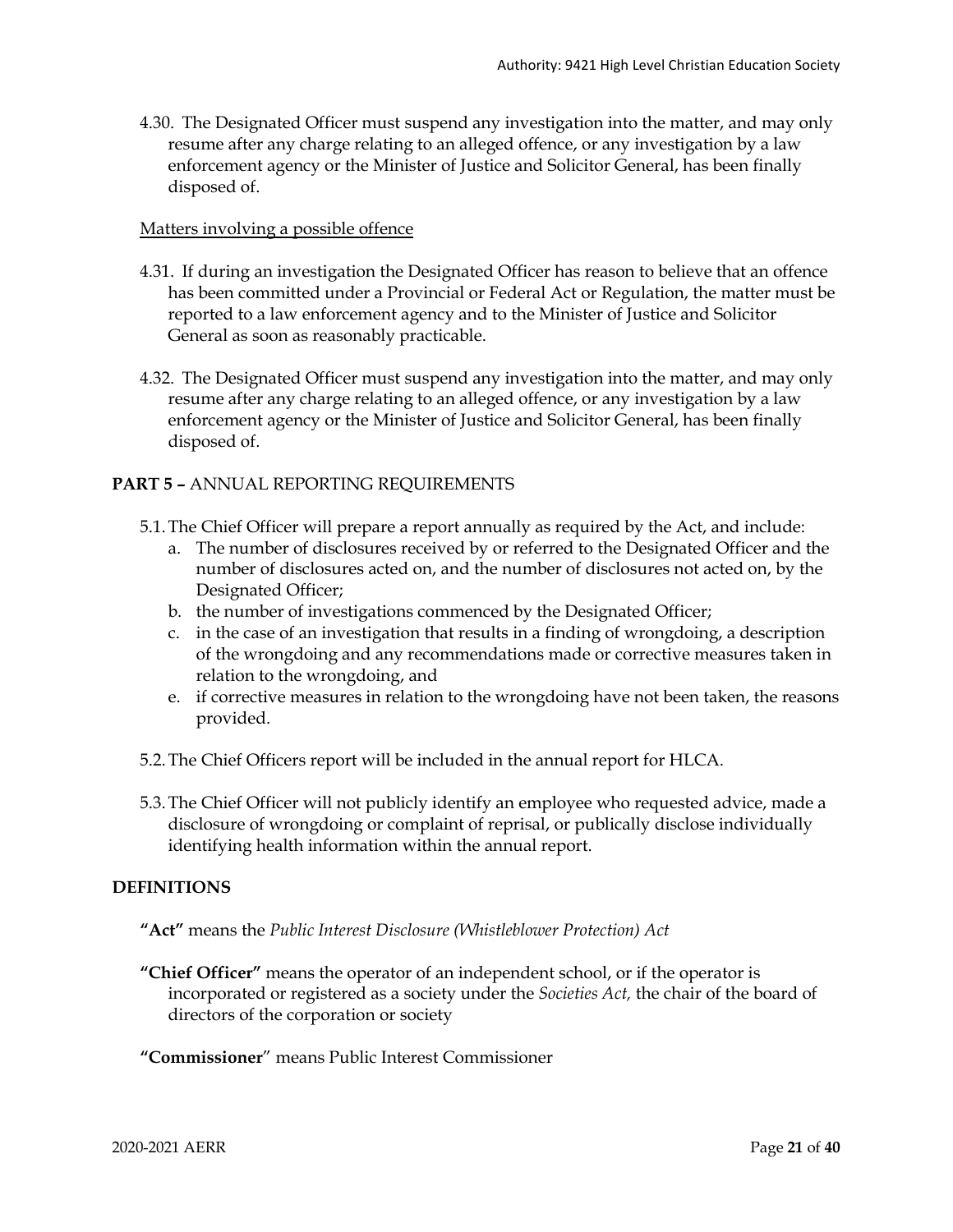- "**Employee"** means an employee of the office of the independent school, or an individual who has suffered a reprisal and is no longer employed by the independent school
- **"Designated Officer"** means the senior official designated by the Chief Officer to manage and investigate disclosures under the Act
- "**Personal information"** means personal information as defined in the *Freedom of Information and Protection of Privacy Act*.
- **"Reprisal"** means a measure taken, directed or counselled contrary to section 24(2) or (3) of the Act.
- **"Regulation"** means the *Public Interest Disclosure (Whistleblower Protection) Regulation*
- **"Wrongdoing"** means a wrongdoing referred to in section 3 of the Act, and includes an alleged wrongdoing

# **REFERENCES**

*[Public Interest Disclosure \(Whistleblower Protection\) Act](http://www.qp.alberta.ca/documents/Acts/P39P5.pdf)*

*[Public Interest Disclosure \(Whistleblower Protection\) Regulation](http://www.qp.alberta.ca/documents/Regs/2013_071.pdf)*

*[Public Interest Disclosure \(Whistleblower Protection\) Transitional Regulation](http://www.qp.alberta.ca/documents/Regs/2018_016.pdf)*

Whistleblower Protection:

• There have been no disclosures to report.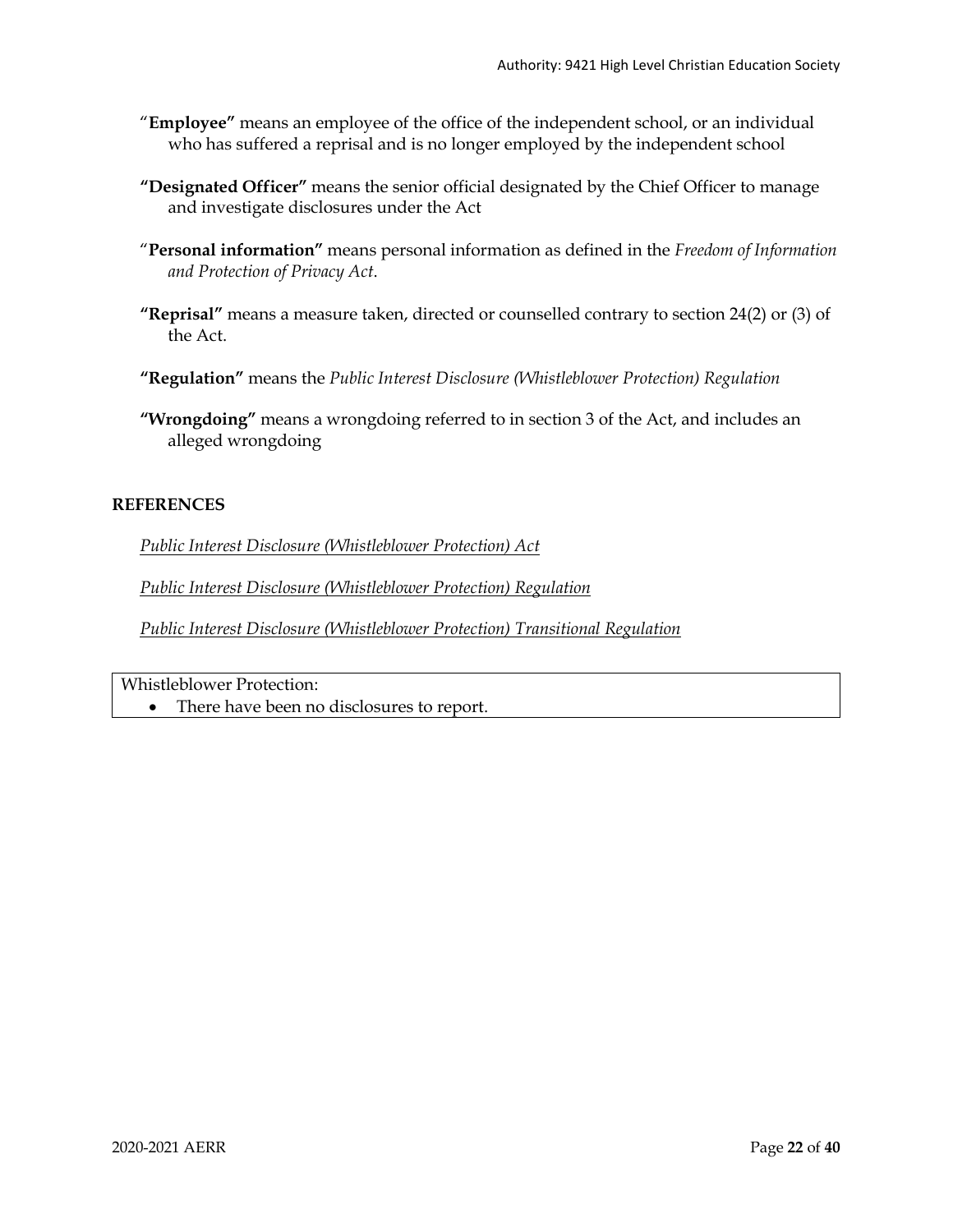# **Required Alberta Education Assurance Measures - Overall Summary**

### **Spring 2021**

#### **Authority: 9421 High Level Christian Education Society**

|                         |                                                                          |                                 | <b>High Level Christian Ed Soc</b> |                        |                          | Alberta                           |                        |                    | <b>Measure Evaluation</b> |         |
|-------------------------|--------------------------------------------------------------------------|---------------------------------|------------------------------------|------------------------|--------------------------|-----------------------------------|------------------------|--------------------|---------------------------|---------|
| <b>Assurance Domain</b> | <b>Measure</b>                                                           | <b>Current</b><br><b>Result</b> | <b>Prev Year</b><br><b>Result</b>  | Prev 3 Year<br>Average | <b>Current</b><br>Result | <b>Prev Year</b><br><b>Result</b> | Prev 3 Year<br>Average | <b>Achievement</b> | Improvement               | Overall |
|                         | Student Learning Engagement                                              | 90.6                            | n/a                                | n/a                    | 85.6                     | n/a                               | n/a                    | n/a                | n/a                       | n/a     |
|                         | Citizenship                                                              | 100.0                           | 99.0                               | 97.6                   | 83.2                     | 83.3                              | 83.0                   | n/a                | n/a                       | n/a     |
|                         | 3-year High School Completion                                            | n/a                             | n/a                                | n/a                    | 83.4                     | 80.3                              | 79.6                   | n/a                | n/a                       | n/a     |
| Student Growth and      | 5-year High School Completion                                            | n/a                             | n/a                                | n/a                    | 86.2                     | 85.3                              | 84.8                   | n/a                | n/a                       | n/a     |
| <b>Achievement</b>      | PAT: Acceptable                                                          | n/a                             | n/a                                | 47.1                   | n/a                      | n/a                               | 73.7                   | n/a                | n/a                       | n/a     |
|                         | <b>PAT: Excellence</b>                                                   | n/a                             | n/a                                | 5.9                    | n/a                      | n/a                               | 20.3                   | n/a                | n/a                       | n/a     |
|                         | Diploma: Acceptable                                                      | n/a                             | n/a                                | n/a                    | n/a                      | n/a                               | 83.6                   | n/a                | n/a                       | n/a     |
|                         | Diploma: Excellence                                                      | n/a                             | n/a                                | n/a                    | n/a                      | n/a                               | 24.1                   | n/a                | n/a                       | n/a     |
| Teaching & Leading      | <b>Education Quality</b>                                                 | 99.3                            | 99.4                               | 96.4                   | 89.6                     | 90.3                              | 90.2                   | n/a                | n/a                       | n/a     |
| Learning Supports       | Welcoming, Caring, Respectful and Safe<br>Learning Environments (WCRSLE) | 99.8                            | n/a                                | n/a                    | 87.8                     | n/a                               | n/a                    | n/a                | n/a                       | n/a     |
|                         | Access to Supports and Services                                          | 98.6                            | n/a                                | n/a                    | 82.6                     | n/a                               | n/a                    | n/a                | n/a                       | n/a     |
| Governance              | Parental Involvement                                                     | 100.0                           | 100.0                              | 100.0                  | 79.5                     | 81.8                              | 81.4                   | n/a                | n/a                       | n/a     |

#### Notes:

1. Data values have been suppressed where the number of respondents/students is fewer than 6. Suppression is marked with an asterisk (\*).

2. The 2020/21 administration of the AEA survey was a pilot. The Citizenship measure was adjusted to reflect the introduction of the new AEA survey measures. In addition, participation in the survey was impacted by the COVID-19 pandemic. Evaluations have not been calculated as 2020/21 survey results are not comparable with other years.

3. Participation in the 2019/20 Diploma Exams was impacted by the COVID-19 pandemic. In the absence of Diploma Exams, achievement level of diploma courses were determined solely by school-awarded marks. Caution should be used when interpreting high school completion rate results over time.

4. The "N/A" placeholder for the "Current Result" for PAT and Diploma Exam measures are included until results can be updated in the Fall.

5. Aggregated PAT results are based upon a weighted average of percent meeting standards (Acceptable, Excellence). The weights are the number of students enrolled in each course. Courses included: English Language Arts (Grades 6, 9, 9 KAE), Français (6e et 9e année), French Language Arts (6e et 9e année), Mathematics (Grades 6, 9, 9 KAE), Science (Grades 6, 9, 9 KAE), Social Studies (Grades 6, 9, 9 KAE), Science (Grades 6, 6. Participation in the Provincial Achievement Tests and Diploma Examinations was impacted by the fires in 2016 and 2019, as well as by the COVID-19 pandemic in 2020. Caution should be used when interpreting trends over time.

7. Aggregated Diploma results are a weighted average of percent meeting standards (Acceptable, Excellence) on Diploma Examinations. The weights are the number of students writing the Diploma Examination for each course. Courses included: English Language Arts 30-1, English Language Arts 30-2, French Language Arts 30-1, Français 30-1, Mathematics 30-1, Mathematics 30-2, Chemistry 30, Physics 30, Biology 30, Science 30,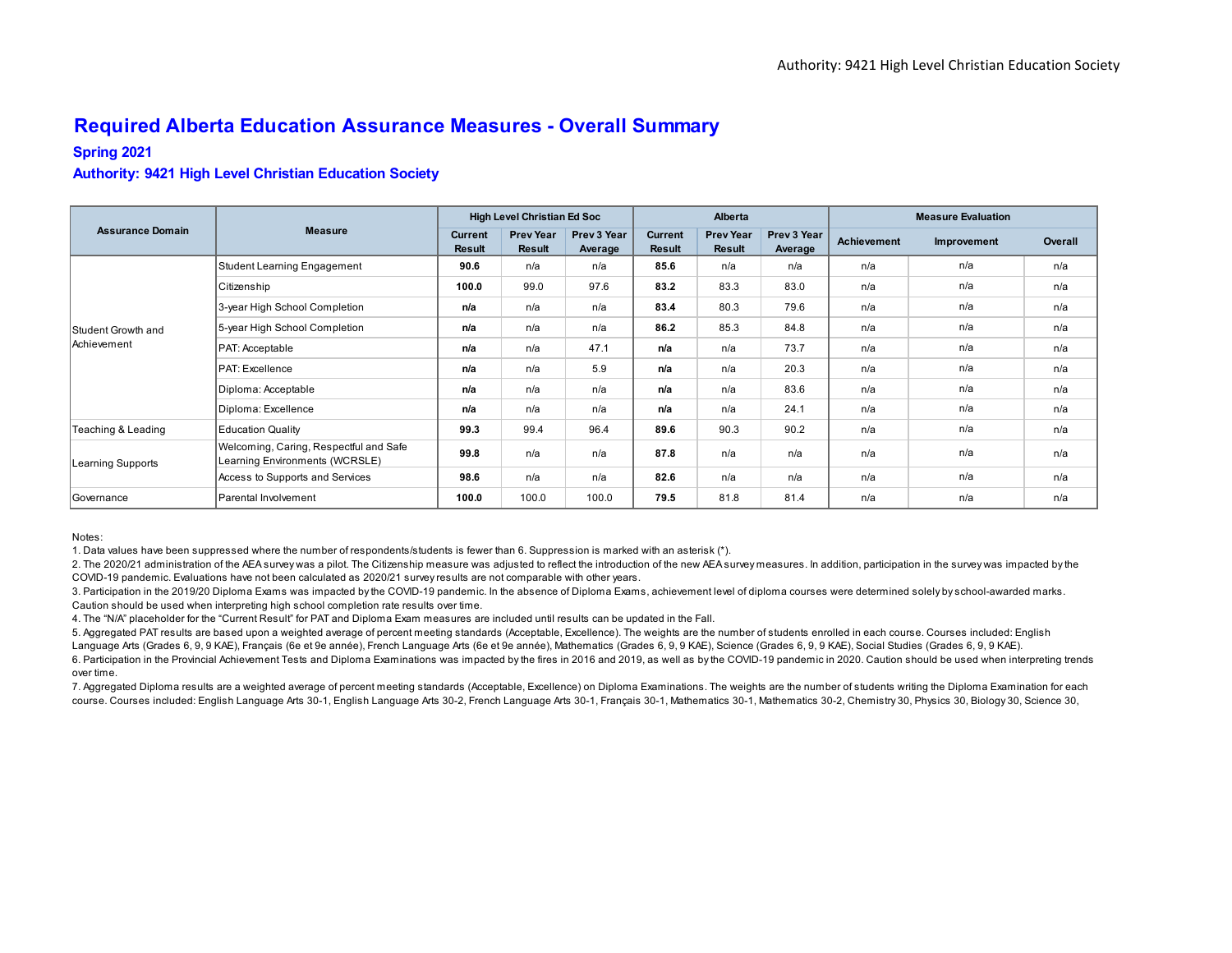#### **Measure Evaluation Reference (Required AEAMs)**

#### **Achievement Evaluation**

Achievement evaluation is based upon a comparison of Current Year data to a set of standards that remain consistent over time. The Standards are calculated by taking the 3-year average of baseline data for each measure across all school jurisdictions and calculating the 5th, 25th, 75th and 95th percentiles. Once calculated, these standards remain in place from year to year to allow for consistent planning and evaluation.

The table below shows the range of values defining the 5 achievement evaluation levels for each measure.

| Measure                       | <b>Very Low</b> | Low             | <b>Intermediate</b> | High            | <b>Very High</b> |
|-------------------------------|-----------------|-----------------|---------------------|-----------------|------------------|
| Citizenship                   | $0.00 - 66.30$  | $66.30 - 71.63$ | $71.63 - 77.50$     | $77.50 - 81.08$ | $81.08 - 100.00$ |
| 3-year High School Completion | $0.00 - 65.95$  | $65.95 - 74.10$ | 74.10 - 84.79       | $84.79 - 89.00$ | $89.00 - 100.00$ |
| 5-year High School Completion | $0.00 - 72.59$  | 72.59 - 80.82   | $80.82 - 89.18$     | 89.18 - 91.96   | $91.96 - 100.00$ |
| PAT: Acceptable               | $0.00 - 66.07$  | $66.07 - 70.32$ | $70.32 - 79.81$     | 79.81 - 84.64   | $84.64 - 100.00$ |
| PAT: Excellence               | $0.00 - 9.97$   | $9.97 - 13.44$  | 13.44 - 19.56       | $19.56 - 25.83$ | $25.83 - 100.00$ |
| Diploma: Acceptable           | $0.00 - 71.45$  | 71.45 - 78.34   | 78.34 - 84.76       | 84.76 - 87.95   | 87.95 - 100.00   |
| Diploma: Excellence           | $0.00 - 9.55$   | $9.55 - 12.59$  | $12.59 - 19.38$     | 19.38 - 23.20   | $23.20 - 100.00$ |
| <b>Education Quality</b>      | $0.00 - 80.94$  | $80.94 - 84.23$ | $84.23 - 87.23$     | 87.23 - 89.60   | $89.60 - 100.00$ |
| Parental Involvement          | $0.00 - 70.76$  | 70.76 - 74.58   | 74.58 - 78.50       | 78.50 - 82.30   | $82.30 - 100.00$ |

Notes:

1. For all measures: The range of values at each evaluation level is interpreted as greater than or equal to the lower value, and less than the higher value. For the Very High evaluation level, values range from greater than or equal to the lower value to 100%.

#### **Improvement Table**

For each jurisdiction, improvement evaluation consists of comparing the Current Year result for each measure with the previous three-year average. A chi-square statistical test is used to determine the significance of the improvement. This test takes into account the size of the jurisdiction in the calculation to make improvement evaluation fair across jurisdictions of different sizes.

#### The table below shows the definition of the 5 improvement evaluation levels based upon the chi-square result

| <b>Evaluation Category</b>    | <b>Chi-Square Range</b>                           |
|-------------------------------|---------------------------------------------------|
| <b>Declined Significantly</b> | $3.84 +$ (current < previous 3-year average)      |
| <b>Declined</b>               | $1.00 - 3.83$ (current < previous 3-year average) |
| Maintained                    | less than 1.00                                    |
| Improved                      | 1.00 - 3.83 (current > previous 3-year average)   |
| <b>Improved Significantly</b> | $3.84 +$ (current > previous 3-year average)      |

#### **Overall Evaluation Table**

The overall evaluation combines the Achievement Evaluation and the Improvement Evaluation. The table below illustrates how the Achievement and Improvement evaluations are combined to get the overall evaluation.

|                        |                  |              | Achievement  |              |              |
|------------------------|------------------|--------------|--------------|--------------|--------------|
| <b>Improvement</b>     | Very High        | High         | Intermediate | Low          | Very Low     |
| Improved Significantly | <b>Excellent</b> | Good         | Good         | Good         | Acceptable   |
| Improved               | <b>Excellent</b> | Good         | Good         | Acceptable   | <b>Issue</b> |
| Maintained             | <b>Excellent</b> | Good         | Acceptable   | <b>Issue</b> | Concern      |
| Declined               | Good             | Acceptable   | <b>Issue</b> | <b>Issue</b> | Concern      |
| Declined Significantly | Acceptable       | <b>Issue</b> | <b>Issue</b> | Concern      | Concern      |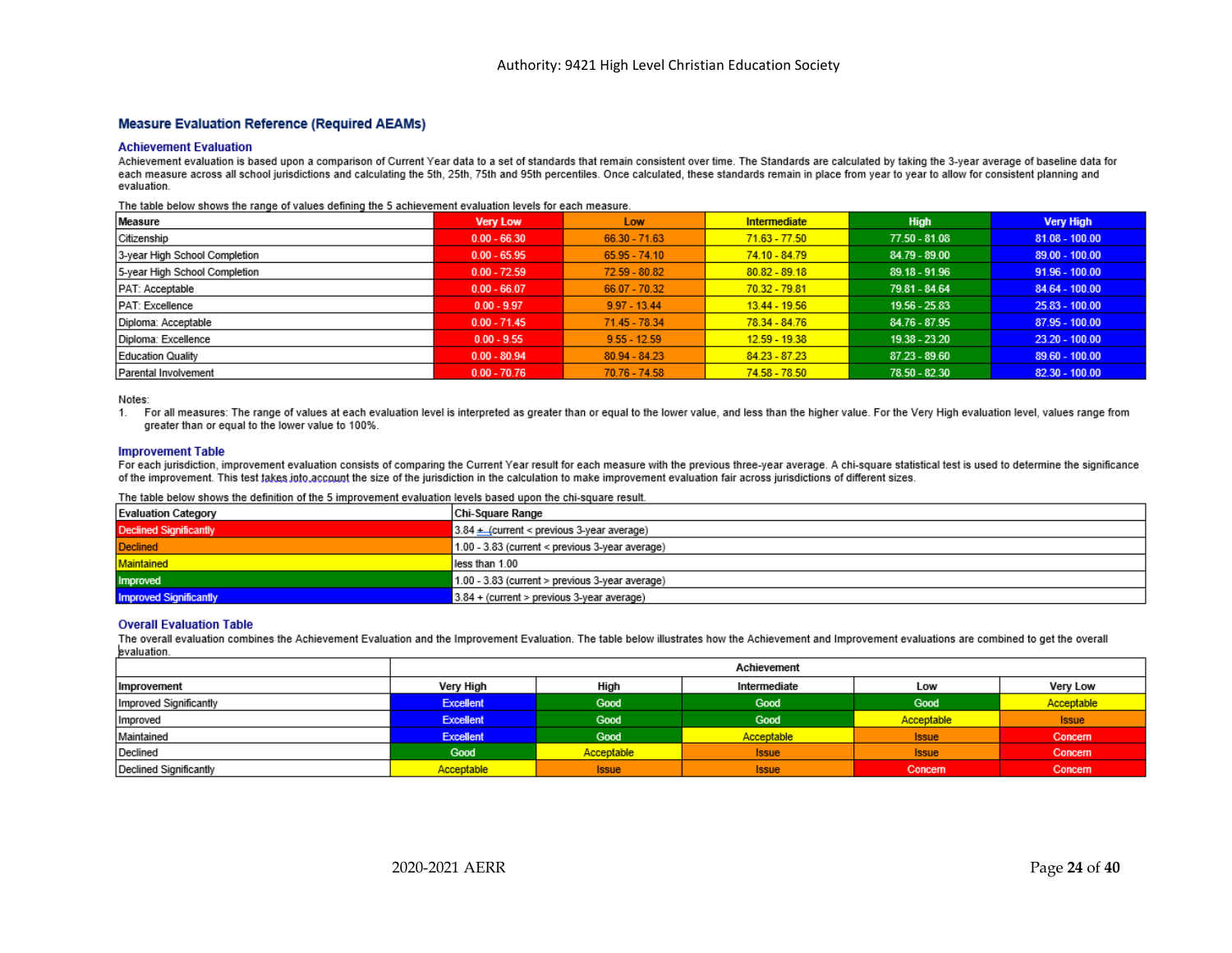## **Outcome One: Alberta's Students are Successful**

### Provincial Assurance Measures:

### **Student Learning Engagement - Data Summary**

#### **Authority: 9421 High Level Christian Education Society Province: Alberta**

|         |      |               |      |      | High Level Christian Ed Soc |               |      |     |      |       |             |                           |         |      |              |      |     | Alberta |     |      |     |         |      |
|---------|------|---------------|------|------|-----------------------------|---------------|------|-----|------|-------|-------------|---------------------------|---------|------|--------------|------|-----|---------|-----|------|-----|---------|------|
|         | 2017 |               | 2018 |      | 2019                        |               | 2020 |     | 2021 |       |             | <b>Measure Evaluation</b> |         | 2017 |              | 2018 |     | 2019    |     | 2020 |     | 2021    |      |
|         |      | $\frac{9}{6}$ |      | $\%$ |                             | $\frac{9}{6}$ |      |     | N    |       | Achievement | Improvement               | Overall | N    | $O_{\alpha}$ |      |     |         |     | N    | %   |         |      |
| Overall | n/a  | n/a           | n/a  | n/a  | n/a                         | n/a           | n/a  | n/a | 33   | 90.6  | n/a         | n/a                       | n/a     | n/a  | n/a          | n/a  | n/a | n/a     | n/a | n/a  | n/a | 230,956 | 85.6 |
| Parent  | n/a  | n/a           | n/a  | n/a  | n/a                         | n/a           | n/a  | n/a | 15   | 100.0 | n/a         | n/a                       | n/a     | n/a  | n/a          | n/a  | n/a | n/a     | n/a | n/a  | n/a | 30,994  | 89.0 |
| Student | n/a  | n/a           | n/a  | n/a  | n/a                         | n/a           | n/a  | n/a | 18   | 81.3  | n/a         | n/a                       | n/a     | n/a  | n/a          | n/a  | n/a | n/a     | n/a | n/a  | n/a | 169,789 | 71.8 |
| Teacher | n/a  | n/a           | n/a  | n/a  | n/a                         | n/a           | n/a  | n/a |      |       | n/a         | n/a                       | n/a     | n/a  | n/a          | n/a  | n/a | n/a     | n/a | n/a  | n/a | 30,173  | 96.0 |

Notes:

1. Data values have been suppressed where the number of respondents/students is fewer than 6. Suppression is marked with an asterisk (\*).

2. The AEA survey was introduced as a pilot in 2020/21, when participation was also impacted by the COVID-19 pandemic. Caution should be used when interpreting trends over time.

3. Student participation in the survey was impacted between 2014 and 2017 due to the number of students responding through the OurSCHOOL/TTFM (Tell Them From Me) survey tool.

#### **Citizenship - Data Summary**

#### **Authority: 9421 High Level Christian Education Society Province: Alberta**

|         |      |               |      |      | High Level Christian Ed Soc |       |      |       |              |               |             |                           |         |         |      |         |      | Alberta |      |         |      |         |      |
|---------|------|---------------|------|------|-----------------------------|-------|------|-------|--------------|---------------|-------------|---------------------------|---------|---------|------|---------|------|---------|------|---------|------|---------|------|
|         | 2017 |               | 2018 |      | 2019                        |       | 2020 |       | 2021         |               |             | <b>Measure Evaluation</b> |         | 2017    |      | 2018    |      | 2019    |      | 2020    |      | 2021    |      |
|         |      | $\frac{9}{6}$ | N    | $\%$ |                             | %     |      | %     | N            | $O_{\Lambda}$ | Achievement | Improvement               | Overall | N       |      |         | $\%$ |         | %    | N       | %    |         |      |
| Overall | 45   | 92.1          | 36   | 93.8 | 29                          | 100.0 | 27   | 99.0  | 33           | 100.0         | n/a         | n/a                       | n/a     | 299,972 | 83.7 | 253,727 | 83.0 | 265,614 | 82.9 | 264,413 | 83.3 | 230,843 | 83.2 |
| Parent  | 15   | 100.0         | 44   |      |                             | 100.0 | 14   | 100.0 | 15           | 100.0         | n/a         | n/a                       | n/a     | 32,863  | 82.7 | 35,482  | 81.7 | 35,247  | 81.9 | 36,891  | 82.4 | 30,905  | 81.4 |
| Student | 30   | 84.2          | 25   | 87.7 | 19                          | 100.0 | 13   | 98.1  | 18           | 100.0         | n/a         | n/a                       | n/a     | 235,647 | 74.4 | 185,623 | 73.9 | 197,090 | 73.5 | 193,577 | 73.8 | 169,741 | 74.1 |
| Teacher |      |               |      |      |                             |       |      |       | $\sim$<br>-3 |               | n/a         | n/a                       | n/a     | 31.462  | 94.0 | 32,622  | 93.4 | 33,277  | 93.2 | 33,945  | 93.6 | 30.197  | 94.1 |

Notes:

1. Data values have been suppressed where the number of respondents/students is fewer than 6. Suppression is marked with an asterisk (\*).

2. The AEA survey was introduced as a pilot in 2020/21, when participation was also impacted by the COVID-19 pandemic.

3. The Citizenship measure was adjusted to reflect the introduction of the new AEA survey measures in 2019/20. Caution should be used when interpreting trends over time.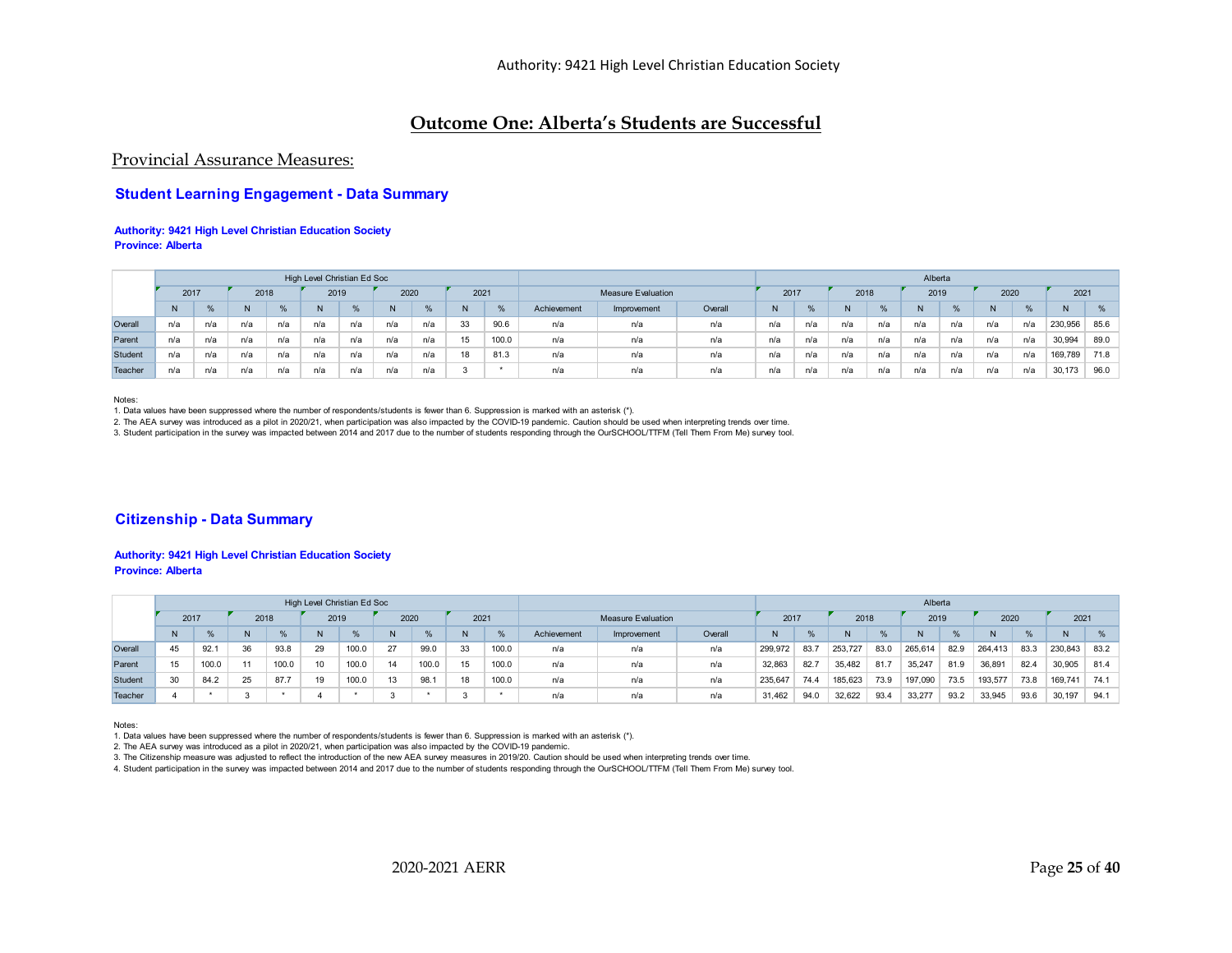### **Education Quality - Data Summary**

#### **Authority: 9421 High Level Christian Education Society Province: Alberta**

|         |      |       |      |       | High Level Christian Ed Soc |       |      |       |      |               |             |                           |         |                |      |         |      | Alberta |               |         |      |         |               |
|---------|------|-------|------|-------|-----------------------------|-------|------|-------|------|---------------|-------------|---------------------------|---------|----------------|------|---------|------|---------|---------------|---------|------|---------|---------------|
|         | 2017 |       | 2018 |       | 2019                        |       | 2020 |       | 2021 |               |             | <b>Measure Evaluation</b> |         | 2017           |      | 2018    |      | 2019    |               | 2020    |      | 2021    |               |
|         | N    | %     | N    | $\%$  | N                           | %     |      | %     | N    | $\frac{6}{2}$ | Achievement | Improvement               | Overall | N <sub>1</sub> | $\%$ |         | $\%$ |         | $\frac{0}{0}$ | N       | %    |         | $\frac{0}{6}$ |
| Overall | 45   | 96.2  | 36   | 92.5  | 29                          | 97.1  | 27   | 99.4  | 33   | 99.3          | n/a         | n/a                       | n/a     | 300,253        | 90.  | 254,026 | 90.0 | 265,841 | 90.2          | 264.623 | 90.3 | 230,814 | 89.6          |
| Parent  | 15   | 100.0 | 44   | 100.0 | 10                          | 100.0 | 14   | 98.8  | 15   | 100.0         | n/a         | n/a                       | n/a     | 32,880         | 86.4 | 35,499  | 86.0 | 35,262  | 86.4          | 36,90   | 86.7 | 31,024  | 86.7          |
| Student | 30   | 92.3  | 25   | 85.0  | 19                          | 94.3  |      | 100.0 | 18   | 98.6          | n/a         | n/a                       | n/a     | 235,90         | 88.  | 185,888 | 88.2 | 197,282 | 88.           | 193,763 | 87.8 | 169,589 | 86.3          |
| Teacher |      |       |      |       |                             |       |      |       |      |               | n/a         | n/a                       | n/a     | 31,472         | 95.9 | 32,639  | 95.8 | 33,297  | 96.           | 33,953  | 96.4 | 30,201  | 95.7          |

#### Notes:

1. Data values have been suppressed where the number of respondents/students is fewer than 6. Suppression is marked with an asterisk (\*).

2. The AEA survey was introduced as a pilot in 2020/21, when participation was also impacted by the COVID-19 pandemic. Caution should be used when interpreting trends over time.

3. Student participation in the survey was impacted between 2014 and 2017 due to the number of students responding through the OurSCHOOL/TTFM (Tell Them From Me) survey tool.

### **Supplemental Alberta Education Assurance Measures - Overall Summary**

#### **Spring 2021**

#### **Authority: 9421 High Level Christian Education Society**

|                                            |                       | <b>High Level Christian Ed Soc</b> |                        |                       | Alberta                           |                        |             | <b>Measure Evaluation</b> |         |
|--------------------------------------------|-----------------------|------------------------------------|------------------------|-----------------------|-----------------------------------|------------------------|-------------|---------------------------|---------|
| <b>Measure</b>                             | <b>Current Result</b> | <b>Prev Year</b><br>Result         | Prev 3 Year<br>Average | <b>Current Result</b> | <b>Prev Year</b><br><b>Result</b> | Prev 3 Year<br>Average | Achievement | Improvement               | Overall |
| Diploma Exam Participation Rate (4+ Exams) | n/a                   | n/a                                | n/a                    | n/a                   | 56.6                              | 56.4                   | n/a         | n/a                       | n/a     |
| Drop Out Rate                              |                       | $\star$                            | n/a                    | 2.6                   | 2.7                               | 2.6                    |             | n/a                       | n/a     |
| Program of Studies                         | 100.0                 | 100.0                              | 87.0                   | 81.9                  | 82.4                              | 82.1                   | n/a         | n/a                       | n/a     |
| Rutherford Scholarship Eligibility Rate    | n/a                   | n/a                                | n/a                    | 68.0                  | 66.6                              | 64.9                   | n/a         | n/a                       | n/a     |
| Safe and Caring                            | 99.6                  | 100.0                              | 98.4                   | 90.0                  | 89.4                              | 89.1                   | n/a         | n/a                       | n/a     |
| School Improvement                         | 100.0                 | 96.4                               | 94.3                   | 81.4                  | 81.5                              | 81.0                   | n/a         | n/a                       | n/a     |
| Transition Rate (6 yr)                     | n/a                   | n/a                                | n/a                    | 60.0                  | 60.3                              | 59.5                   | n/a         | n/a                       | n/a     |
| Work Preparation                           | 100.0                 | 100.0                              | 100.0                  | 85.7                  | 84.1                              | 83.2                   | n/a         | n/a                       | n/a     |

Notes:

1. Data values have been suppressed where the number of respondents/students is fewer than 6. Suppression is marked with an asterisk (\*).

2. Only supplemental measures with Achievement standards are included in the Supplemental AEAMs – Overall Summary.

3. Participation in the 2020/21 AEA survey was impacted by the COVID-19 pandemic. Evaluations have not been calculated as 2020/21 survey results are not comparable with other years.

4. Participation in the Provincial Achievement Tests and Diploma Examinations was impacted by the fires in 2016 and 2019, as well as by the COVID-19 pandemic in 2020. Caution should be used when interpreting trends over time.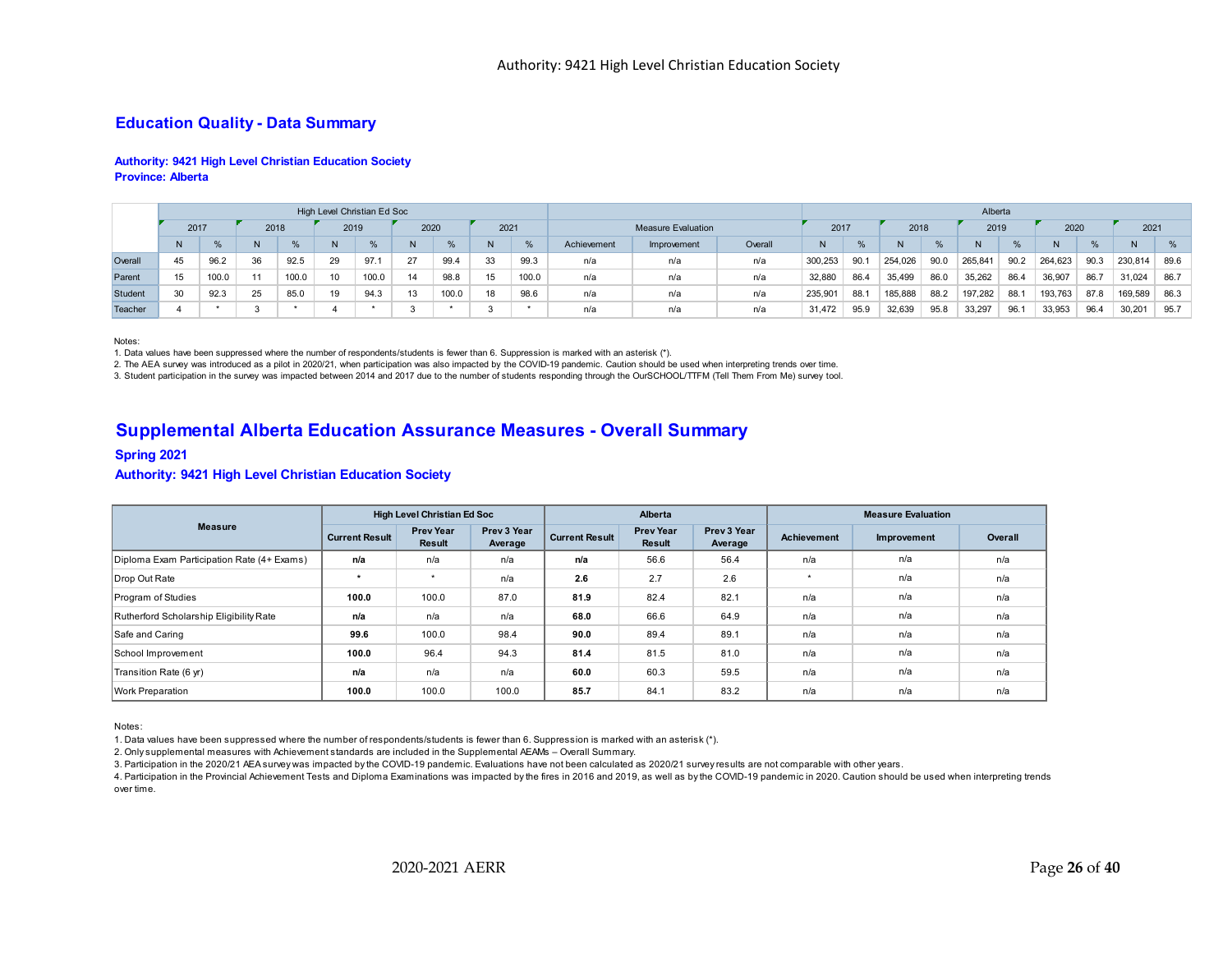### Local Assurance Measures:

| Grade            | Total   | <b>Total Writing</b> | Total       | Total   | Grade at |
|------------------|---------|----------------------|-------------|---------|----------|
| Levels           | Reading | Conventions          | Mathematics | Battery | Testing  |
| Gr <sub>6</sub>  | 8.4     | 7.7                  | 8.2         | 8.3     | 6.4      |
| Gr <sub>7</sub>  | 8.9     | 9.1                  | 7.3         | 8.8     | 7.4      |
| Gr 8             | 9.9     | 9.9                  | 9.6         | 9.9     | 8.4      |
| Gr 9             | 9.3     | 9.9                  | 8.7         | 9.3     | 9.4      |
| $MGE*$<br>Gr 6-9 | 9.1     | 9.1                  | 8.4         | 9.1     | 7.9      |

### **Table of CAT-4 Mean Grade Equivalent (MGE) Results:**

\*The whole group size for grades 6-9 totals 8 students with 5 in grades 6&7; this is a strong indicator for high achieving students since the total battery average for all 8 students still sits at a grade 9 level. With on-campus students numbering at below 30, no single greater grade had than 6 students.

# **Commentary on Results for Outcome One:**

Due to Alberta Education piloting a new survey in the Spring of 2021, there is little historical and trend data to analyze regarding Student Learning Engagement. Considering the high achievement for the 2020-2021 school year on all three, Student Learning Engagement, Citizenship, and Education Quality; this is an area of strength for HLCA. HLCA continues to provide engaging learning opportunities and actively contributes to our local, church, and global through its community service projects.

Students are provided with opportunities to practice civic engagement on campus, in our churches, and in the global community. HLCA continued to serve and contribute despite the obstacles of Covid-19 restrictions. Students participated in Operation Christmas Child, made cards for our local seniors and Canadian Service members, provided winter supply bags for local transients, raked leaves, and participated in town clean-up. Covid restrictions forced staff and students to get creative in the ways HLCA could contribute.

The supplemental Assurance Measures results also show improvement in our Program of Studies and in School Improvement; this communicates that our student and parent body are satisfied with our students' achievement. Additionally, HLCA's own parent surveys support the findings of AB Education and the CAT-4 results, local parent surveys (see appendix) state that HLCA has maintained and improved the quality of education provided. Not a single survey communicated a decrease in quality; some surveys reflected the parents' inability to respond due to being new to the school.

The Chuckegg Creek wildfire of 2019, the pandemic, and small class sizes all impact the data available for student achievement on PATs at both the grade 6 and grade 9 level. To obtain stronger consistent data, HLCA opted to use the CAT-4 standardized test for all students. A combined Mean Grade Equivalent was included for students in grades 6-9 because of the lack of data from 2019 – 2021 and to demonstrate student achievement comprehensively. Low student numbers present a challenge to effectively communicate and demonstrate student learning. HLCA will continue to explore alternate sources of data.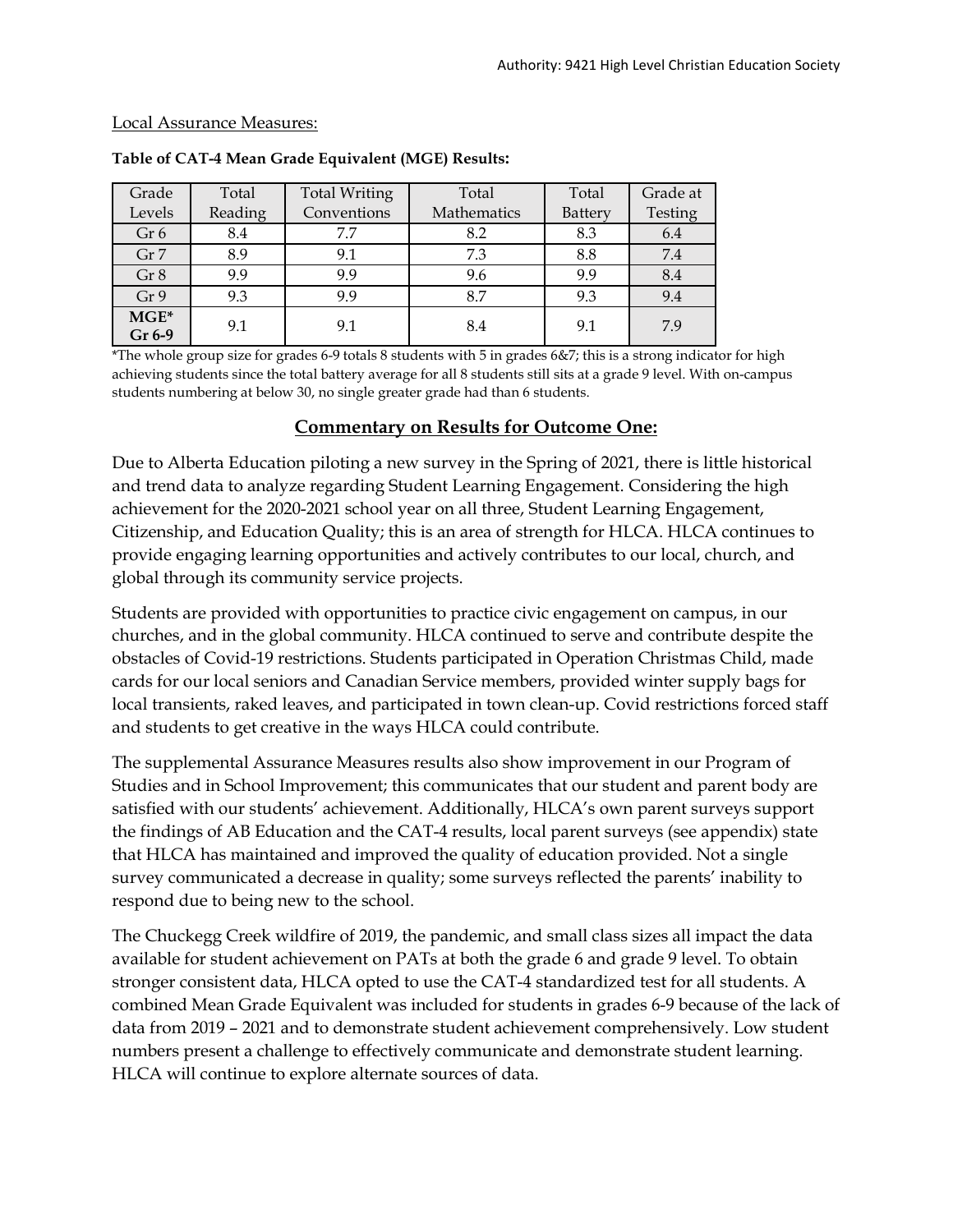# **Outcome Two: First Nations, Métis, and Inuit students in Alberta are successful**

### Provincial Assurance Measures:

### **Welcoming, Caring, Respectful and Safe Learning Environments (WCRSLE) - Data Summary**

#### **Authority: 9421 High Level Christian Education Society Province: Alberta**

|         |      |     |      |      | High Level Christian Ed Soc |     |      |     |      |       |             |                           |         |      |     |      |     | Alberta |     |      |     |         |      |
|---------|------|-----|------|------|-----------------------------|-----|------|-----|------|-------|-------------|---------------------------|---------|------|-----|------|-----|---------|-----|------|-----|---------|------|
|         | 2017 |     | 2018 |      | 2019                        |     | 2020 |     | 2021 |       |             | <b>Measure Evaluation</b> |         | 2017 |     | 2018 |     | 2019    |     | 2020 |     | 2021    |      |
|         |      | %   | N    | $\%$ | N                           | %   |      | %   | N    |       | Achievement | Improvement               | Overall | N    |     |      | 0/6 | N       |     | N    |     |         | %    |
| Overall | n/a  | n/a | n/a  | n/a  | n/a                         | n/a | n/a  | n/a | 33   | 99.8  | n/a         | n/a                       | n/a     | n/a  | n/a | n/a  | n/a | n/a     | n/a | n/a  | n/a | 231,091 | 87.8 |
| Parent  | n/a  | n/a | n/a  | n/a  | n/a                         | n/a | n/a  | n/a | 15   | 100.0 | n/a         | n/a                       | n/a     | n/a  | n/a | n/a  | n/a | n/a     | n/a | n/a  | n/a | 30,980  | 88.2 |
| Student | n/a  | n/a | n/a  | n/a  | n/a                         | n/a | n/a  | n/a | 18   | 99.5  | n/a         | n/a                       | n/a     | n/a  | n/a | n/a  | n/a | n/a     | n/a | n/a  | n/a | 169,900 | 79.8 |
| Teacher | n/a  | n/a | n/a  | n/a  | n/a                         | n/a | n/a  | n/a | 3    |       | n/a         | n/a                       | n/a     | n/a  | n/a | n/a  | n/a | n/a     | n/a | n/a  | n/a | 30.211  | 95.3 |

Notes:

1. Data values have been suppressed where the number of respondents/students is fewer than 6. Suppression is marked with an asterisk (\*).

2. The AEA survey was introduced as a pilot in 2020/21, when participation was also impacted by the COVID-19 pandemic. Caution should be used when interpreting trends over time.

3. Student participation in the survey was impacted between 2014 and 2017 due to the number of students responding through the OurSCHOOL/TTFM (Tell Them From Me) survey tool.

### **Access to Supports and Services - Data Summary**

#### **Authority: 9421 High Level Christian Education Society Province: Alberta**

|         |      |     |      |      | High Level Christian Ed Soc |     |      |     |              |       |                          |                           |     |      |     |      |     | Alberta |     |         |      |         |      |
|---------|------|-----|------|------|-----------------------------|-----|------|-----|--------------|-------|--------------------------|---------------------------|-----|------|-----|------|-----|---------|-----|---------|------|---------|------|
|         | 2017 |     | 2018 |      | 2019                        |     | 2020 |     | 2021         |       |                          | <b>Measure Evaluation</b> |     | 2017 |     | 2018 |     | 2019    |     | 2020    |      | 2021    |      |
|         |      | %   |      | $\%$ | N                           | %   |      | %   | <b>N</b>     |       | Achievement              | N                         |     |      | %   |      |     | N       | %   |         |      |         |      |
| Overall | n/a  | n/a | n/a  | n/a  | n/a                         | n/a | n/a  | n/a | 33           | 98.6  | n/a                      | n/a                       | n/a | n/a  | n/a | n/a  | n/a | n/a     | n/a | 230,761 | 82.6 |         |      |
| Parent  | n/a  | n/a | n/a  | n/a  | n/a                         | n/a | n/a  | n/a | 15           | 100.0 | n/a                      | n/a                       | n/a | n/a  | n/a | n/a  | n/a | n/a     | n/a | n/a     | n/a  | 30,936  | 78.9 |
| Student | n/a  | n/a | n/a  | n/a  | n/a                         | n/a | n/a  | n/a | 18           | 97.2  | n/a<br>n/a<br>n/a<br>n/a |                           |     |      | n/a | n/a  | n/a | n/a     | n/a | n/a     | n/a  | 169,631 | 80.2 |
| Teacher | n/a  | n/a | n/a  | n/a  | n/a                         | n/a | n/a  | n/a | $\mathbf{3}$ |       | n/a<br>n/a<br>n/a<br>n/a |                           |     |      |     | n/a  | n/a | n/a     | n/a | n/a     | n/a  | 30,194  | 88.7 |

Notes:

1. Data values have been suppressed where the number of respondents/students is fewer than 6. Suppression is marked with an asterisk (\*).

2. The AEA survey was introduced as a pilot in 2020/21, when participation was also impacted by the COVID-19 pandemic. Caution should be used when interpreting trends over time.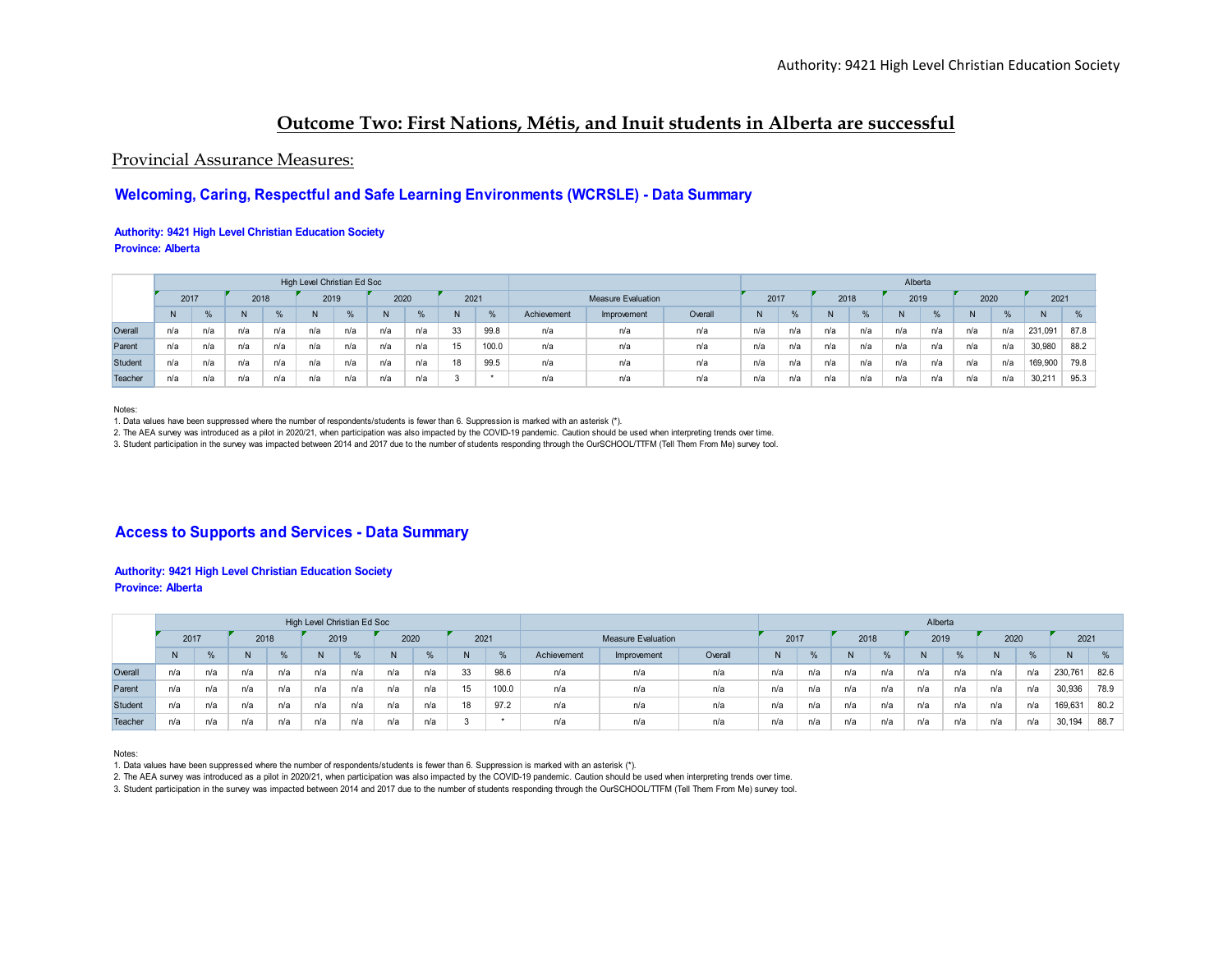### **Safe and Caring - Data Summary**

#### **Authority: 9421 High Level Christian Education Society Province: Alberta**

|         |                                          |       |      |       | High Level Christian Ed Soc |       |      |             |             |         |                              |                           |         |               |         |         |         | Alberta |         |         |         |         |      |
|---------|------------------------------------------|-------|------|-------|-----------------------------|-------|------|-------------|-------------|---------|------------------------------|---------------------------|---------|---------------|---------|---------|---------|---------|---------|---------|---------|---------|------|
|         | 2017                                     |       | 2018 |       | 2019                        |       | 2020 |             | 2021        |         |                              | <b>Measure Evaluation</b> |         | 2017          |         | 2018    |         | 2019    |         | 2020    |         | 2021    |      |
|         | $\frac{0}{6}$<br>%<br>N<br>0/2<br>N<br>% |       |      |       |                             |       |      | Achievement | Improvement | Overall |                              | $\%$                      |         | $\frac{9}{6}$ |         | %       |         |         |         | $\%$    |         |         |      |
| Overall | 45                                       | 97.8  | 36   | 96.7  | 29                          | 98.3  | 27   | 100.0       | 33          | 99.6    | n/a                          | n/a                       | 299,627 | 89.5          | 253,494 | 89.0    | 265,382 | 89.0    | 264,204 | 89.4    | 230,987 | 90.0    |      |
| Parent  |                                          | 100.0 | 11   | 100.0 |                             | 100.0 |      | 100.0       | 15          | 100.0   | n/a                          | n/a                       | n/a     | 32,868        | 89.9    | 35,486  | 89.4    | 35,247  | 89.7    | 36,899  | 90.2    | 30,969  | 90.5 |
| Student | 30                                       | 95.6  | 25   | 93.5  | 10                          | 96.7  | 13   | 100.0       | 18          | 99.1    | 235,302<br>n/a<br>n/a<br>n/a |                           |         |               |         | 185,384 | 82.5    | 196,856 | 82.3    | 193,364 | 82.6    | 169,813 | 84.0 |
| Teacher | v                                        |       |      |       |                             |       |      |             | n/a         | n/a     | n/a                          | 31,457                    | 95.3    | 32,624        | 95.0    | 33,279  | 95.1    | 33,941  | 95.3    | 30,205  | 95.4    |         |      |

Notes:

1. Data values have been suppressed where the number of respondents/students is fewer than 6. Suppression is marked with an asterisk (\*).

2. The AEA survey was introduced as a pilot in 2020/21, when participation was also impacted by the COVID-19 pandemic. Caution should be used when interpreting trends over time.

3. Student participation in the survey was impacted between 2014 and 2017 due to the number of students responding through the OurSCHOOL/TTFM (Tell Them From Me) survey tool.

### **Program of Studies - Data Summary**

#### **Authority: 9421 High Level Christian Education Society Province: Alberta**

|         |      |      |      |      | High Level Christian Ed Soc |               |      |       |                     |       |                                         |                           |     |        |      |         |      | Alberta |      |         |      |         |      |
|---------|------|------|------|------|-----------------------------|---------------|------|-------|---------------------|-------|-----------------------------------------|---------------------------|-----|--------|------|---------|------|---------|------|---------|------|---------|------|
|         | 2017 |      | 2018 |      | 2019                        |               | 2020 |       | 2021                |       |                                         | <b>Measure Evaluation</b> |     | 2017   |      | 2018    |      | 2019    |      | 2020    |      | 2021    |      |
|         |      | %    |      |      |                             | $\frac{9}{6}$ |      |       | N                   | 0/2   | Achievement                             | Improvement               | N   | $\%$   |      | $\%$    |      |         | N    | %       |      | %       |      |
| Overall | 26   | 81.4 | 23   | 83.6 | 16                          | 77.3          |      | 100.0 | 19                  | 100.0 | Overall<br>207.304<br>n/a<br>n/a<br>n/a |                           |     |        | 81.9 | 175.907 | 81.8 | 181,846 | 82.2 | 184,393 | 82.4 | 157.680 | 81.9 |
| Parent  | 15   | 91.5 | 11   | 94.3 | 10                          | 90.0          |      | 100.0 | 13                  | 100.0 | n/a                                     | n/a                       | n/a | 32,874 | 80.7 | 35,489  | 79.9 | 35,252  | 80.  | 36,901  | 80.1 | 30,817  | 81.7 |
| Student | 11   | 71.3 | 12   | 72.9 |                             | 64.6          | n/a  | n/a   | 6                   | 100.0 | n/a<br>n/a<br>n/a                       |                           |     |        |      | 107.780 | 77.2 | 113,304 | 77.4 | 113,541 | 77.8 | 96,676  | 74.9 |
| Teacher |      |      |      |      |                             |               |      |       | $\overline{ }$<br>N |       | n/a                                     | n/a                       | n/a | 31.473 | 88.0 | 32.638  | 88.4 | 33,290  | 89.  | 33,951  | 89.3 | 30.187  | 89.2 |

Notes:

1. Data values have been suppressed where the number of respondents/students is fewer than 6. Suppression is marked with an asterisk (\*).

2. The AEA survey was introduced as a pilot in 2020/21, when participation was also impacted by the COVID-19 pandemic. Caution should be used when interpreting trends over time.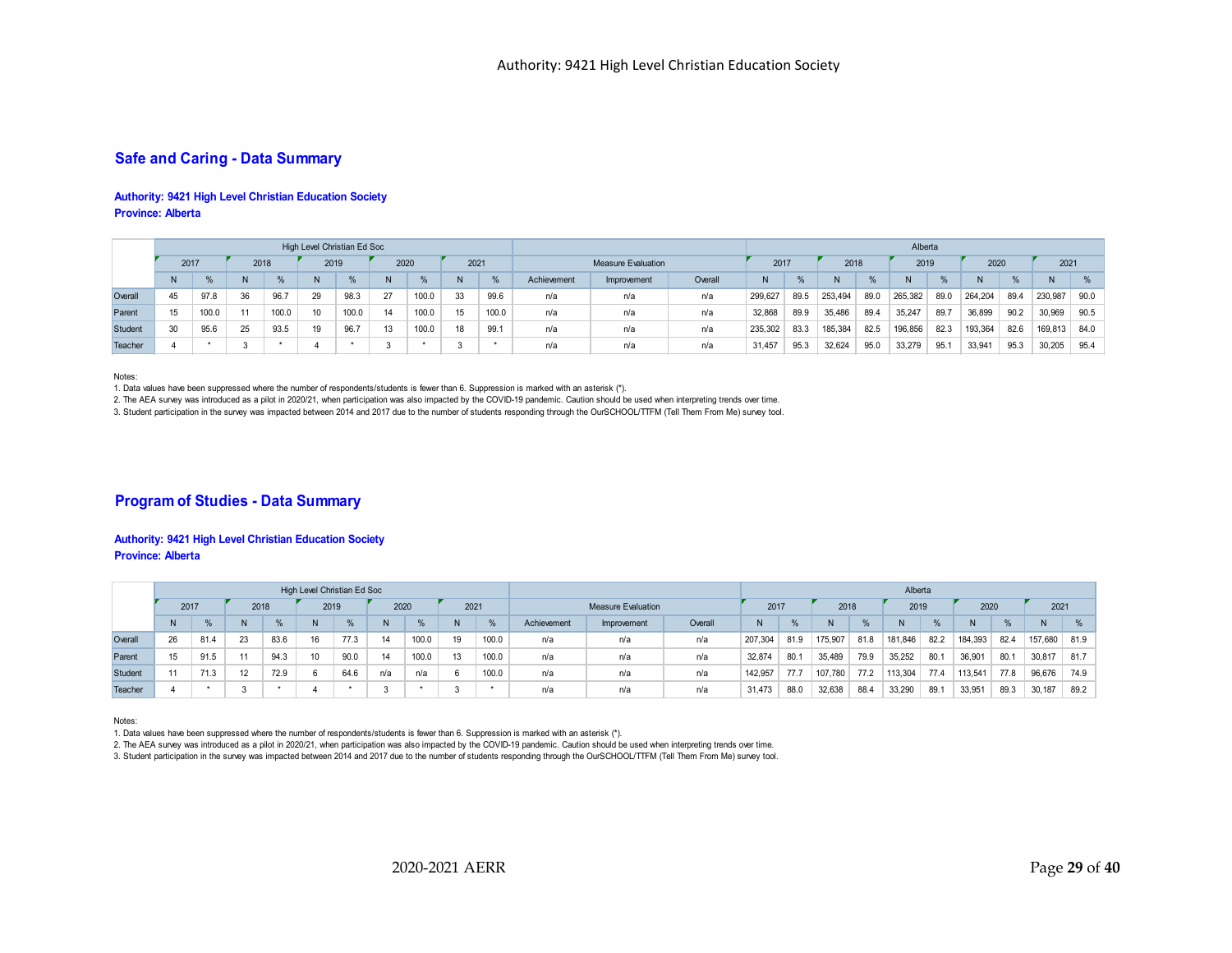# **Commentary on Results for Outcome Two:**

Our community and the first nations communities around High Level were deeply grieved by the ever growing numbers of forgotten and lost children never properly acknowledged by the Canadian Government. The local first nations communities were also victims of the Canadian Residential School System and the inter-generational trauma wounds cut deep across our community.

HLCA is committed to the fulfilling of the Calls to Action from the TRC's report pertaining to education. We are committed to teaching age-appropriate curriculum on residential schools, Treaties, and Aboriginal peoples' historical and contemporary contributions to Canada. We continue to use budgeted funds to expand teacher, school, and classroom libraries with resources to effectively incorporate FNMI culture and history into our classroom and school learning. We continue to provide a learning environment where all students are welcomed, safe, respected, and cared for by every person in the school. We continue to put new learning into practice and continue to pursue professional development wherever accessible and available.

As Christ followers, we are called to treat others with love and respect regardless of differences or despite differences of opinion on anything. We aim to encourage one another and share one another's burdens. This is taught daily in our classrooms and is an expected standard for all students and staff. We are confident that our students and their parents feel safe, loved, cared for and welcomed in our school community.

HLCA had one student who self-identified as First Nations, Métis, or Inuit in the 2020-2021 school year, so no HLCA specific data exists currently. However, the data provided above does confirm that HLCA continues to provide a welcoming, safe, respectful, and caring learning environment and that HLCA continues to provide access to supports and services to ensure student success. HLCA's parent surveys (see appendix) also indicate that 100% agree that their students feel safe at school and their students enjoy coming to school. These surveys also indicate that the school does an excellent job of providing individualized supports for student needs and that staff work to help every student.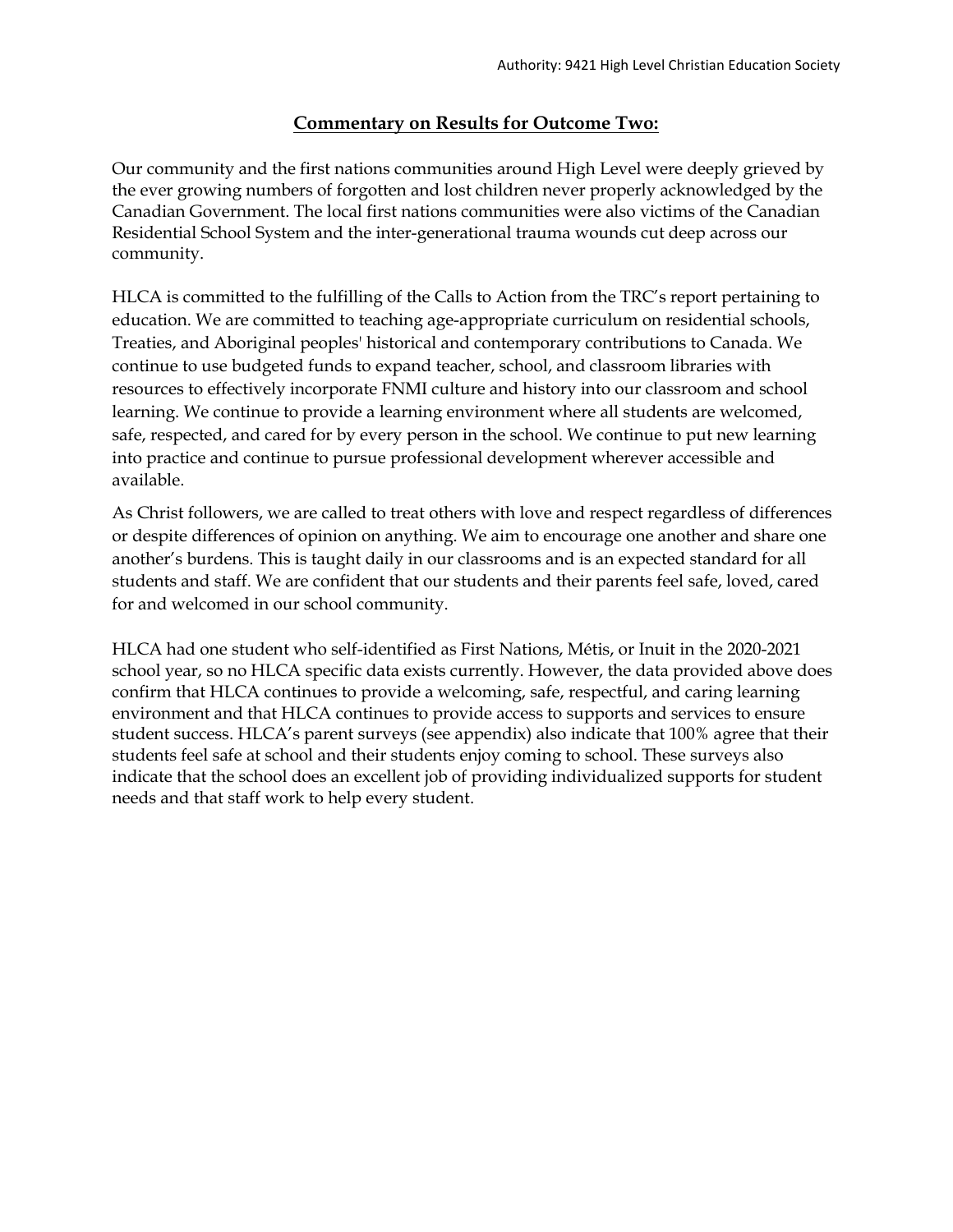# Outcome Three: Alberta has excellent teachers, school leaders, and school authority leaders

### Provincial Assurance Measures:

### **Education Quality - Data Summary**

#### **Authority: 9421 High Level Christian Education Society Province: Alberta**

|         |      |       |      |       | High Level Christian Ed Soc |       |      |       |      |       |             |                           |         |         |      |         |      | Alberta |      |         |      |         |      |
|---------|------|-------|------|-------|-----------------------------|-------|------|-------|------|-------|-------------|---------------------------|---------|---------|------|---------|------|---------|------|---------|------|---------|------|
|         | 2017 |       | 2018 |       | 2019                        |       | 2020 |       | 2021 |       |             | <b>Measure Evaluation</b> |         | 2017    |      | 2018    |      | 2019    |      | 2020    |      | 2021    |      |
|         |      | %     |      |       | N                           | %     |      |       | N    | $\%$  | Achievement | Improvement               | Overall | N       | $\%$ |         | $\%$ |         |      |         | %    |         |      |
| Overall | 45   | 96.2  | 36   | 92.5  | 29                          | 97.1  | 27   | 99.4  | 33   | 99.3  | n/a         | n/a                       | n/a     | 300.253 | 90.  | 254.026 | 90.0 | 265,841 | 90.2 | 264.623 | 90.3 | 230,814 | 89.6 |
| Parent  | 15   | 100.0 | 11   | 100.0 | 10                          | 100.0 | 14   | 98.8  | 15   | 100.0 | n/a         | n/a                       | n/a     | 32,880  | 86.4 | 35,499  | 86.0 | 35,262  | 86.4 | 36,907  | 86.7 | 31,024  | 86.7 |
| Student | 30   | 92.3  | 25   | 85.0  | 19                          | 94.3  |      | 100.0 | 18   | 98.6  | n/a         | n/a                       | n/a     | 235,90  | 88.  | 185,888 | 88.2 | 197,282 | 88.  | 193,763 | 87.8 | 169,589 | 86.3 |
| Teacher |      |       |      |       |                             |       |      |       | - 3  |       | n/a         | n/a                       | n/a     | 31,472  | 95.9 | 32,639  | 95.8 | 33,297  | 96.  | 33,953  | 96.4 | 30,201  | 95.7 |

Notes:

1. Data values have been suppressed where the number of respondents/students is fewer than 6. Suppression is marked with an asterisk (\*).

2. The AEA survey was introduced as a pilot in 2020/21, when participation was also impacted by the COVID-19 pandemic. Caution should be used when interpreting trends over time.

3. Student participation in the survey was impacted between 2014 and 2017 due to the number of students responding through the OurSCHOOL/TTFM (Tell Them From Me) survey tool.

### **Welcoming, Caring, Respectful and Safe Learning Environments (WCRSLE) - Data Summary**

#### **Authority: 9421 High Level Christian Education Society Province: Alberta**

|         |      |               |      |      | High Level Christian Ed Soc |     |      |     |      |       |                                              |                           |     |      |               |      |      | Alberta |     |      |     |         |      |
|---------|------|---------------|------|------|-----------------------------|-----|------|-----|------|-------|----------------------------------------------|---------------------------|-----|------|---------------|------|------|---------|-----|------|-----|---------|------|
|         | 2017 |               | 2018 |      | 2019                        |     | 2020 |     | 2021 |       |                                              | <b>Measure Evaluation</b> |     | 2017 |               | 2018 |      | 2019    |     | 2020 |     | 2021    |      |
|         |      | $\frac{0}{6}$ |      | $\%$ | N                           | %   |      | %   | N    | 0/2   | Overall<br>Achievement<br>Improvement<br>n/a |                           |     |      | $\frac{0}{2}$ |      | $\%$ |         |     |      | %   |         | %    |
| Overall | n/a  | n/a           | n/a  | n/a  | n/a                         | n/a | n/a  | n/a | 33   | 99.8  | n/a<br>n/a<br>n/a                            |                           |     |      | n/a           | n/a  | n/a  | n/a     | n/a | n/a  | n/a | 231,091 | 87.8 |
| Parent  | n/a  | n/a           | n/a  | n/a  | n/a                         | n/a | n/a  | n/a | 15   | 100.0 | n/a                                          | n/a                       | n/a | n/a  | n/a           | n/a  | n/a  | n/a     | n/a | n/a  | n/a | 30,980  | 88.2 |
| Student | n/a  | n/a           | n/a  | n/a  | n/a                         | n/a | n/a  | n/a | 18   | 99.5  | n/a<br>n/a<br>n/a<br>n/a                     |                           |     |      | n/a           | n/a  | n/a  | n/a     | n/a | n/a  | n/a | 169,900 | 79.8 |
| Teacher | n/a  | n/a           | n/a  | n/a  | n/a                         | n/a | n/a  | n/a | 3    |       | n/a<br>n/a<br>n/a<br>n/a                     |                           |     |      | n/a           | n/a  | n/a  | n/a     | n/a | n/a  | n/a | 30,211  | 95.3 |

Notes:

1. Data values have been suppressed where the number of respondents/students is fewer than 6. Suppression is marked with an asterisk (\*).

2. The AEA survey was introduced as a pilot in 2020/21, when participation was also impacted by the COVID-19 pandemic. Caution should be used when interpreting trends over time.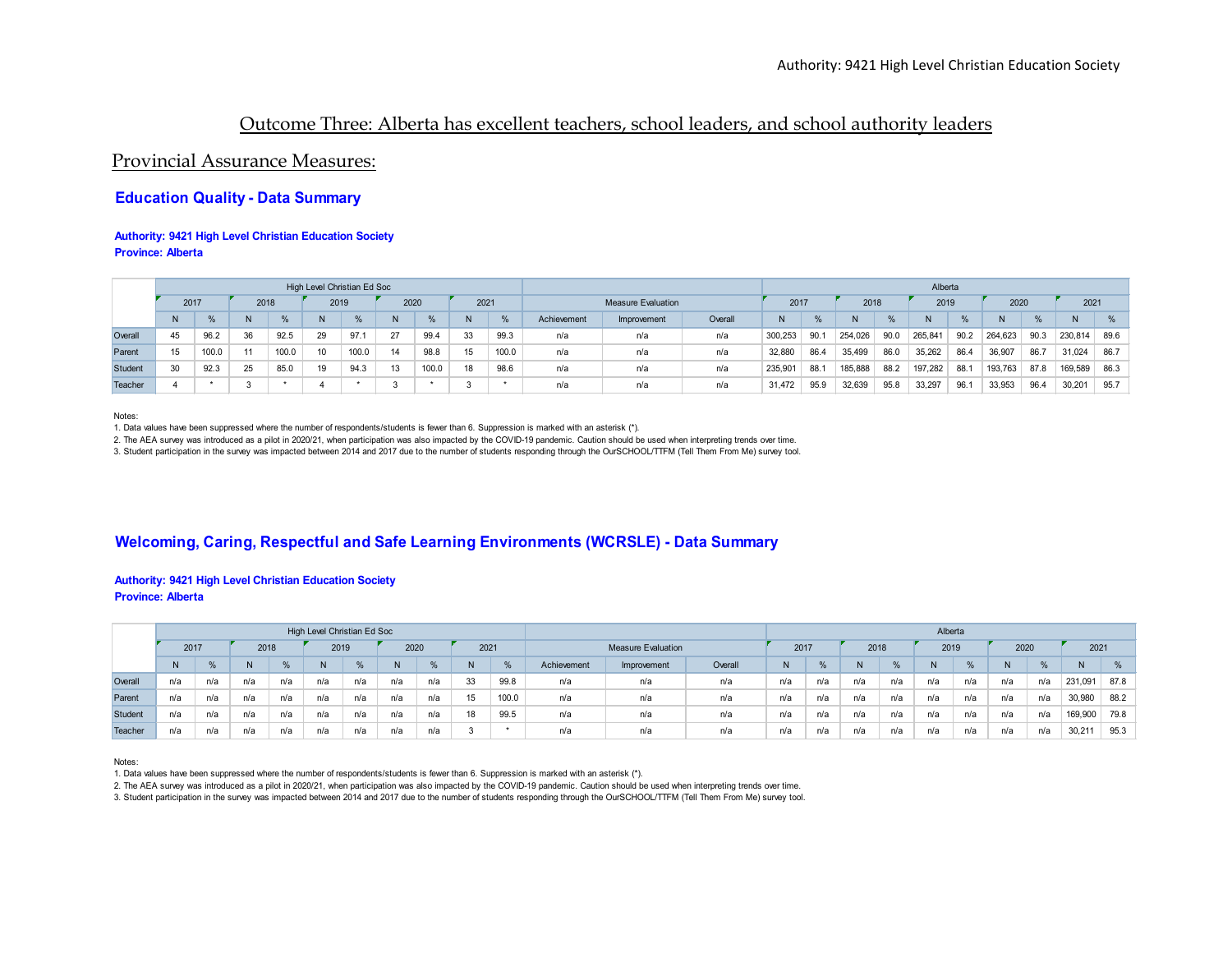### **Student Learning Engagement - Data Summary**

#### Authority: 9421 High Level Christian Education Society **Province: Alberta**

|         |                                      |     |     |     | High Level Christian Ed Soc |               |     |               |    |       |                                                              |                    |  |      |     |      |     | Alberta |               |      |               |         |      |
|---------|--------------------------------------|-----|-----|-----|-----------------------------|---------------|-----|---------------|----|-------|--------------------------------------------------------------|--------------------|--|------|-----|------|-----|---------|---------------|------|---------------|---------|------|
|         | 2021<br>2018<br>2019<br>2020<br>2017 |     |     |     |                             |               |     |               |    |       |                                                              | Measure Evaluation |  | 2017 |     | 2018 |     | 2019    |               | 2020 |               | 2021    |      |
|         |                                      | %   |     |     |                             | $\frac{9}{6}$ | N   | $\frac{9}{6}$ | N  | %     | <b>Achievement</b><br><b>O</b> verall<br>Im provement<br>n/a |                    |  | N    | %   |      | %   |         | $\frac{9}{6}$ | N    | $\frac{9}{6}$ |         | %    |
| Overall | n/a                                  | n/a | n/a | n/a | n/a                         | n/a           | n/a | n/a           | 33 | 90.6  | n/a<br>n/a<br>n/a                                            |                    |  |      | n/a | n/a  | n/a | n/a     | n/a           | n/a  | n/a           | 230,956 | 85.6 |
| Parent  | n/a                                  | n/a | n/a | n/a | n/a                         | n/a           | n/a | n/a           | 15 | 100.0 | n/a<br>n/a<br>n/a                                            |                    |  |      | n/a | n/a  | n/a | n/a     | n/a           | n/a  | n/a           | 30,994  | 89.0 |
| Student | n/a                                  | n/a | n/a | n/a | n/a                         | n/a           | n/a | n/a           | 18 | 81.3  | n/a<br>n/a<br>n/a<br>n/a<br>n/a                              |                    |  |      | n/a | n/a  | n/a | n/a     | n/a           | n/a  | n/a           | 169.789 | 71.8 |
| Teacher | n/a                                  | n/a | n/a | n/a | n/a                         | n/a           | n/a | n/a           | J. |       | n/a<br>n/a<br>n/a<br>n/a                                     |                    |  |      | n/a | n/a  | n/a | n/a     | nia           | n/a  | n/a           | 30, 173 | 96.0 |

Notes:

1. Data values have been suppressed where the number of respondents/students is fewer than 6. Suppression is marked with an asterisk (\*).

2. The AEA survey was introduced as a pilot in 2020/21, when participation was also impacted by the COVID-19 pandemic. Caution should be used when interpreting trends over time.

3. Student participation in the survey was impacted between 2014 and 2017 due to the number of students responding through the OurSCHOOL/TTFM (Tell Them From Me) survey tool.

### **Access to Supports and Services - Data Summary**

#### **Authority: 9421 High Level Christian Education Society Province: Alberta**

|         |                                      |     |     |     | High Level Christian Ed Soc |     |     |     |    |       |                                              |                    |     |      |     |      |     | Alberta |     |      |         |         |               |
|---------|--------------------------------------|-----|-----|-----|-----------------------------|-----|-----|-----|----|-------|----------------------------------------------|--------------------|-----|------|-----|------|-----|---------|-----|------|---------|---------|---------------|
|         | 2021<br>2019<br>2020<br>2017<br>2018 |     |     |     |                             |     |     |     |    |       |                                              | Measure Evaluation |     | 2017 |     | 2018 |     | 2019    |     | 2020 |         | 2021    |               |
|         |                                      | ℀   | N   |     |                             | %   |     |     | N  | %     | Achievement<br>Overall<br>Improvement<br>n/a |                    |     | N    | 0/2 |      | %   |         | %   | N    | %       |         | $\frac{9}{6}$ |
| Overall | n/a                                  | n/a | n/a | n/a | n/a                         | n/a | n/a | n/a | 33 | 98.6  | n/a<br>n/a<br>n/a                            |                    |     |      | n/a | n/a  | n/a | n/a     | n/a | n/a  | n/a     | 230,761 | 82.6          |
| Parent  | n/a                                  | n/a | n/a | n/a | n/a                         | n/a | n/a | n/a | 15 | 100.0 | n/a<br>n/a<br>n/a                            |                    |     | n/a  | n/a | n/a  | n/a | n/a     | n/a | n/a  | n/a     | 30,936  | 78.9          |
| Student | n/a                                  | n/a | n/a | n/a | n/a                         | n/a | n/a | n/a | 18 | 97.2  | n/a                                          | n/a                | n/a | n/a  | n/a | n/a  | n/a | n/a     | n/a | n/a  | 169,631 | 80.2    |               |
| Teacher | n/a                                  | n/a | n/a | n/a | n/a                         | n/a | n/a | n/a |    |       | n/a                                          | n/a                | n/a | n/a  | n/a | n/a  | n/a | n/a     | n/a | n/a  | n/a     | 30.194  | 88.7          |

Notes:

1. Data values have been suppressed where the number of respondents/students is fewer than 6. Suppression is marked with an asterisk (\*).

2. The AEA survey was introduced as a pilot in 2020/21, when participation was also impacted by the COVID-19 pandemic. Caution should be used when interpreting trends over time.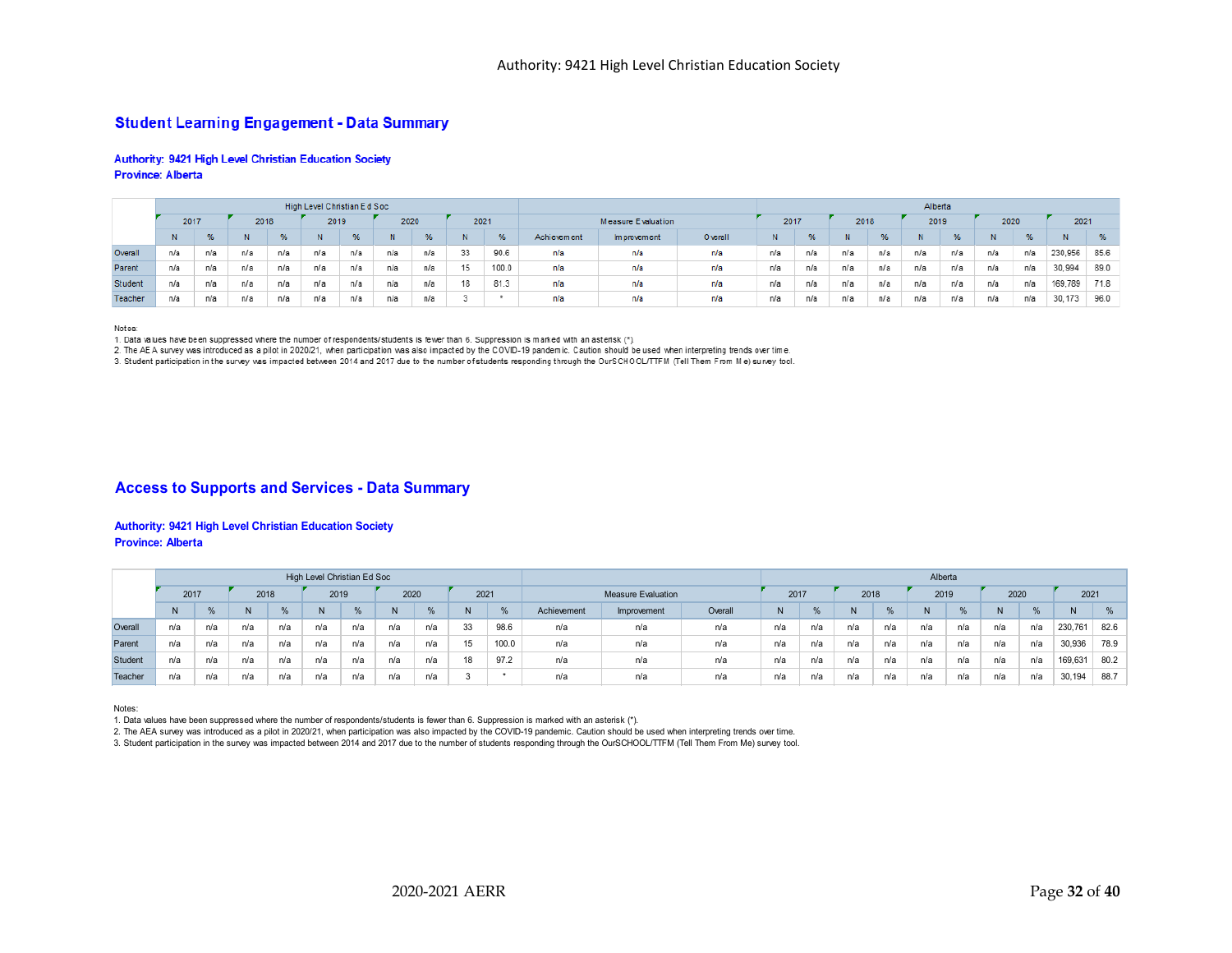# Outcome Four: Alberta's K-12 education system is well governed and managed

### Provincial Assurance Measures:

### **Supplemental Alberta Education Assurance Measures - Overall Summary**

#### Spring 2021

#### **Authority: 9421 High Level Christian Education Society**

|                                            |                       | High Level Christian Ed Soc       |                        |                       | <b>Alberta</b>                    |                        |                    | <b>Measure Evaluation</b> |         |
|--------------------------------------------|-----------------------|-----------------------------------|------------------------|-----------------------|-----------------------------------|------------------------|--------------------|---------------------------|---------|
| <b>Measure</b>                             | <b>Current Result</b> | <b>Prev Year</b><br><b>Result</b> | Prev 3 Year<br>Average | <b>Current Result</b> | <b>Prev Year</b><br><b>Result</b> | Prev 3 Year<br>Average | <b>Achievement</b> | Improvement               | Overall |
| Diploma Exam Participation Rate (4+ Exams) | n/a                   | n/a                               | n/a                    | n/a                   | 56.6                              | 56.4                   | n/a                | n/a                       | n/a     |
| Drop Out Rate                              | -                     | $\rightarrow$                     | n/a                    | 2.6                   | 2.7                               | 2.6                    | $\rightarrow$      | n/a                       | n/a     |
| Program of Studies                         | 100.0                 | 100.0                             | 87.0                   | 81.9                  | 82.4                              | 82.1                   | n/a                | n/a                       | n/a     |
| Rutherford Scholarship Eligibility Rate    | n/a                   | n/a                               | n/a                    | 68.0                  | 66.6                              | 64.9                   | n/a                | n/a                       | n/a     |
| Safe and Caring                            | 99.6                  | 100.0                             | 98.4                   | 90.0                  | 89.4                              | 89.1                   | n/a                | n/a                       | n/a     |
| School Improvement                         | 100.0                 | 96.4                              | 94.3                   | 81.4                  | 81.5                              | 81.0                   | n/a                | n/a                       | n/a     |
| Transition Rate (6 yr)                     | n/a                   | n/a                               | n/a                    | 60.0                  | 60.3                              | 59.5                   | n/a                | n/a                       | n/a     |
| Work Preparation                           | 100.0                 | 100.0                             | 100.0                  | 85.7                  | 84.1                              | 83.2                   | n/a                | n/a                       | n/a     |

Notes:

1. Data values have been suppressed where the number of respondents/students is fewer than 6. Suppression is marked with an asterisk (\*).

2. Only supplemental measures with Achievement standards are included in the Supplemental AEAWs - Overall Summary.

3. Participation in the 2020/21 AEA survey was impacted by the COVID-19 pandemic. Evaluations have not been calculated as 2020/21 survey results are not comparable with other years.

4. Participation in the Provincial Achievement Tests and Diploma Examinations was impacted by the fires in 2016 and 2019, as well as by the COVID-19 pandemic in 2020. Caution should be used when interpreting trends overtime

### **Access to Supports and Services - Data Summary**

#### Authority: 9421 High Level Christian Education Society **Province: Alberta**

|         |      |     |      |       | High Level Christian Ed Soc |     |      |     |      |       |             |                    |         |      |     |      |               | Alberta |               |      |         |         |      |
|---------|------|-----|------|-------|-----------------------------|-----|------|-----|------|-------|-------------|--------------------|---------|------|-----|------|---------------|---------|---------------|------|---------|---------|------|
|         | 2017 |     | 2018 |       | 2019                        |     | 2020 |     | 2021 |       |             | Measure Evaluation |         | 2017 |     | 2018 |               | 2019    |               | 2020 |         | 2021    |      |
|         |      | %   | N    | $-96$ | Ν                           | %   |      | %   | N    | %     | Achievement | Improvement        | Overall | N.   | %   |      | $\frac{9}{6}$ | N       | $\frac{9}{6}$ | N    | %       | N.      | %    |
| Overall | n/a  | n/a | n/a  | n/a   | n/a                         | n/a | n/a  | n/a | 33   | 98.6  | п/а         | n/a                | n/a     | n/a  | n/a | n/a  | n/a           | n/a     | n/a           | n/a  | 230,761 | 82.6    |      |
| Parent  | n/a  | n/a | n/a  | п/а   | n/a                         | n/a | n/a  | n/a | 15   | 100.0 | п/а         | n/a                | n/a     | n/a  | n/a | n/a  | n/a           | n/a     | n/a           | n/a  | n/a     | 30,936  | 78.9 |
| Student | n/a  | rva | n/a  | n/a   | n/a                         | n/a | n/a  | n/a | 18   | 97.2  | rva         | n/a                | n/a     | п/а  | n/a | n/a  | n/a           | n/a     | n/a           | n/a  | n/a     | 169,631 | 80.2 |
| Teacher | n/a  | n/a | n/a  | n/a   | n/a                         | n/a | n/a  | n/a |      |       | n/a         | n/a                | n/a     | n/a  | n/a | n/a  | n/a           | n/a     | n/a           | n/a  | n/a     | 30,194  | 88.7 |

Notes:

1. Data values have been suppressed where the number of respondents/students is fewer than 6. Suppression is marked with an asterisk (\*).

2. The AEA survey was introduced as a pilot in 2020/21, when participation was also impacted by the COVID-19 pandemic. Caution should be used when interpreting trends over time.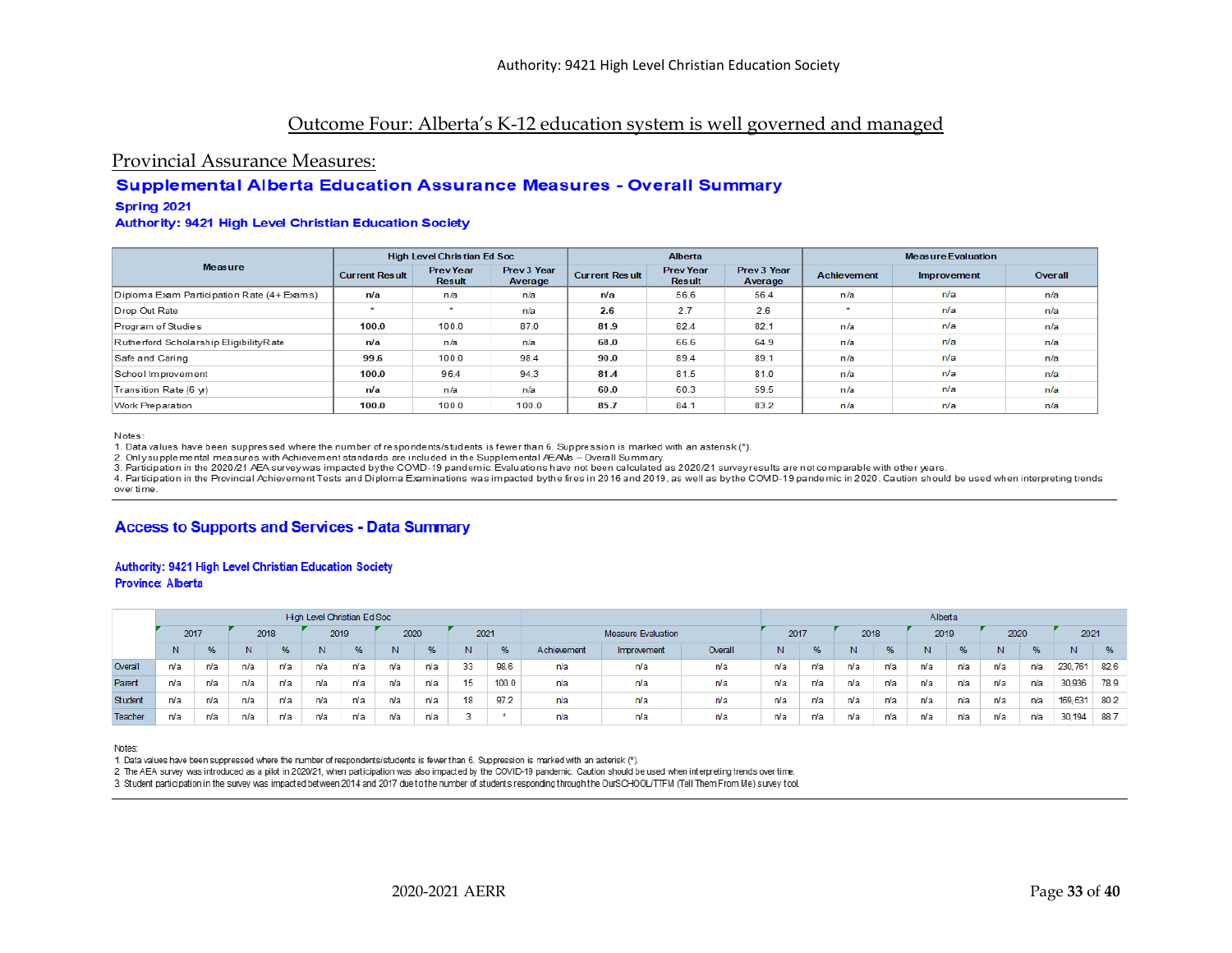### **Non-Evaluated Surveys - Data Summary**

**Authority: 9421 High Level Christian Education Society Province: Alberta**

|            |                               |      |               |         | High Level Christian Ed Soc |         |                |         |        | Alberta |         |
|------------|-------------------------------|------|---------------|---------|-----------------------------|---------|----------------|---------|--------|---------|---------|
|            |                               |      |               | Overall | Parent                      | Student | Teacher        | Overall | Parent | Student | Teacher |
|            |                               | 2017 | N             | 15      | 15                          | n/a     | 4              | 62,589  | 31,326 | n/a     | 31,263  |
|            |                               |      | %             | 86.2    | 86.2                        | n/a     | $\star$        | 71.0    | 64.8   | n/a     | 77.3    |
|            |                               |      | N             | 11      | 11                          | n/a     | 3              | 66,144  | 33,714 | n/a     | 32,430  |
|            |                               | 2018 | %             | 100.0   | 100.0                       | n/a     | $\star$        | 70.9    | 64.0   | n/a     | 77.8    |
|            |                               |      | ${\sf N}$     | 10      | 10                          | n/a     | 4              | 66,943  | 33,876 | n/a     | 33,067  |
| A.7        | <b>Lifelong Learning</b>      | 2019 | %             | 77.8    | 77.8                        | n/a     | $^\star$       | 71.4    | 64.0   | n/a     | 78.8    |
|            |                               | 2020 | N             | 14      | 14                          | n/a     | 3              | 69,182  | 35,454 | n/a     | 33,728  |
|            |                               |      | %             | 84.0    | 84.0                        | n/a     | $\star$        | 72.6    | 64.6   | n/a     | 80.6    |
|            |                               | 2021 | $\mathsf{N}$  | 13      | 13                          | n/a     | 3              | 59,478  | 29,693 | n/a     | 29,785  |
|            |                               |      | $\%$          | 100.0   | 100.0                       | n/a     | $\star$        | 82.1    | 75.3   | n/a     | 88.9    |
|            |                               |      | N             | 43      | 13                          | 30      | 4              | 159,543 | 31,898 | 96,258  | 31,387  |
|            |                               | 2017 | %             | 90.2    | 98.2                        | 82.1    | $\star$        | 73.2    | 61.6   | 80.0    | 78.1    |
|            |                               | 2018 | $\mathsf{N}$  | 36      | 11                          | 25      | 3              | 251,836 | 34,350 | 184,949 | 32,537  |
|            |                               |      | %             | 84.2    | 93.5                        | 75.0    | $^\star$       | 72.8    | 61.2   | 78.9    | 78.3    |
|            | Satisfaction with Program     |      | N             | 29      | 10                          | 19      | 4              | 263,978 | 34,371 | 196,411 | 33,196  |
| B.2        | <b>Access</b>                 | 2019 | %             | 78.3    | 77.5                        | 79.2    | $\star$        | 73.1    | 61.1   | 78.8    | 79.3    |
|            |                               | 2020 | $\mathsf{N}$  | 27      | 14                          | 13      | 3              | 262,662 | 35,963 | 192,861 | 33,838  |
|            |                               |      | $\%$          | 96.2    | 100.0                       | 92.3    | $\star$        | 75.2    | 68.4   | 79.0    | 78.1    |
|            |                               | 2021 | $\mathsf{N}$  | 31      | 13                          | 18      | 3              | 228,281 | 29,417 | 168,839 | 30,025  |
|            |                               |      | %             | 97.3    | 96.9                        | 97.7    | $\star$        | 71.8    | 65.7   | 71.9    | 77.8    |
|            |                               | 2017 | ${\sf N}$     | 45      | 15                          | 30      | $\overline{4}$ | 160,737 | 32,800 | 96,489  | 31,448  |
|            |                               |      | %             | 92.9    | 100.0                       | 85.9    | $\star$        | 84.9    | 77.2   | 83.4    | 94.1    |
|            |                               | 2018 | N             | 36      | 11                          | 25      | 3              | 253,515 | 35,439 | 185,470 | 32,606  |
|            |                               |      | %             | 90.4    | 100.0                       | 80.8    | $\star$        | 84.2    | 77.0   | 81.7    | 94.0    |
| <b>B.3</b> | Program of Studies - At       | 2019 | N             | 29      | 10                          | 19      | 4              | 265,362 | 35,184 | 196,933 | 33,245  |
|            | <b>Risk Students</b>          |      | $\%$          | 92.5    | 96.7                        | 88.2    | $\star$        | 84.7    | 77.8   | 81.9    | 94.5    |
|            |                               | 2020 | $\mathsf{N}$  | 27      | 14                          | 13      | 3              | 264,165 | 36,846 | 193,409 | 33,910  |
|            |                               |      | $\%$          | 98.7    | 100.0                       | 97.4    | $\star$        | 84.9    | 78.1   | 82.2    | 94.4    |
|            |                               | 2021 | N             | 33      | 15                          | 18      | 3              | 230,686 | 30,874 | 169,631 | 30,181  |
|            |                               |      | %             | 98.6    | 100.0                       | 97.2    | $^\star$       | 82.7    | 76.7   | 80.2    | 91.2    |
|            |                               | 2017 | $\mathsf{N}$  | n/a     | n/a                         | n/a     | $\overline{4}$ | 31,288  | n/a    | n/a     | 31,288  |
|            |                               |      | %             | n/a     | n/a                         | n/a     | $^\star$       | 84.3    | n/a    | n/a     | 84.3    |
|            |                               | 2018 | N             | n/a     | n/a                         | n/a     | 3              | 32,428  | n/a    | n/a     | 32,428  |
|            |                               |      | $\%$          | n/a     | n/a                         | n/a     | $\star$        | 84.3    | n/a    | n/a     | 84.3    |
|            |                               | 2019 | $\mathsf{N}$  | n/a     | n/a                         | n/a     | $\overline{4}$ | 33,074  | n/a    | n/a     | 33,074  |
| D.6        | In-service jurisdiction Needs |      | %             | n/a     | n/a                         | n/a     | $\star$        | 85.2    | n/a    | n/a     | 85.2    |
|            |                               | 2020 | N             | n/a     | n/a                         | n/a     | 3              | 33,766  | n/a    | n/a     | 33,766  |
|            |                               |      | %             | n/a     | n/a                         | n/a     | $\star$        | 85.0    | n/a    | n/a     | 85.0    |
|            |                               | 2021 | N             | n/a     | n/a                         | n/a     | 3              | 29,619  | n/a    | n/a     | 29,619  |
|            |                               |      | $\frac{0}{0}$ | n/a     | n/a                         | n/a     | $\star$        | 84.9    | n/a    | n/a     | 84.9    |

Notes:

1. Data values have been suppressed where the number of respondents/students is fewer than 6. Suppression is marked with an asterisk (\*).<br>2. Student participation in the survey was impacted between 2014 and 2017 due to th

tool. 3. The AEA survey was introduced as a pilot in 2020/21, when participation was also impacted by the COVID-19 pandemic. Caution should be used when interpreting trends over time.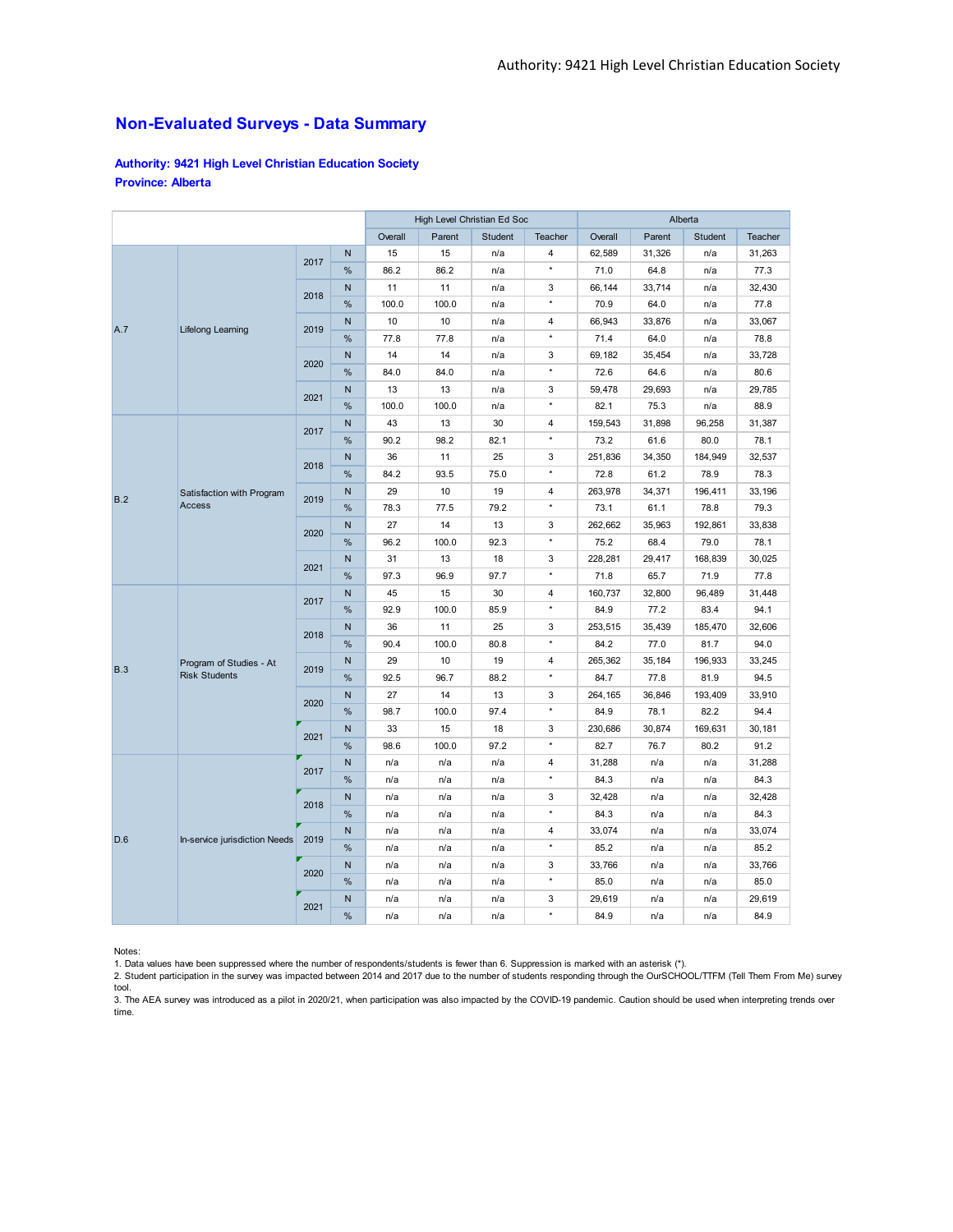### Local Assurance Measures for Outcomes Three and Four:



# Board

# Principal

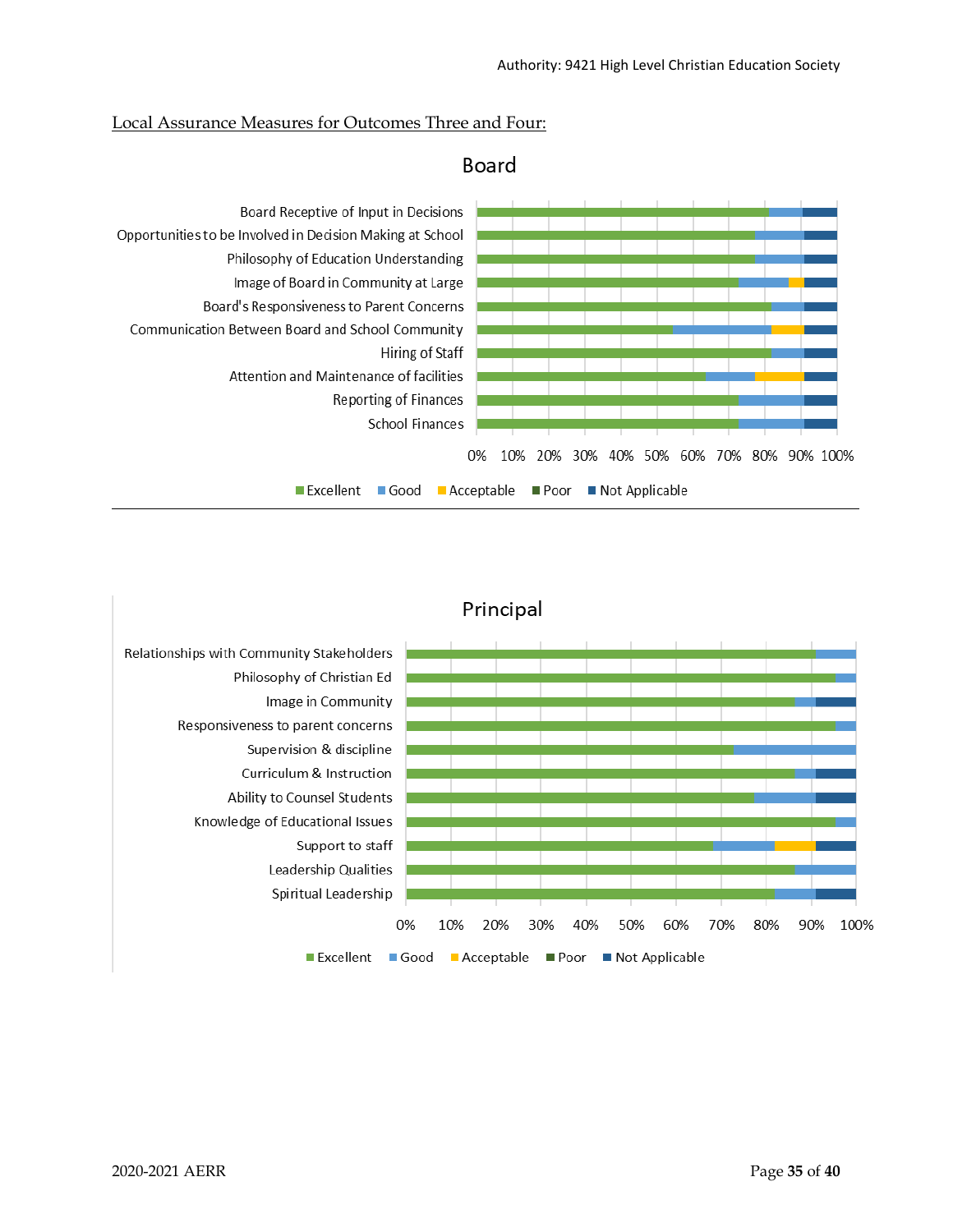

School

# **Commentary for Outcomes Three and Four**

HLCA consistently provides a quality education our students, even though retaining staff is a constant challenge. Teachers at HLCA are reflective teachers who engage in professional development opportunities locally and provincially. Professional development is a key part of their professional practice. Just as professional growth is key for HLCA's teachers, school leadership also engages in regular professional development with the staff and with fellow school leaders in Alberta. Teachers at HLCA are required to not only be certificated in Alberta, but they are asked to have a strong Biblical foundation and knowledge to integrated Biblical knowledge into all subject matter. All the data provided above indicates that HLCA's parents are happy with teacher qualifications, the variety of learning activities and opportunities available to their students, as well as their character.

We reimplemented the use of the Canadian Achievement Test-4 (CAT-4) since HLCA lacked data on student achievement and growth. Our students have not written PATs in the last couple of years due to the Chuckegg Creek fire and Covid-19; some of these results would have been sealed due to low student numbers. The CAT-4 will ensure accountability and transparency between HLCA, its stakeholders, AB Education, and parents. HLCA will use the results to inform teaching and practice. We are working to ensure that we use assessment tools that enable us to best track student progress and identify gaps in learning. We then incorporate these results into our educational planning and professional development plans.

We have open communication with our parents through monthly newsletters, HLCA's Facebook page and website. Parents are informed about school events and activities and are free to offer suggestions for further improvements. Parent surveys indicated that communication from the board in the 2019-2021 school years needed improvement. Covid-19 made in person communication a challenge. Many in the rural areas of High Level have no access to reliable internet, making virtual meetings difficult and ineffective. The HLCES board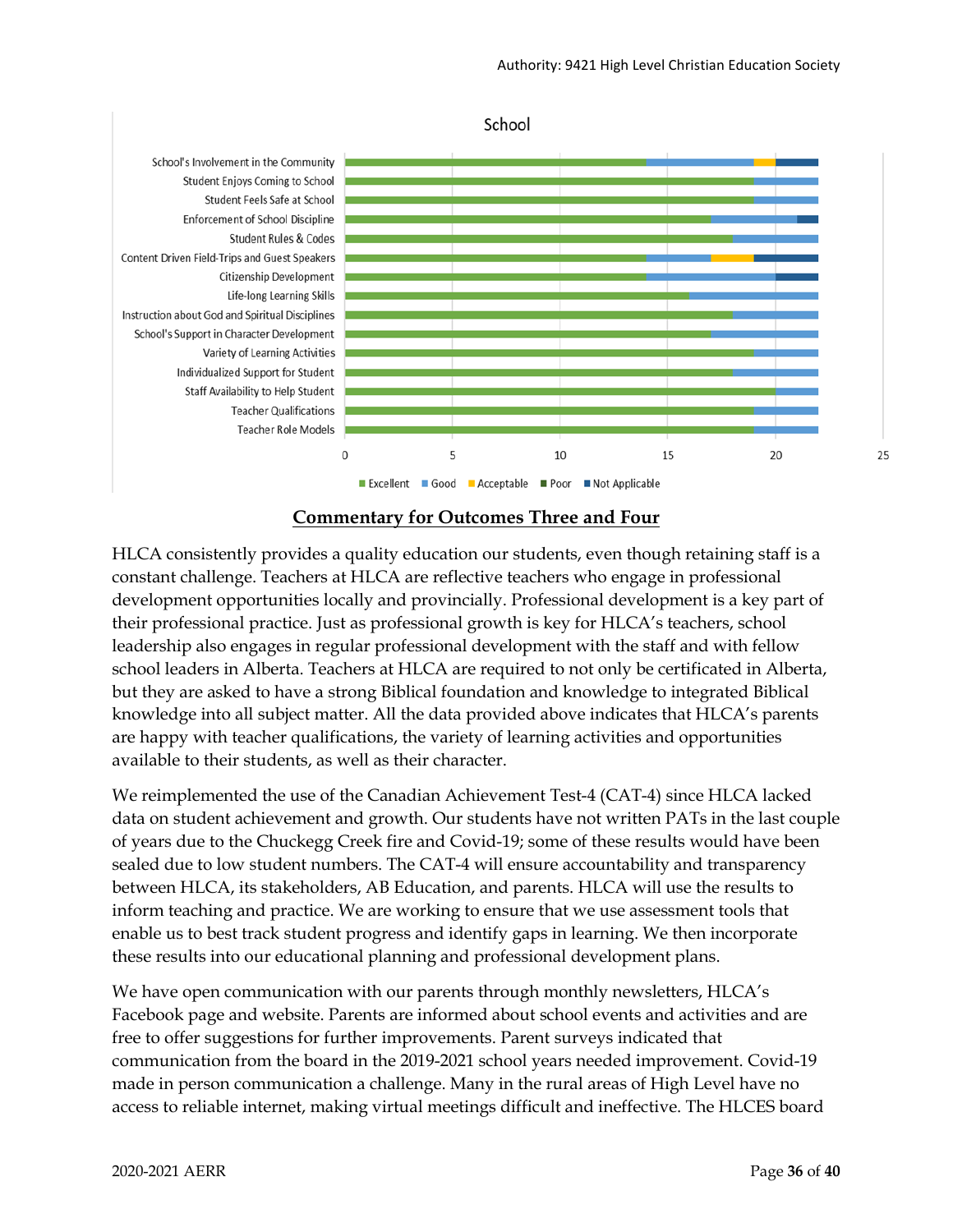volunteers and donates their time to the school and its operations; this means that board members are busy and only communicate when there is news to share. This is difficult for parents when there are unknowns, for example about staffing. The board is working to improve their communication with school stakeholders, through a variety of strategies as detailed in our 2021-2022 Education Plan.

# Highlights of the 2020-2021 School Year

- Developed Covid-19 protocols that permitted a smooth beginning to the school year. The challenge of low student numbers on-campus (<30) became a blessing as HLCA was able to cohort as a school and students could mingle freely.
- Parents cooperated with Covid protocols and Covid remained out of our school until April 2021! Students adapted well to the increased protocols.
- Despite increased restrictions and not being able to travel to serve, HLCA continued to serve their community in new and creative ways, from making toys for the animals at the shelter, to supply bags for local transients.
- We were able to efficiently transition between at-home learning and classroom learning when the need arose.
- God continued to faithfully provide for our school throughout the school year, even without many of our normal fundraising activities.
- Even though field trips were impossible, the students participated in a variety of unique learning opportunities such as, a World War I Discovery Box from the Canadian War Museum, a pond field study, a virtual field trip with Telus World of Science, and a variety of guest speakers who spoke about careers, trapping, art techniques, etc.
- Jr High options were broadened to include more fine arts options.
- HLCA completed a monitoring in the 2020-2021 school year.
- Despite the disbanding of RCSD and the lack of local supports and resources available for our students, HLCA ensured that student needs were met and students experienced success in their learning through these supports.
- HLCA hosted a successful virtual Creative Writing/Public Speaking Academic Fair; students shared videos of their speeches or submitted their stories. Both remote and oncampus students participated while parents and families could view the videos on our LMS.
- Parental involvement continued; parents assist in classrooms, operate the library, help fundraise, and so much more.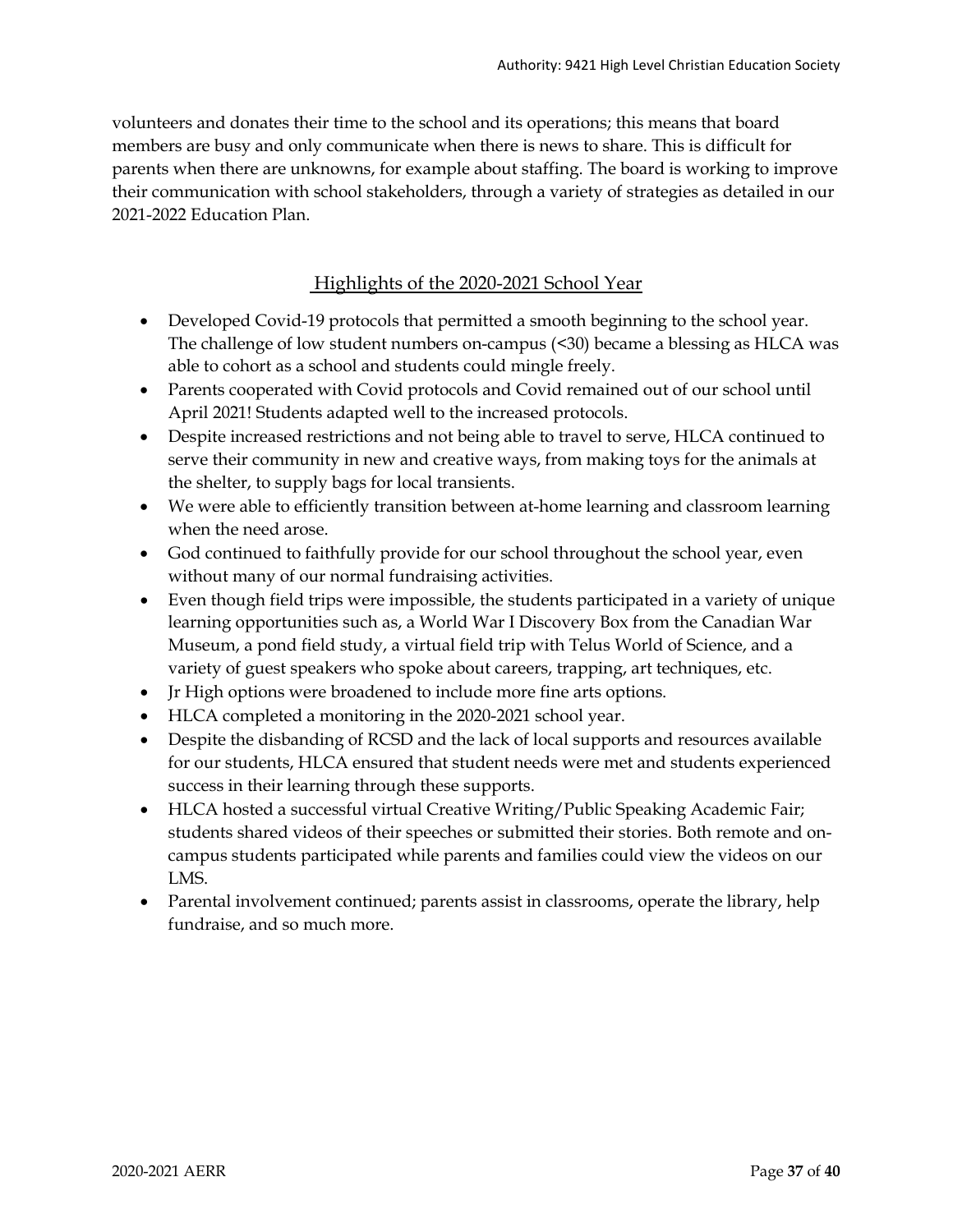# **Appendix**

## **Parent Survey Context and Results:**

In the 2020-2021 Parent Survey, HLCA sought feedback for the new assurance model's domains: school governance (board and principal), student growth and achievement, learning supports, and teaching and leading within the school. We had 22 of 29 parent surveys returned, which is a 76% response rate. The survey asked parents to use a rubric style rating (A=Excellent, B=Good, C=Acceptable, D=Poor, F=Failing, and N/A= Not Applicable); HLCA scored a C or higher on all questions in all areas of the survey. Of the 50 questions, only 9 questions had a scoring of C; all other questions scored B or higher. On the survey the option of Not Applicable was used by new parents and families when rating the quality of education over the last 3 years; they chose Not Applicable since they were new to the school and could not assess the school's quality over time. Not Applicable was also selected by parents whose students are not of a Junior High age since rating Junior High classes was out of their purview. In anticipation of similar results

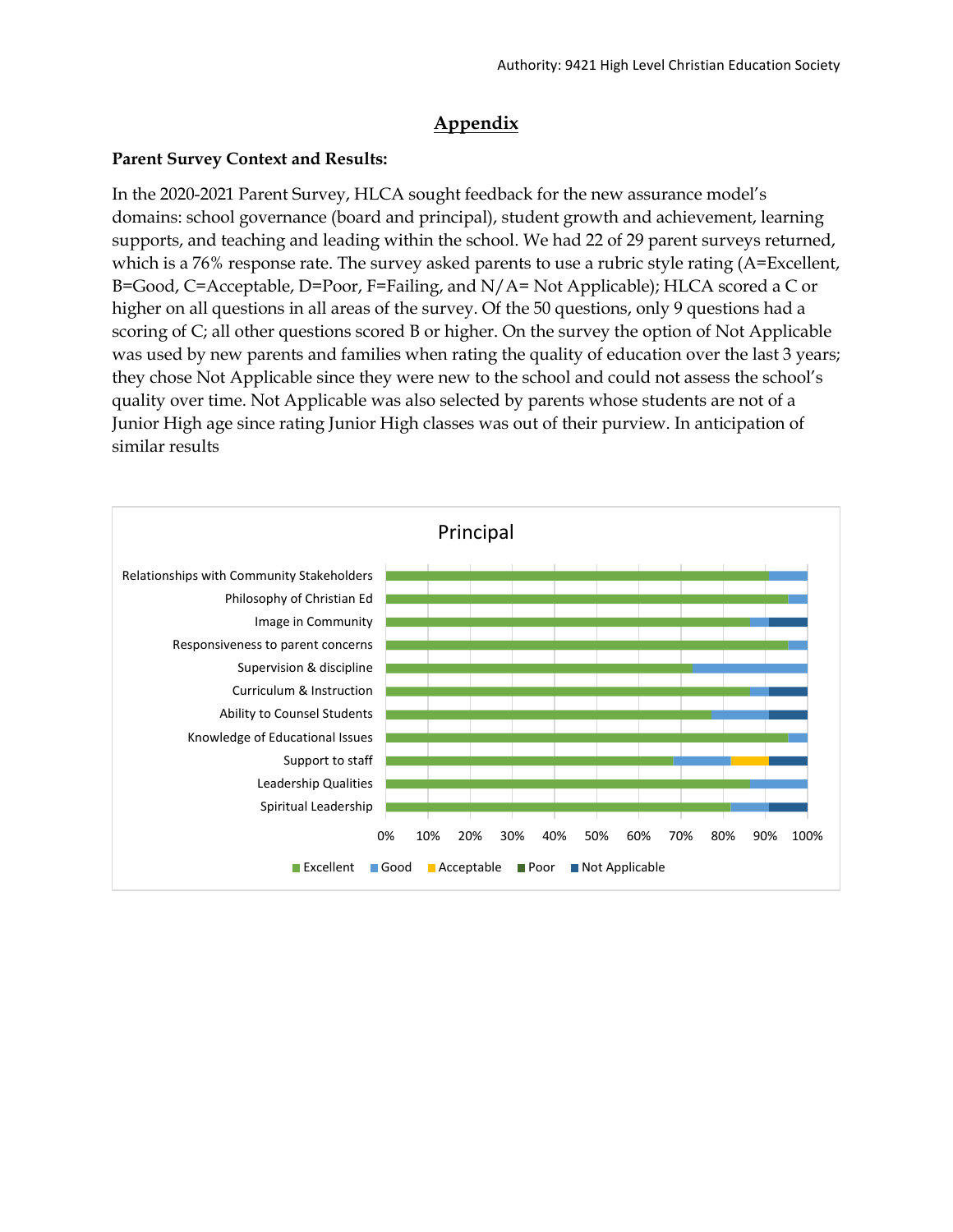